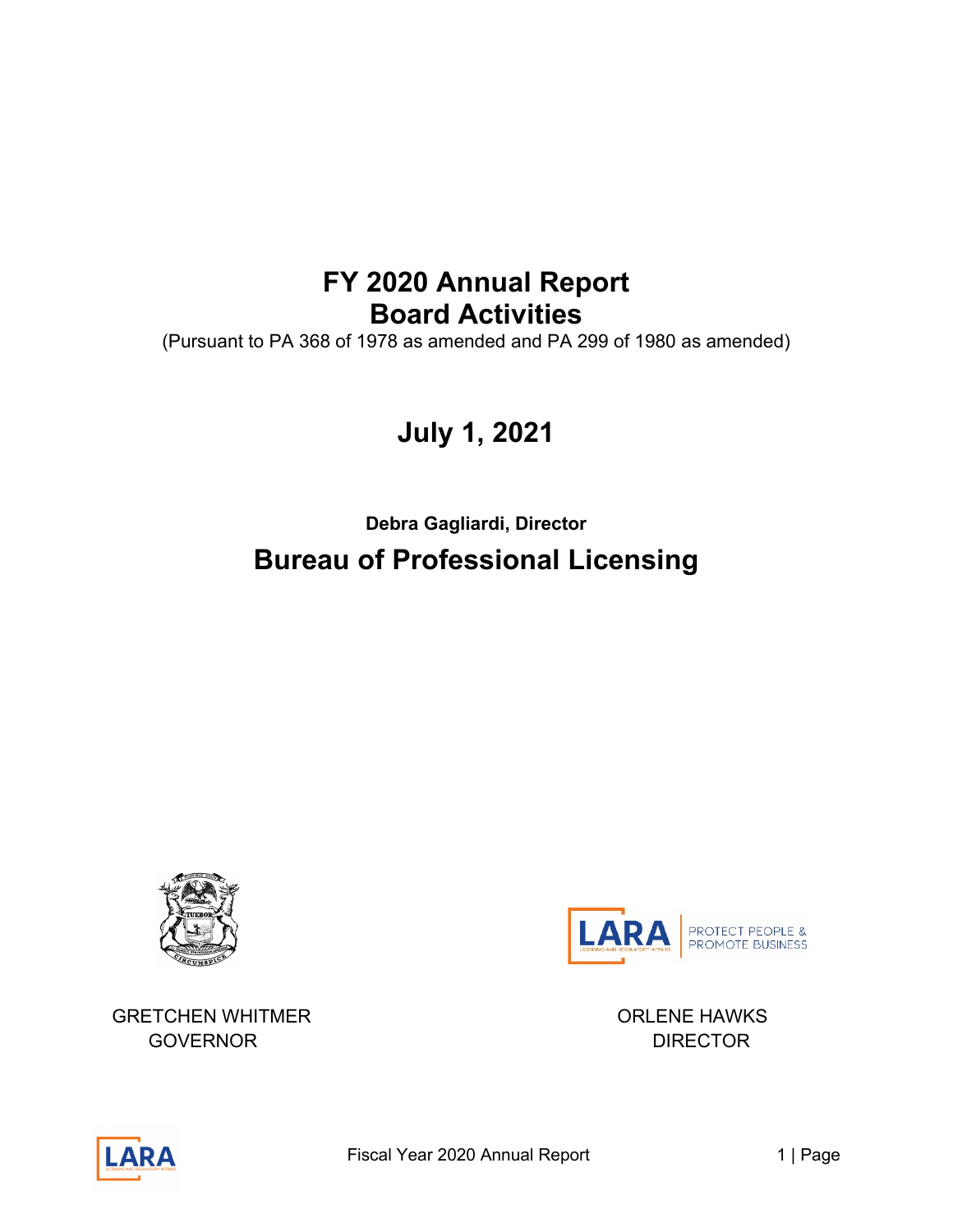# **Table of Contents**

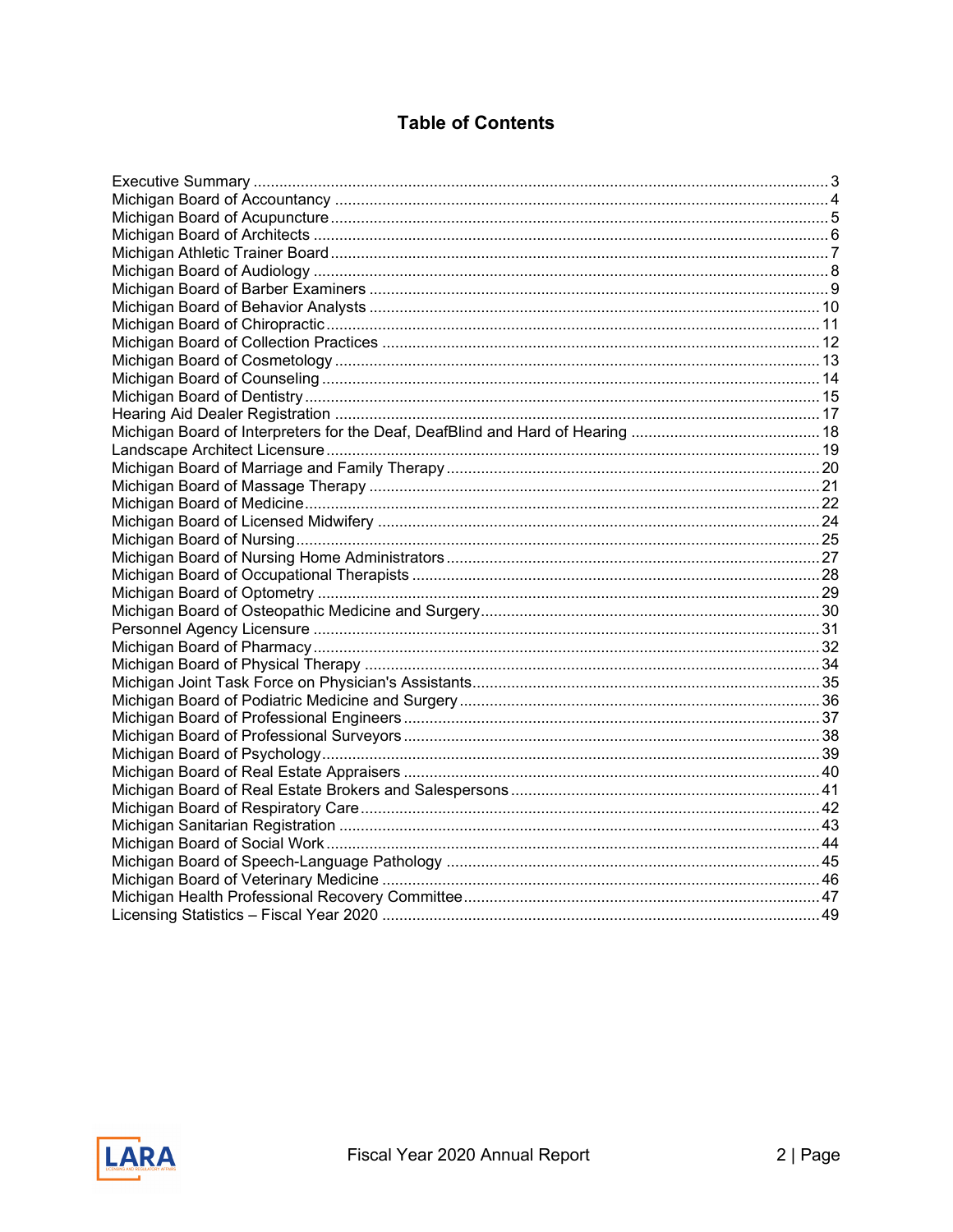# <span id="page-2-0"></span>**Executive Summary**

This annual report covers Fiscal Year 2020 from October 1, 2019 to September 30, 2020. Information about the programs within the Bureau of Professional Licensing (Bureau) can be found in this report. In addition, this report is available at the following locations:

- The Bureau of Professional Licensing website at: [www.michigan.gov/bpl.](http://www.michigan.gov/bpl)
- The All About LARA section Legislative Reports of the Department of Licensing and Regulatory Affairs website at: [www.michigan.gov/lara.](http://www.michigan.gov/lara)

The Bureau is located within the Department of Licensing and Regulatory Affairs (LARA) and oversees the licensing, investigations, and enforcement responsibilities of individuals licensed under the Occupational Code and the Public Health Code.

The mission of the Bureau is to protect, preserve and improve the health, safety, and welfare of Michigan's citizens through the licensing and regulation of occupational and health professionals. The Bureau is designed to make the regulatory system simple, fair, and efficient.

Each of the designated professions is authorized through legislative action. Most of the professions have a board consisting of licensed occupational or health professionals and public members who establish the educational, examination and general practice requirements. These requirements are established either in the legislation that authorizes the regulation of the profession or in the administrative rules for that board. Additionally, the boards are responsible for disciplining licensed/registered individuals who violate the provisions of the Public Health Code, PA 368 of 1978, as amended or the Occupational Code, PA 299 of 1980, as amended. The board members are appointed by the Governor and typically serve for two terms of four years each.

Boards elect a chair and a vice-chair each year. These individuals can be either licensed professionals or public members. For health professional boards, the board chair must appoint a disciplinary subcommittee which consists of two public members and three professional members. The disciplinary subcommittee must be chaired by a public member. This committee reviews most of the disciplinary cases and determines the sanction that needs to be imposed on the regulated individual. For other occupational boards, disciplinary actions are handled by the entire board.

Regulation of the occupational and health professionals come in three different levels of authorized practice:

- License where only professionals that hold the credential can practice in Michigan.
- Registration where only professionals who hold the credential can call themselves by that name, but other qualified individuals can practice that profession as long as they do not use the protected title.
- Certification where a registry is created that indicates individuals who have met a specified level of educational training and experience and completed an examination, if appropriate. Neither the title nor the practice is limited to those who hold the credential but all of those who hold the credential have met pre-established criteria.

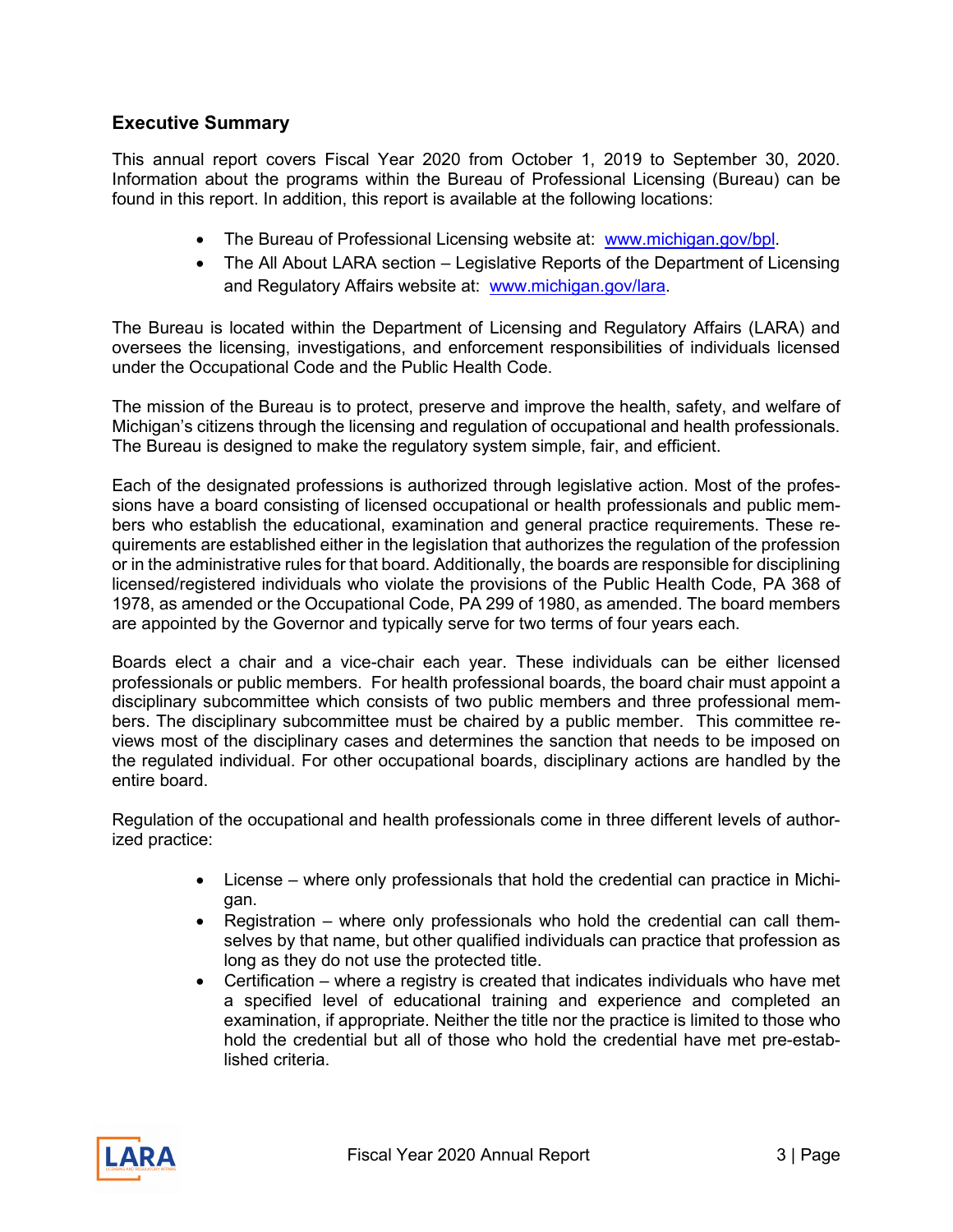# <span id="page-3-0"></span>**Michigan Board of Accountancy**

The Michigan Board of Accountancy was originally formed with the enactment of Public Act 130 of 1976. On October 21, 1980, this authority was transferred to the Occupational Code, Public Act 299 of 1980, as amended.

The practice of accountancy as defined in Article 7 of the Occupational Code means rendering or offering to render an opinion on or attesting to or offering to attest to the reliability of a representation or estimate, including, but not limited to, the giving of an opinion in substance that 1 or more of the following types of information concerning the entity that is the subject of the opinion present fairly the condition of the entity:

- i. Financial or other information about which the opinion is given.
- ii. Facts respecting the entity's compliance with conditions established by law or contract, including, but not limited to, a statute, ordinance, regulation, grant, loan, or appropriation.
- iii. The scope of the accounting procedures rendered in connection with the presentation of the entity's financial statement.

The Michigan Board of Accountancy consists of 9 voting members: 6 certified public accountants and 3 public members, including 1 attorney licensed in Michigan. One of the 9 must be an instructor of accounting.

| Board Members as of 9/30/2020                  | <b>Term Expires</b> |
|------------------------------------------------|---------------------|
| Smith, Ola, PhD, CPA, Chairperson (instructor) | 6/30/2021           |
| Balas, Paul, CPA, Vice Chairperson             | 6/30/2022           |
| Barrons, David, CPA                            | 6/30/2021           |
| Gower, Shelly, CPA                             | 6/30/2022           |
| Homier, Barbara, Public Member (attorney)      | 6/30/2020           |
| Keena, Teressa, CPA                            | 6/30/2023           |
| Kluge, Jennifer, Public Member                 | 6/30/2021           |
| Moore, Charles Jr., CPA                        | 6/30/2024           |
| Roling, Matthew, Public Member                 | 6/30/2023           |

#### **Schedule of Board Meetings**

**Fiscal Year 2020** October 25, 2019 January 24, 2020 May 29, 2020 June 18, 2020 July 24, 2020

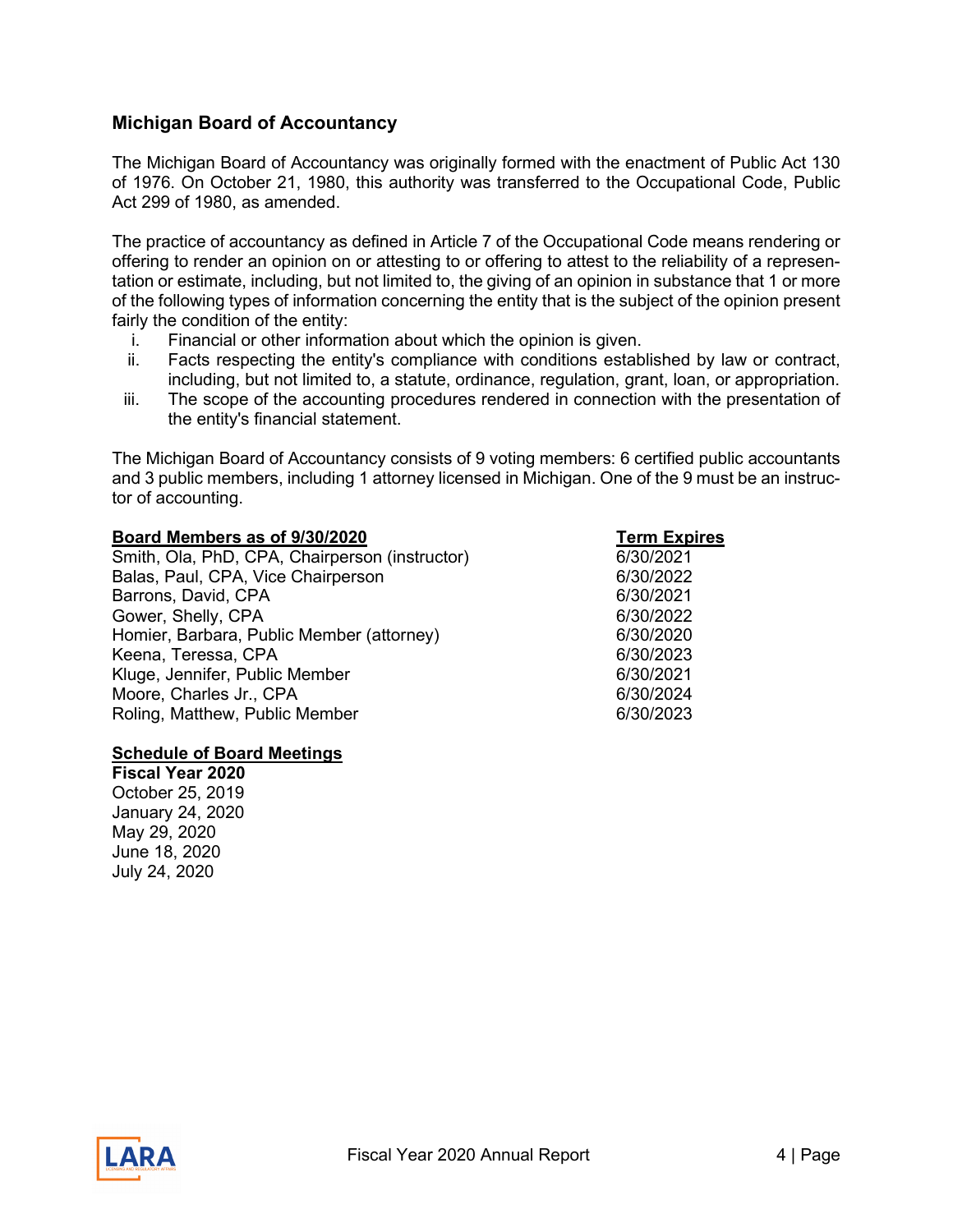# <span id="page-4-0"></span>**Michigan Board of Acupuncture**

The Michigan Board of Acupuncture was created with the enactment of Public Act 30 of 2006, which amended the Public Health Code, Public Act 368 of 1978.

The practice of acupuncture, as defined in the Public Health Code, means the insertion and manipulation of needles through the surface of the human body. Acupuncture includes, but is not limited to, laser acupuncture, electroacupuncture, pricking therapy, dry needling, and intramuscular stimulation.

The Board of Acupuncture consists of 13 voting members: 7 acupuncturists, 3 physicians (one of which must have completed at least 300 hours of systematic acupuncture education that includes not less than 100 hours of live lectures, demonstrations, and supervised clinical training specific to acupuncture) and 3 public members.

# **Board Members as of 9/30/2020**<br> **Expires**<br>
Zaidan, Jonathan, MD, Chairperson

Zaidan, Jonathan, MD, Chairperson Converse, Beth, RAc, Vice-Chairperson 6/30/2022 Bonk, Caitlin, OMD 6/30/2023 Hall, Kristen, Public Member 6/30/2023 Hubbs, Renee, RAc 6/30/2022 Lukasik, Liz, Public Member 6/30/2022 Rogers, Jeffrey, OMD 6/30/2022 Ryan, Carey, RAc 6/30/2024 Sealey, John, DO, FACOS 6/30/2021 Silver, Julie, MSW, Dipl.AC 6/30/2022 Stewart, Elizabeth, RAc 6/30/2023<br>Trowbridge, Zhiling, MD Trowbridge, Zhiling, MD Underwood, Jonell, Public Member 6/30/2022

### **Schedule of Board Meetings**

**Fiscal Year 2020** October 18, 2019 (Disciplinary Subcommittee Meeting Cancelled) January 23, 2020 (Full Board and Disciplinary Subcommittee Meetings Cancelled) April 23, 2020 (Full Board and Disciplinary Subcommittee Cancelled) July 23, 2020 (Disciplinary Subcommittee Meeting Cancelled)

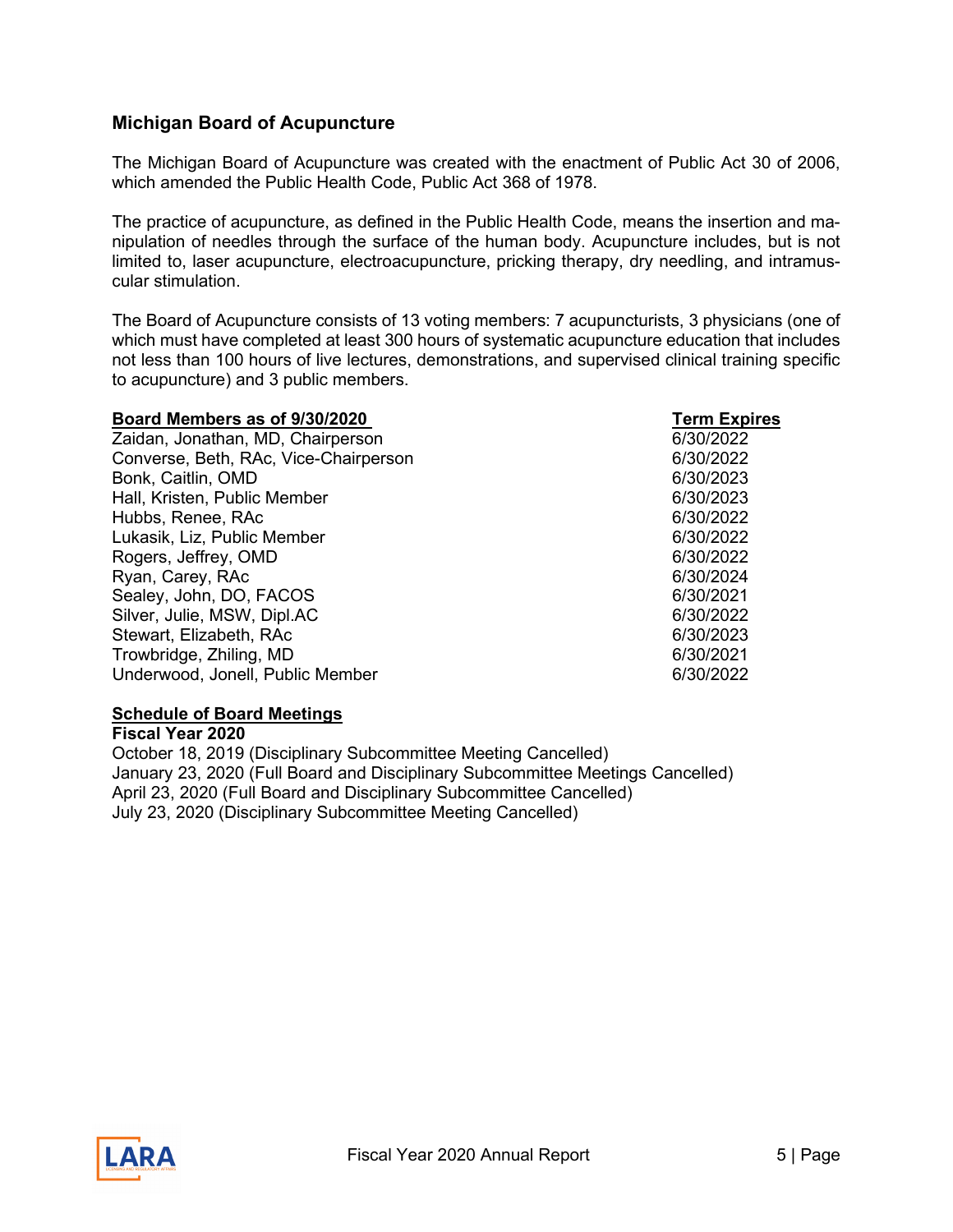# <span id="page-5-0"></span>**Michigan Board of Architects**

The Michigan Board of Architects was originally formed with the enactment of Public Act 240 of 1937. On October 21, 1980, this authority was transferred to the Occupational Code, Public Act 299 of 1980, as amended.

The practice of architecture as defined in Article 9 of the Occupational Code means professional services, such as consultation, investigation, evaluation, planning, design, or review of material and completed phases of work in construction, alteration, or repair in connection with a public or private structure, building, equipment, works, or project if the professional service requires the application of a principle of architecture or architectural design.

The Michigan Board of Architects consists of 9 voting members: 5 architects, 1 professional engineer who is a member of the Board of Professional Engineers, 1 professional surveyor who is a member of the Board of Professional Surveyors and 2 public members.

| Board Members as of 9/30/2020               | <b>Term Expires</b> |
|---------------------------------------------|---------------------|
| Gustafson, Scott, Architect, Chairperson    | 3/31/2021           |
| Barry, Patrick, Architect, Vice Chairperson | 3/31/2021           |
| Barish, Gilbert, PS                         | 3/31/2021           |
| Larson, Jay, Public Member                  | 3/31/2021           |
| Machielse, Allan, Architect                 | 3/31/2024           |
| Myers, Jennifer, Architect                  | 3/31/2023           |
| Sanders, Deveron, PE                        | 3/31/2023           |
| Slagle, Matthew, Architect                  | 3/31/2022           |
| Welmers, Joseph, Public Member              | 3/31/2022           |

#### **Board Meetings**

**Fiscal Year 2020** January 8, 2020 May 13, 2020 (Full Board and Joint Design Meeting) September 9, 2020

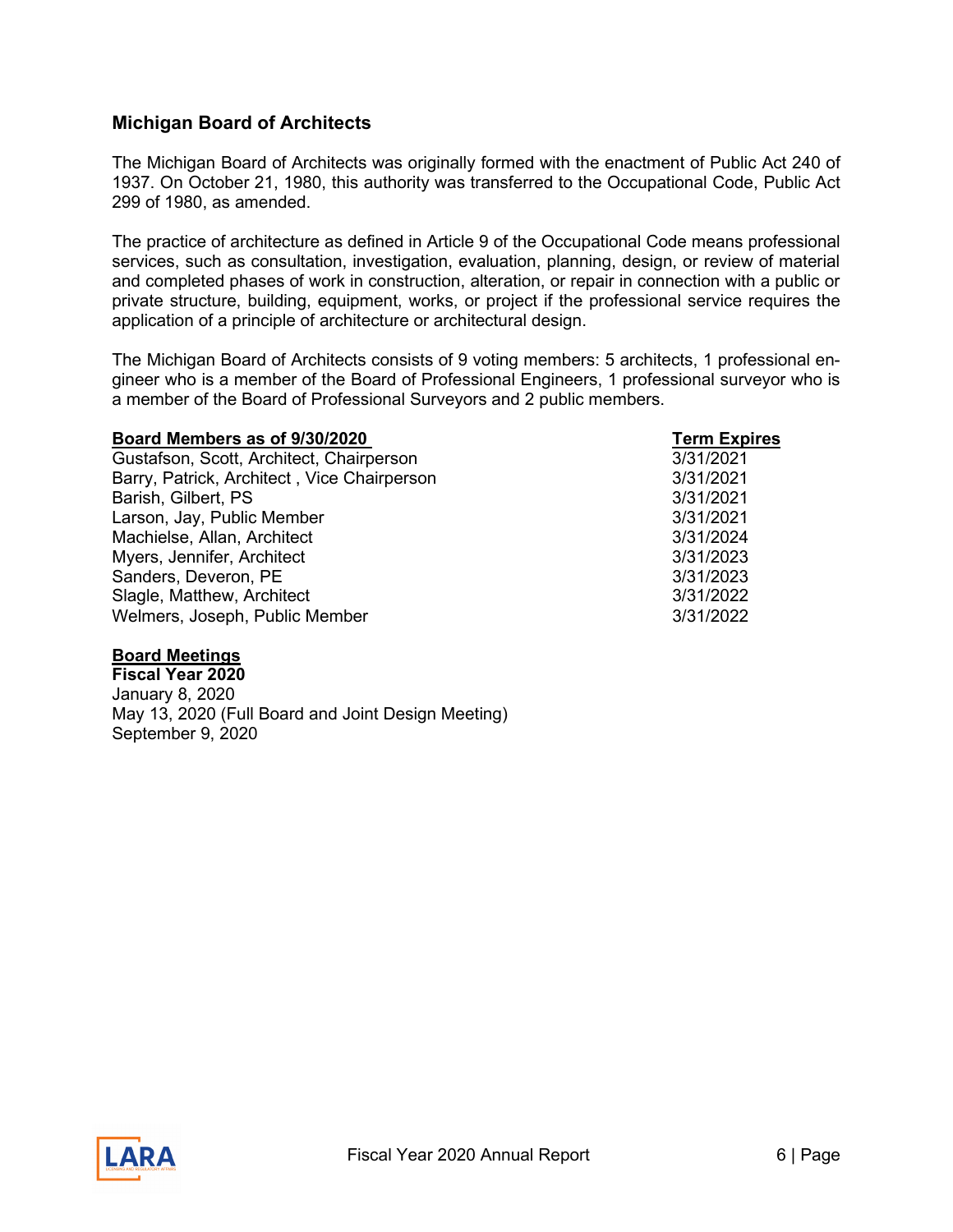# <span id="page-6-0"></span>**Michigan Athletic Trainer Board**

The Michigan Athletic Trainer Board was created with the enactment of Public Act 54 of 2006, which amended the Public Health Code, Public Act 368 of 1978.

The practice of athletic training, as defined in the Public Health Code, means the treatment of an individual for risk management and injury prevention, the clinical evaluation and assessment of an individual for an injury or illness, or both, the immediate care and treatment of an individual for an injury or illness, or both, and the rehabilitation and reconditioning of an individual's injury or illness, or both, if those activities are within the rules promulgated for this profession and performed under the direction of, on the prescription of, or in collaboration with an individual as an allopathic or osteopathic physician.

The Athletic Trainer Board consists of 11 voting members: 6 athletic trainers, 2 licensed physicians and 3 public members.

| Board Members as of 9/30/2020                   | <b>Term Expires</b> |
|-------------------------------------------------|---------------------|
| Winkler, Jr., James K., AT, ATC, Chairperson    | 6/30/2021           |
| Braid, Michael, MSEd. AT. ATC, Vice Chairperson | 6/30/2023           |
| Conway, Daryl, MA, AT, ATC                      | 6/30/2024           |
| Dornbos, Kate, MA, AT                           | 6/30/2022           |
| Kelley-Hart, Kathrine, Public Member            | 6/30/2023           |
| Kravitz, Lisa, Public Member                    | 6/30/2022           |
| McCaul, Morgan, Public Member                   | 6/30/2022           |
| Silas, Diana, MD                                | 6/30/2024           |
| Snow, Megan, MA, AT, ATC                        | 6/30/2023           |
| Tinkey, Daniel, AT, ATC                         | 6/30/2021           |
| Valbuena, Felix Jr., MD                         | 6/30/2021           |

### **Schedule of Board Meetings**

**Fiscal Year 2020** November 14, 2019 (Full Board and Disciplinary Subcommittee Meetings Cancelled). February 21, 2020 (Full Board Meeting Cancelled) August 20, 2020 (Disciplinary Subcommittee Meeting Cancelled) November 19, 2020 (Disciplinary Subcommittee Meetings Cancelled)

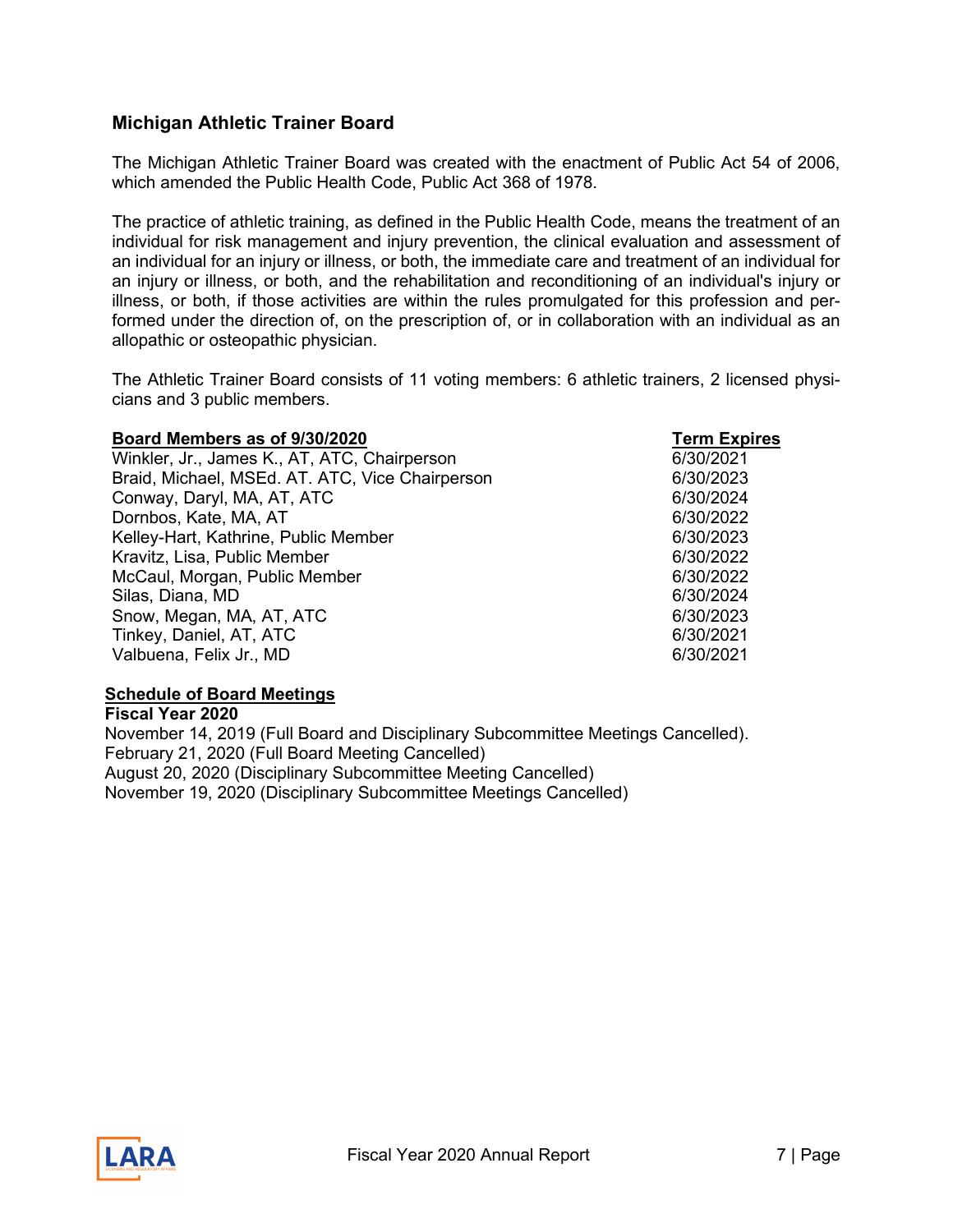# <span id="page-7-0"></span>**Michigan Board of Audiology**

The Michigan Board of Audiology was created with the enactment of Public Act 97 of 2004, which amended the Public Health Code, Public Act 368 of 1978.

The practice of audiology, as defined in the Public Health Code, means the nonmedical and nonsurgical application of principles, methods, and procedures related to disorders of hearing, including all the following:

- i. Facilitating the conservation of auditory system function.
- ii. Developing and implementing hearing conservation programs.
- iii. Preventing, identifying, and assessing hearing disorders of the peripheral and central auditory system.
- iv. Selecting, fitting, and dispensing of amplification systems, including hearing aids and related devices, and providing training for their use.
- v. Providing auditory training, consulting, education, and speech reading to individuals with hearing disorders.
- vi. Administering and interpreting tests of vestibular function and tinnitus in compliance with section 16809 and in adherence to the mandate of subsection (2).
- vii. Routine cerumen removal from the cartilaginous portion of the external ear in otherwise healthy ears except that if the audiologist, while engaged in routine cerumen removal, discovers any trauma, including, but not limited to, continuous uncontrolled bleeding, lacerations, or other traumatic injuries, he or she shall, as soon as practically possible, refer the patient to a person licensed in the practice of medicine or osteopathic medicine and surgery.
- viii. Speech and language screening limited to a pass-fail determination for the purpose of identification of individuals with disorders of communication.

The Michigan Board of Audiology consists of 9 voting members: 5 audiologists, 2 physicians (one of which has a certificate of qualification from the American Board of Otolaryngology), and 2 public members.

| Board Members as of 9/30/2020          | <b>Term Expires</b> |
|----------------------------------------|---------------------|
| Ferguson, Nicole, AuD, Chairperson     | 6/30/2021           |
| Zwolan, Teresa AuD                     | 6/30/2022           |
| Conrad, Chelsea, AuD                   | 6/30/2024           |
| Dadisho, Lauren, AuD                   | 6/30/2023           |
| Dokianakis, Stelios, AuD               | 6/30/2023           |
| Epolito, Mark, Public Member           | 6/30/2024           |
| Judge, Paul, MD                        | 6/30/2024           |
| Seraphinoff, Daniel, Public Member     | 6/30/2024           |
| Somers, Melissa, MD (Otolaryngologist) | 6/30/2022           |

#### **Schedule of Board Meetings**

#### **Fiscal Year 2020**

December 20, 2019 (Full Board and Disciplinary Subcommittee Meetings Cancelled) February 13, 2020 (Full Board and Disciplinary Subcommittee Meetings Cancelled) March 4, 2020 (Full Board and Disciplinary Subcommittee Meeting Cancelled) June 3, 2020 (Full Board and Disciplinary Subcommittee Meeting Cancelled) September 2, 2020

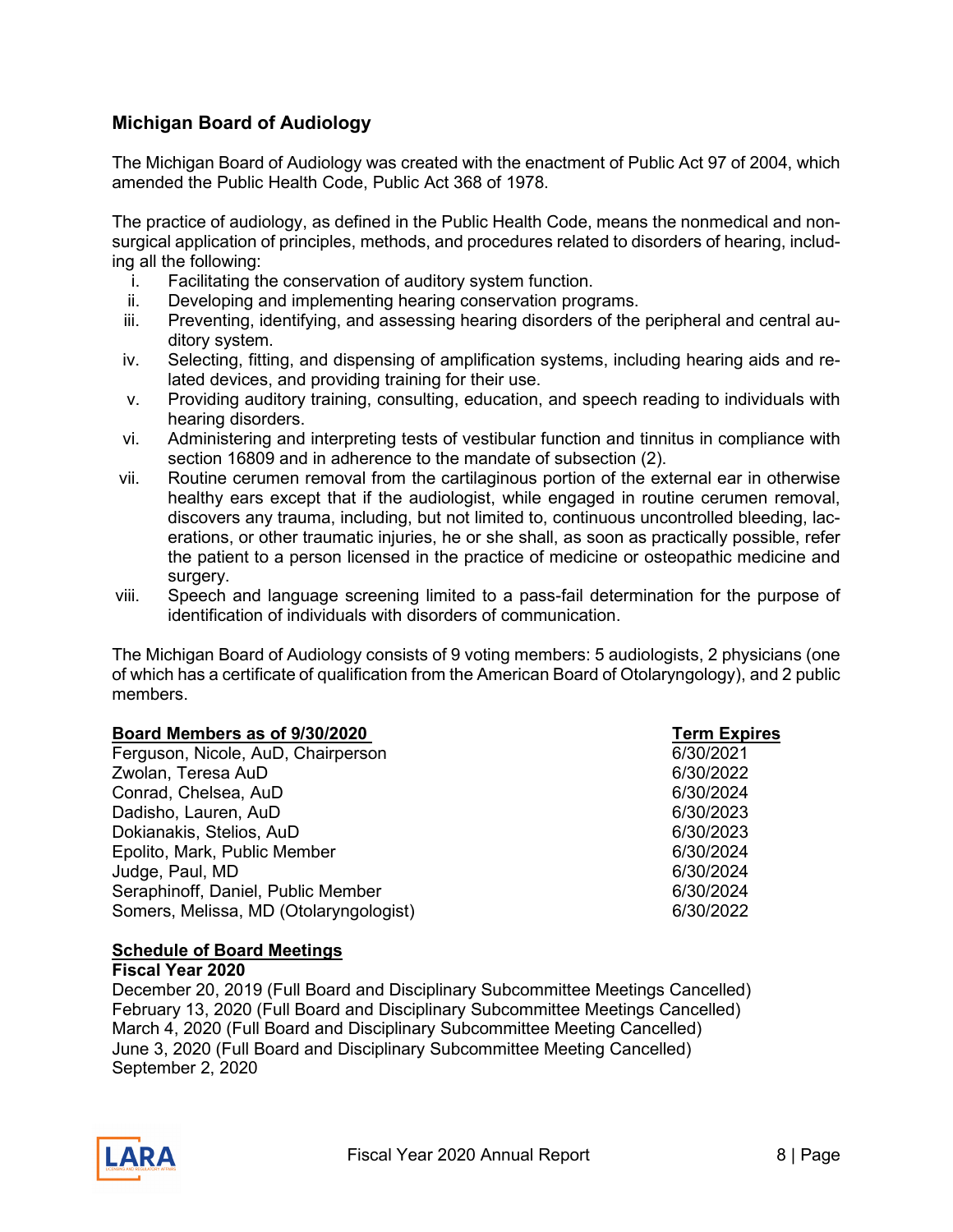# <span id="page-8-0"></span>**Michigan Board of Barber Examiners**

The authority for the Michigan Board of Barber Examiners was transferred to the Occupational Code, Public Act 299 of 1980, as amended on October 21, 1980.

Barber is defined in Article 11 of the Occupational Code as a person who shaves or trims the beard of a person; cuts, trims, shampoos, relaxes, curls, permanently waves, dresses, tints, bleaches, colors, arranges, or styles the hair of a person; massages the face and head of a person; or renders personal services of a similar nature customarily done by a barber.

The Michigan Board of Barber Examiners consists of 9 voting members: 6 licensed barbers that have practiced as a barber for 3 years before the appointment (1 of the 6 licensed barbers shall be a journeyman barber) and 3 public members.

| Board Members as of 9/30/2020                        | <b>Term Expires</b> |
|------------------------------------------------------|---------------------|
| Smith, Philip, III, Professional Member, Chairperson | 9/30/2021           |
| Dimoff, Eric, Public Member, Vice-Chairperson        | 9/30/2020           |
| Delisse, Peter, Professional Member                  | 9/30/2022           |
| El-Boukari, Arif, Professional Member                | 9/30/2023           |
| Jenson, Jeffrey, Professional Member                 | 9/30/2022           |
| Mitchell, Kelly, Public Member                       | 9/30/2019           |
| Reardon, Micaela, Public Member                      | 9/30/2021           |
| Smith, De'Angelo, Professional Member                | 9/30/2023           |
| Vitto, Perry, Professional Member                    | 9/30/2020           |

#### **Schedule of Board Meetings**

**Fiscal Year 2020** January 27, 2020 May 18, 2020 (Full Board Meeting Cancelled) July 28, 2020 September 28, 2020 (Full Board Meeting Cancelled)

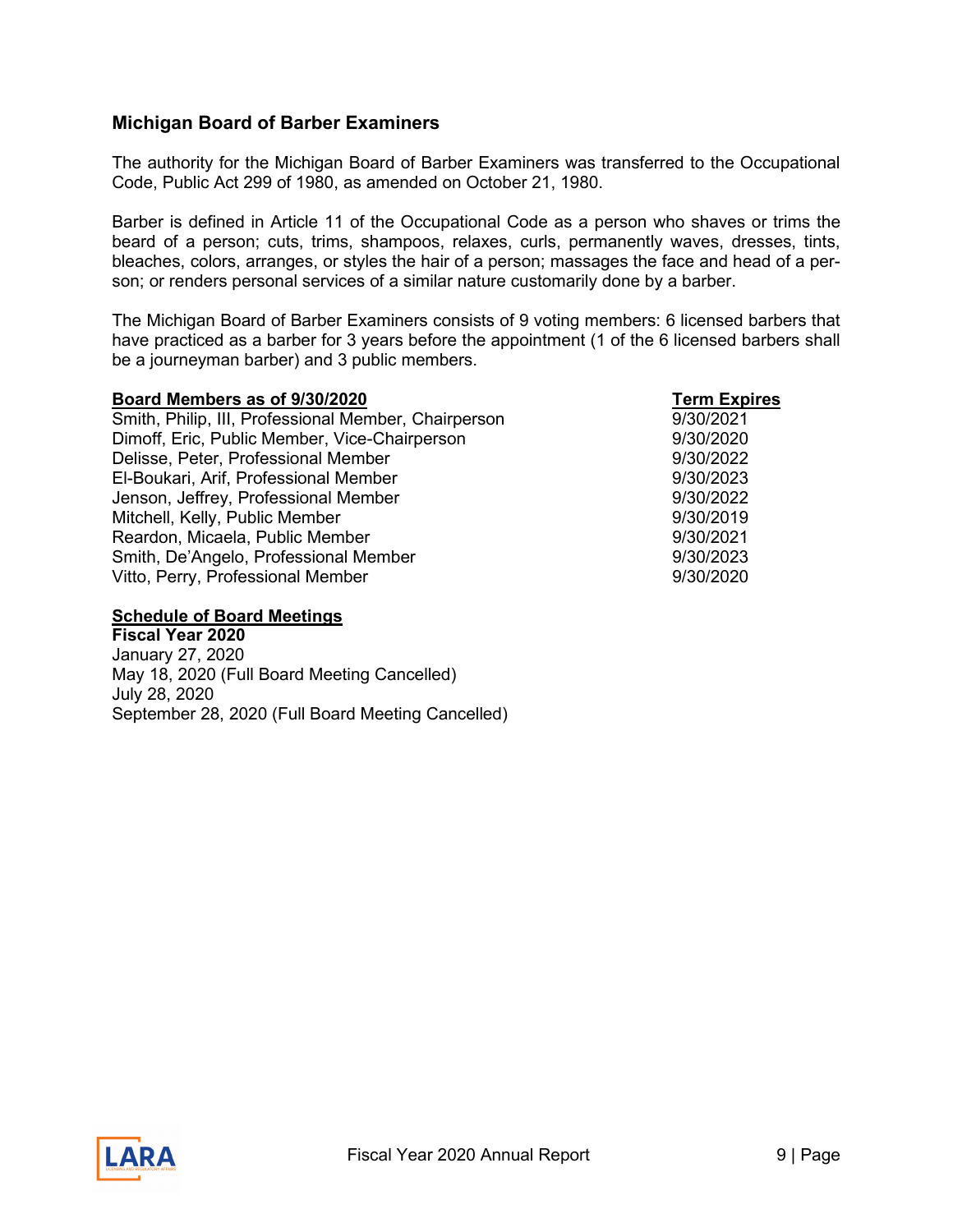# <span id="page-9-0"></span>**Michigan Board of Behavior Analysts**

The Michigan Board of Behavior Analysts was created with the enactment of Public Act 404 of 2016, which amended the Public Health Code, Public Act 368 of 1978.

The practice of applied behavior analysis, as defined in the Public Health Code, means the design, implementation, and evaluation of instructional and environmental modifications to produce socially significant improvements in human behavior.

Practice of applied behavior analysis includes all the following:

- (A) The empirical identification of functional relations between behavior and environmental factors, known as functional assessment and analysis.
- (B) Applied behavior analysis interventions that are based on scientific research and the direct observation and measurement of behavior and the environment.
- (C) The utilization of contextual factors, motivating operations, antecedent stimuli, or positive reinforcement.
- (D) The utilization of other consequences to help individuals develop new behaviors, increase, or decrease existing behaviors, and emit behaviors under specific environmental conditions.

The Michigan Board of Behavior Analysts consists of 9 members: 4 licensed behavior analysts (3 of which are engaged in providing clinical services and 1 is engaged in providing applied behavior analysis services to the Medicaid population in addition to providing clinical services); 1 individual who is affiliated with a university in this state and provides instruction or conducts research in applied behavior analysis; 1 assistant behavior analyst; 1 physician who is licensed under part 170 or 175 and works with patients with autism spectrum disorders or brain injuries; and 2 public members.

| Board Members as of 9/30/2020             | <b>Term Expires</b> |
|-------------------------------------------|---------------------|
| Peterson, Stephanie, BCBA, Chairperson    | 12/31/2021          |
| Raaymakers, Conny, BCBA, Vice Chairperson | 12/31/2020          |
| Blankenship, Kelly, BCBA                  | 12/31/2021          |
| Love, Jessa, BCBA                         | 12/31/2023          |
| Beers, Deborah BCaBA                      | 12/31/2020          |
| Nutkins, Christy, BCBA                    | 12/31/2023          |
| Plavnick, Josh, BCBA                      | 12/31/2020          |
| Shroll, Shana, Public Member              | 12/31/2021          |
| Wallace, Luchara, Public Member           | 12/31/2023          |

### **Schedule of Board Meetings**

**Fiscal Year 2020** October 17, 2019 (Full Board and Disciplinary Subcommittee Meetings Cancelled) January 16, 2020 April 16, 2020 (Full Board and Disciplinary Subcommittee Meetings Cancelled) July 16, 2020 (Full Board and Disciplinary Subcommittee Meetings Cancelled)

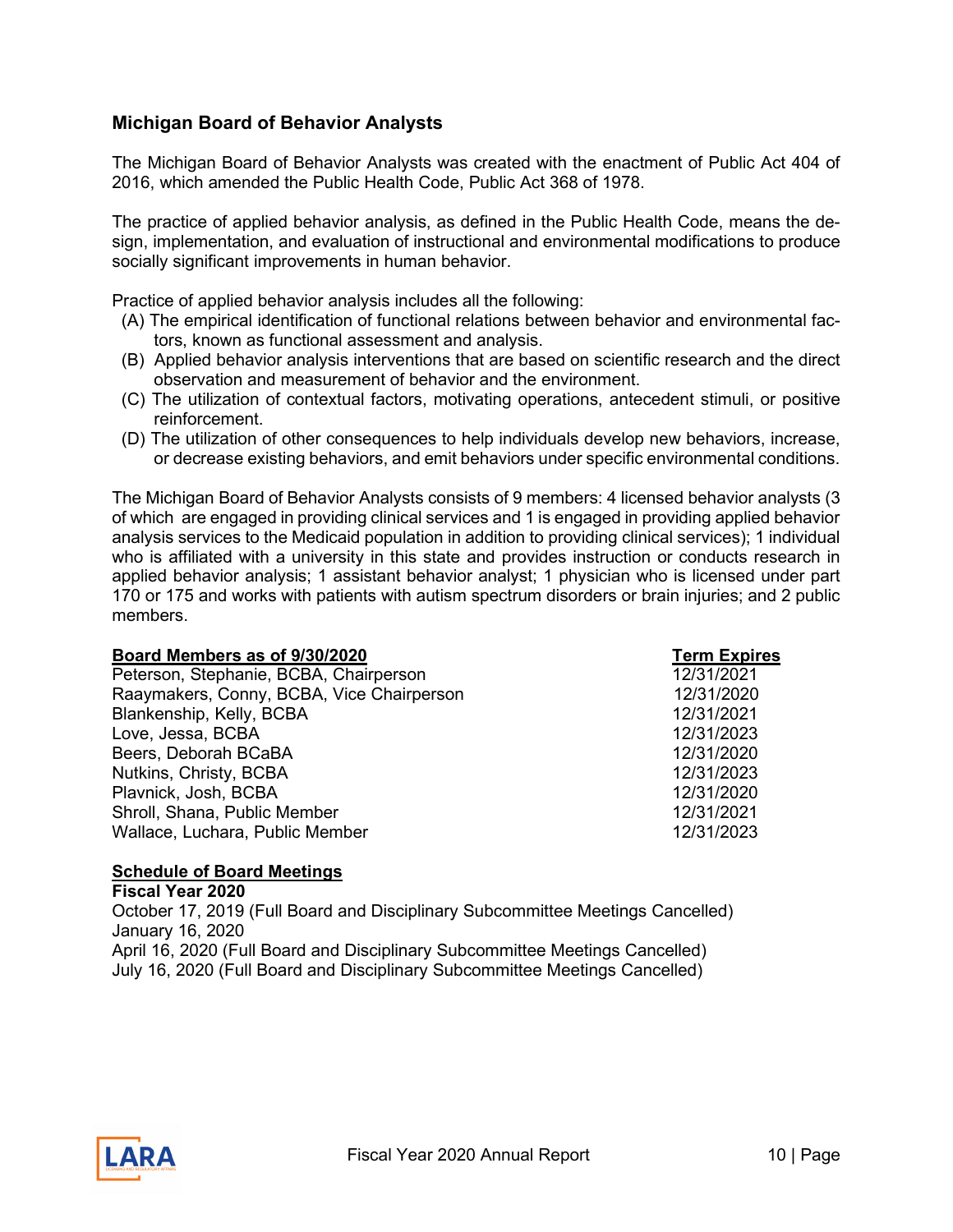# <span id="page-10-0"></span>**Michigan Board of Chiropractic**

The Michigan Board of Chiropractic was originally formed with the enactment of Public Act 145 of 1933. On September 30, 1978, this authority was transferred to the Public Health Code, Public Act 368 of 1978, as amended.

The practice of chiropractic as defined in the Public Health Code means that discipline within the healing arts that deals with the human nervous system and the musculoskeletal system and their interrelationship with other body systems. Practice of chiropractic includes the following:

- (i) The diagnosis of human conditions and disorders of the human musculoskeletal and nervous systems as they relate to subluxations, misalignments, and joint dysfunctions. These diagnoses shall be for the purpose of detecting and correcting those conditions and disorders or offering advice to seek treatment from other health professionals to restore and maintain health.
- (ii) The evaluation of conditions or symptoms related to subluxations, misalignments, and joint dysfunction through any of the following:
	- (A) Physical examination.
	- (B) The taking and reviewing of patient health information.
	- (C) The performance, ordering, or use of tests. The performance, ordering, or use of tests in the practice of chiropractic is regulated by rules promulgated under section 16423.
	- (D) The performance, ordering, or use of x-ray.
	- (E) The performance, ordering, or use of tests that were allowed under section 16423 as of December 1, 2009.
- (iii) The chiropractic adjustment of subluxations, misalignments, and joint dysfunction and the treatment of related bones and tissues for the establishment of neural integrity and structural stability.
- (iv) The use of physical measures, analytical instruments, nutritional advice, rehabilitative exercise, and adjustment apparatus regulated by rules promulgated under section 16423.

The Michigan Board of Chiropractic consists of 9 voting members: 5 chiropractors and 4 public members.

| Board Members as of 9/30/2020        | <b>Term Expires</b> |
|--------------------------------------|---------------------|
| Squires, Lewis, DC, Chairperson      | 12/31/2020          |
| Elceser, Leigh, DC, Vice-Chairperson | 12/31/2022          |
| Connelly, Michael, Public Member     | 12/31/2023          |
| Kirsch, Joel, DC                     | 12/31/2023          |
| Maciolek, Robert, Public Member      | 12/31/2021          |
| Odette, Patricia, DC                 | 12/31/2023          |
| Peake, Robyn, Public Member          | 12/31/2021          |
| Taylor, Beau, Public Member          | 12/31/2021          |
| Thornton, Ryan, DC                   | 12/31/2022          |
|                                      |                     |

#### **Schedule of Board Meetings**

**Fiscal Year 2020** November 21, 2019 February 27, 2020 May 28, 2020 August 27, 2020

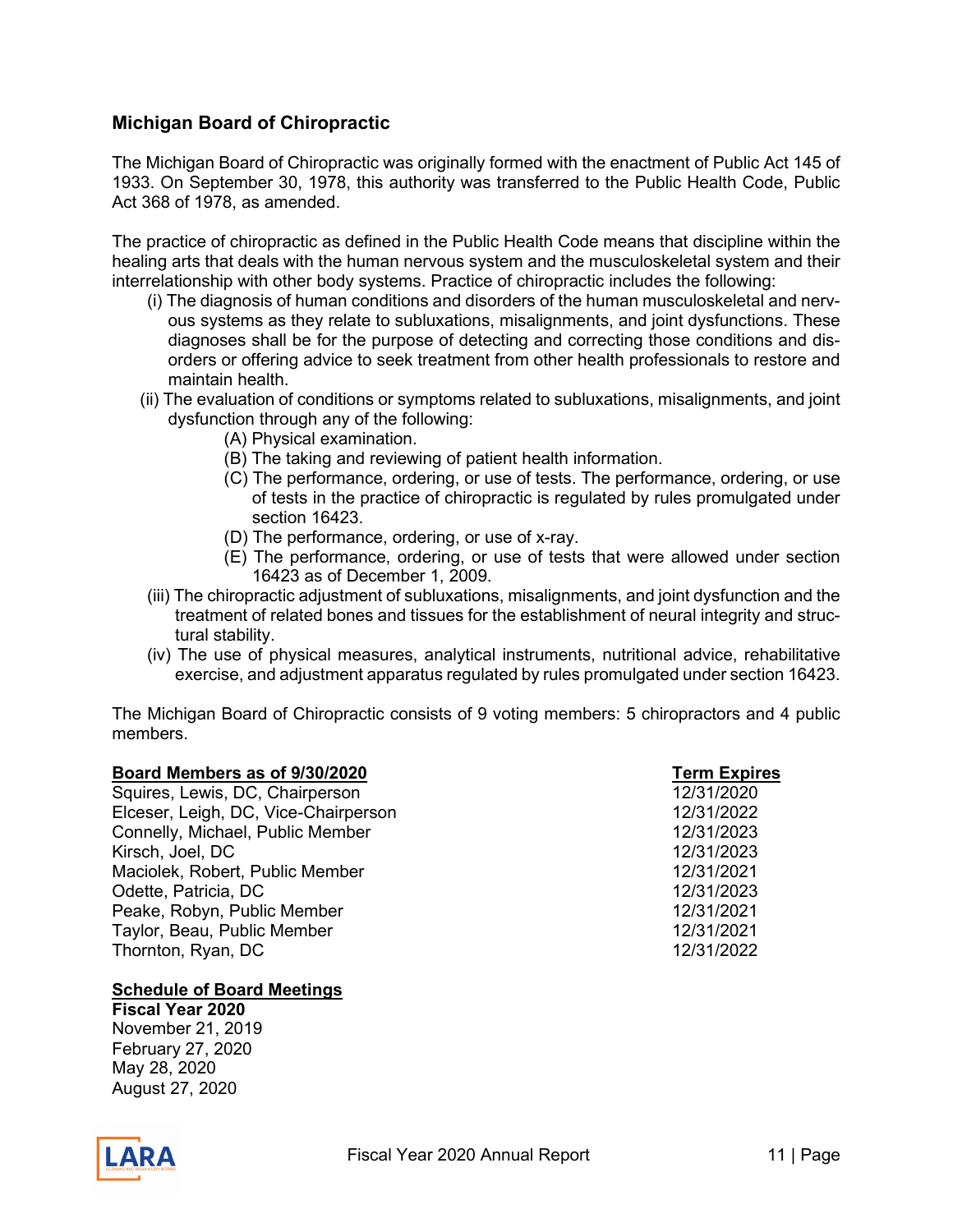# <span id="page-11-0"></span>**Michigan Board of Collection Practices**

The Michigan Board of Collection Practices was originally formed with the enactment of Public Act 361 of 1974. On October 21, 1980, this authority was transferred to the Occupational Code, Public Act 299 of 1980, as amended to license and regulate collection agencies operating in Michigan.

Collection agency is defined in Article 9 of the Occupational Code as a person directly or indirectly engaged in soliciting a claim for collection or collecting or attempting to collect a claim owed or due, or asserted to be owed or due another, or repossessing or attempting to repossess a thing of value owed or due or asserted to be owed or due another arising out of an expressed or implied agreement. Collection Agency includes an individual representing him or herself as a collection or repossession agency, or a person performing the activities of a collection agency, on behalf of another. Collection Agency also includes a person that furnishes or attempts to furnish a form or written demand service, represented to be a collection or repossession technique, device, or system to be used to collect or repossess claims, if the form contains the name of a person other than the creditor that indicates that a request or demand for payment is being made by someone other than the creditor. Collection Agency also includes a person that uses a fictitious name or the name of another in the collection or repossession of a claim.

The Michigan Collection Practices Board consists of 9 voting members: 6 collection agency licensees and 3 public members.

| Board Members as of 9/30/2020                    | <b>Term Expires</b> |
|--------------------------------------------------|---------------------|
| Thomas, Oldani, Professional Member, Chairperson | 6/30/2021           |
| Angelo, John "Garrett", Professional Member      | 6/30/2022           |
| Demaio, Kirstin, Professional Member             | 6/30/2022           |
| Hiller, Michael, Professional Member             | 6/30/2023           |
| Liblang, Dani, Professional Member               | 6/30/2024           |
| Lucas, Tracy, Public Member                      | 6/30/2024           |
| Lutz, Terry, Public Member                       | 6/30/2021           |
| Matonican, Thomas, Professional Member           | 6/30/2021           |
| Vacancy - Public Member                          | 6/30/2021           |

#### **Schedule of Board Meetings**

**Fiscal Year 2020** February 5, 2020 (Full Board Meeting Cancelled) August 5, 2020

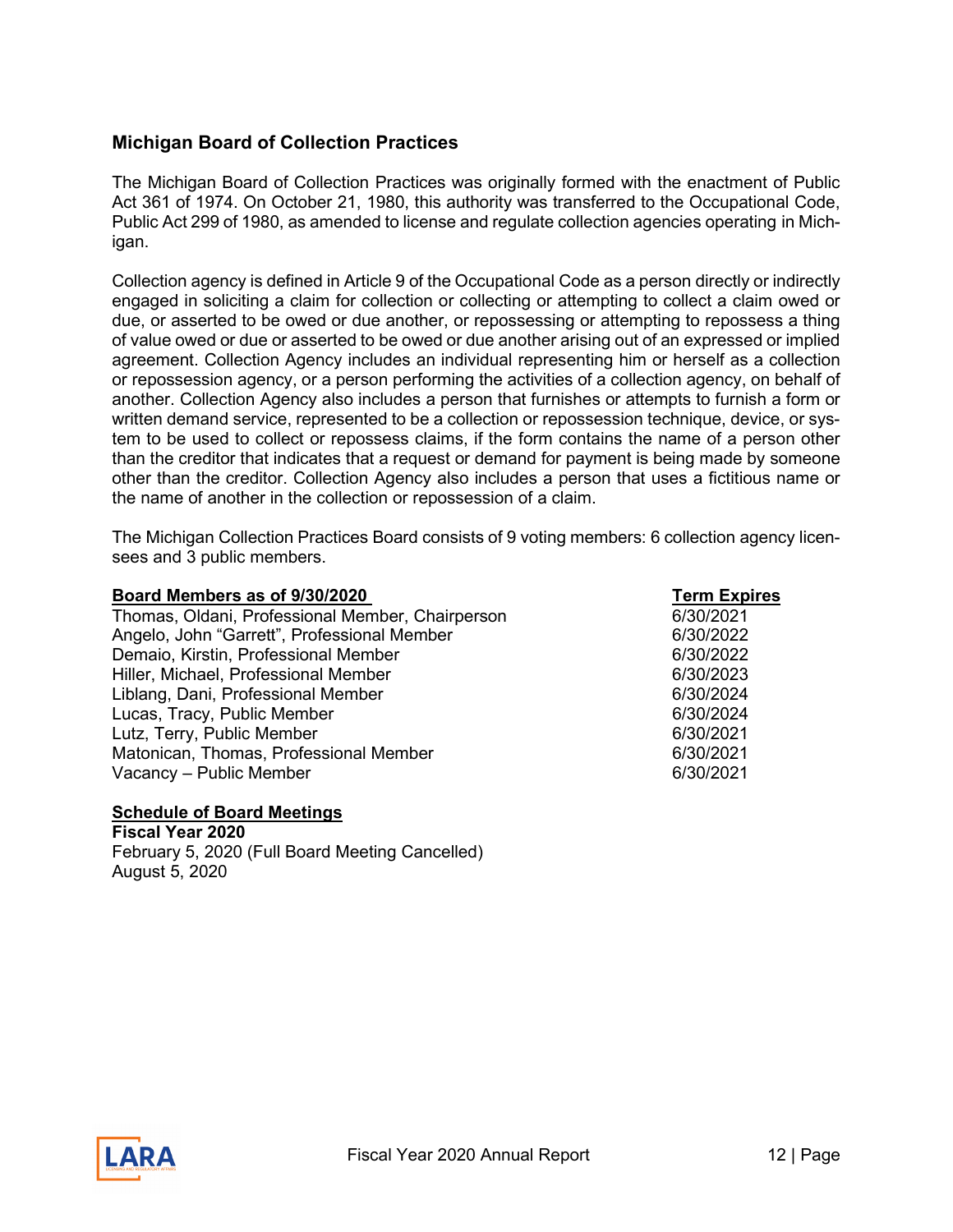# <span id="page-12-0"></span>**Michigan Board of Cosmetology**

The authority for the Michigan Board of Cosmetology was transferred to the Occupational Code, Public Act 299 of 1980, as amended, on October 21, 1980.

Cosmetology is defined in Article 12 of the Occupational Code as one of the following services or a combination of the following services: Hair care services (arranging, cutting, dressing, curling, waving, cleansing, singeing, bleaching, coloring, tinting, trimming, styling, relaxing, perming, straightening, or similar work upon the hair of the head or a wig that an individual is wearing.); Manicuring services (cleansing, filing, shaping, buffing, polishing, or beautifying of the nails of the hands or feet, and the cleansing, massaging, stimulating, exercising, or beautifying of the skin of the hands, arms, and feet, manually or with the use of tools, appliances, or cosmetic preparations, including the repair of nails, or the creation or decoration of artificial nails); Electrology (permanent removal of hair from the body by the use of electricity); and Skin care services (beautifying the skin of the body of an individual by the use of cosmetic preparations, antiseptics, tonics, lotions, or creams, including body wrapping; cleansing or stimulating the skin of the body by the use of the hands, devices, apparatus, or appliances, with or without the use of cosmetic preparations, antiseptics, tonics, lotions or creams; temporary removal of hair from the body by the use of depilatories, waxes, razors, scissors, clippers, or tweezers; giving facials, applying removable makeup, applying eyelashes, or any other application of a preparation or beauty enhancement to the body).

The Michigan Board of Cosmetology consists of 9 voting members: 5 licensed cosmetologists who have been actively engaged in the practice of cosmetology for at least 3 years immediately preceding their appointment, 1 member who has been actively engaged in teaching cosmetology in this state for not less than 3 years immediately before appointment and who owns an interest in a school of cosmetology, and 3 public members.

| Board Members as of 9/30/2020                        | <b>Term Expires</b> |
|------------------------------------------------------|---------------------|
| Ward, Linda, Professional Member, Chairperson        | 12/31/2021          |
| Weaver, Scott, Professional Member, Vice Chairperson | 12/31/2021          |
| Abel, Gabriella, Public Member                       | 12/31/2021          |
| <b>Bland, Fletcher Public Member</b>                 | 12/31/2022          |
| Cartwright, Vanessa, Public Member                   | 12/31/2023          |
| Kruithoff, Danielle, Professional Member             | 12/31/2021          |
| Straley, Cindy, Professional Member                  | 12/31/2022          |
| Turner, Jaclyn, Professional Member                  | 12/31/2023          |
| Wilkinson, Kathryn, Professional Member              | 12/30/2020          |

### **Schedule of Board Meetings**

**Fiscal Year 2020**  November 4, 2019 February 3, 2020 (Full Board Meeting Cancelled) May 4, 2020 (Full Board Meeting Cancelled) May 14, 2020 August 3, 2020

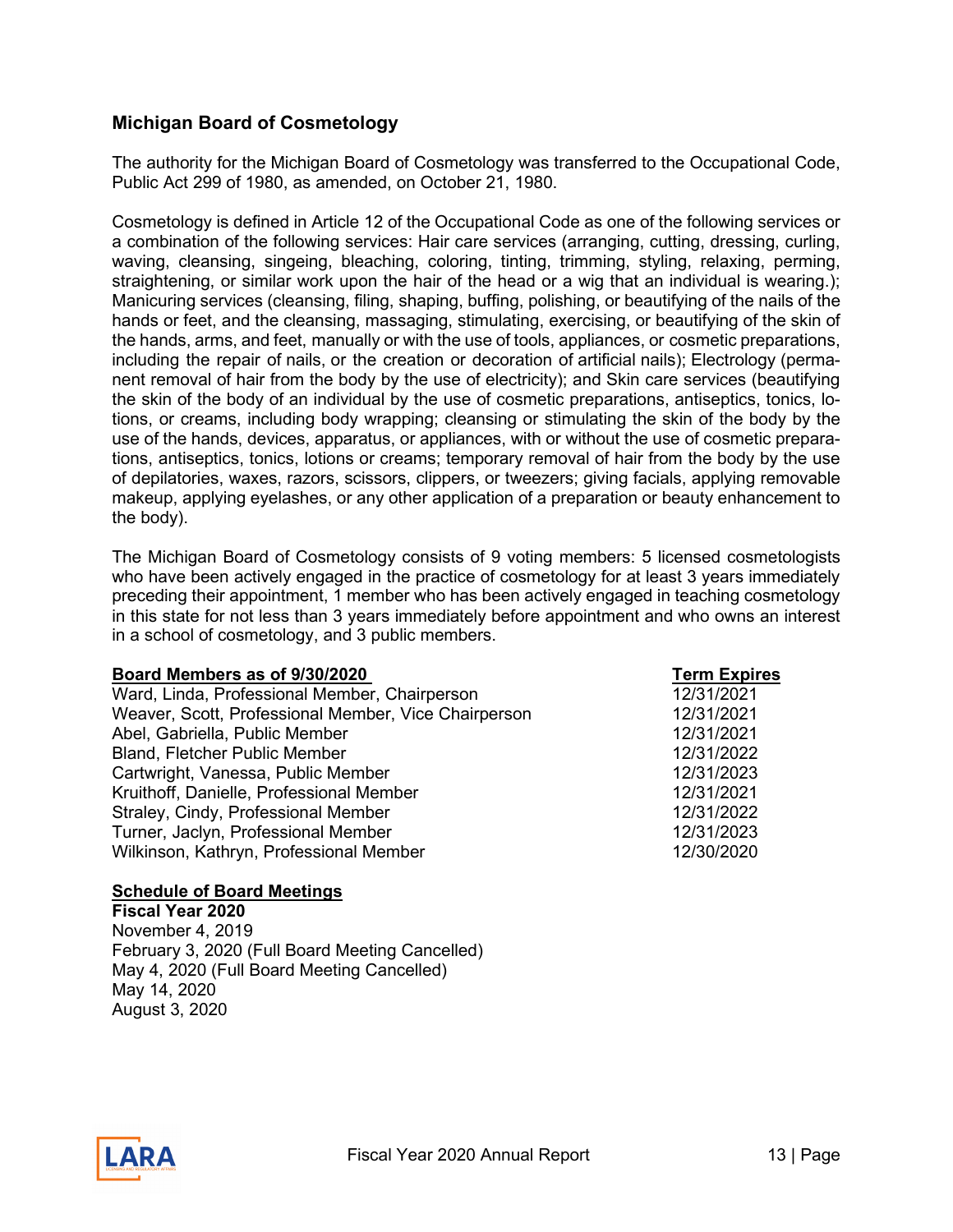# <span id="page-13-0"></span>**Michigan Board of Counseling**

The Michigan Board of Counseling was created by Public Act 421 of 1988 which was an amendment to the Public Health Code, Public Act 368 of 1978, as amended.

The Public Health Code defines the practice of counseling to mean the rendering to individuals, groups, families, organizations, or the general public in accordance with accepted and established ethics a service involving clinical counseling principles, methods, or procedures for the purpose of achieving social, personal, career, and emotional development and with the goal of promoting and enhancing healthy self-actualizing and satisfying lifestyles whether the services are rendered in an educational, business, health, private practice, or human services setting.

The Michigan Board of Counseling consists of 11 voting members: 6 professional members (3 of which engage primarily in providing counseling techniques, behavior modification techniques, or preventative techniques to clients, 2 members who are engaged primarily in teaching, training, or research in counseling, and 1 member who is engaged primarily in the administration of counseling services), 4 members of the general public, and 1 member who is a statutorily regulated mental health professional.

#### **Board Members as of 9/30/2019 Term Expires**

Love, Harold, MA LPC, Chairperson 6/30/2021 Craig, Stephen, LPC, Vice-Chairperson 6/30/2021 Baker, Rotesa, LPC, Chairperson 6/30/2024 Billman, Mary, Public Member 6/30/2022 Bozek, Katie, LMFT, PhD 6/30/2022 Glaes, Janet, LPC 6/30/2023 Harper, Walter, Mary, Public Member 6/30/2022 Hughes, Charles, LPC, PhD 6/30/2023 Koviak, Harold, Public Member Overton, Roberto, LPC 6/30/2024 Simmons, Jana, Public Member 6/30/2021

#### **Schedule of Board Meetings**

**Fiscal Year 2020**  November 8, 2019 November 22, 2019 (Full Board and Disciplinary Subcommittee Meetings Cancelled) December 13, 2019 January 17, 2020 (Disciplinary Subcommittee Meetings Cancelled) March 13, 2020 (Full Board and Disciplinary Subcommittee Meetings Cancelled) May 8, 2020 June 26, 2020 September 11, 2020

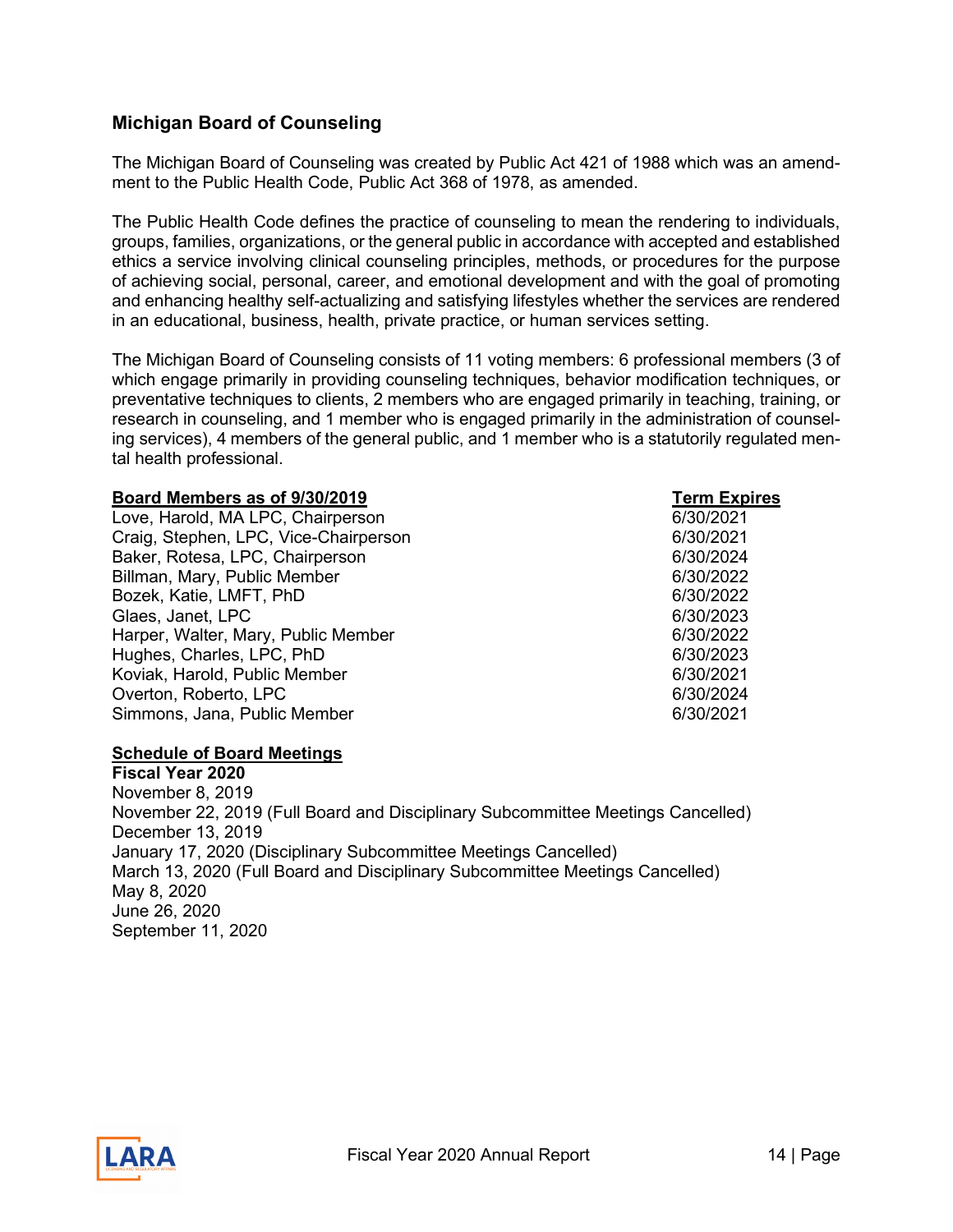# <span id="page-14-0"></span>**Michigan Board of Dentistry**

The Michigan Board of Dentistry was originally formed with the enactment of Public Act 122 of 1919. This Act regulated the practice of dentistry and dental hygiene and authorized dental assistants.

On September 30, 1978, this authority was transferred to the Public Health Code, Public Act 368 of 1978, as amended, and included certification of specialists in the fields of orthodontics, endodontics, prosthodontics, pediatric dentistry, periodontics, oral and maxillofacial surgery, and oral pathology.

Public Act 463 of 2018, effective March 27, 2019, added the regulation of dental therapists to the Public Health Code.

Dentist, as defined by the Public Health Code, means an individual who is licensed under this Article 15 to engage in the practice dentistry.

The practice of dentistry, as defined by the Public Health Code, means the diagnosis, treatment, prescription, or operation for a disease, pain, deformity, injury, or physical condition of the human tooth, teeth, alveolar process, gums or jaws, or their dependent tissues, or an offer, undertaking, attempt to do, or holding oneself out as able to do any of these acts.

The practice as a dental therapist means providing any of the care and services, and performing any of the duties, described in section 16656 of the Public Health Code.

The practice as a dental hygienist, as defined by the Public Health Code, means practice at the assignment of a dentist in that specific area of dentistry based on specialized knowledge, formal education, and skill with particular emphasis on preventive services and oral health education.

The practice as a dental assistant, as defined by the Public Health Code, means assistance in the clinical practice of dentistry based on formal education, specialized knowledge, and skill at the assignment and under the supervision of a dentist.

The Michigan Board of Dentistry consists of 20 voting members: It consists of 9 dentists, 2 dentists who have been issued a health profession specialty certification issued under MCL 333.16608, 4 dental hygienists, 2 dental assistants, and 3 public members.

Beginning five years after the effective date of Public Act 463 of 2018, March 27, 2019, 1 dental therapist must be added to the Board, which will increase the total membership of the Board of Dentistry to 21 members.

| Board Members as of 9/30/2020        | <b>Term Expi</b> |
|--------------------------------------|------------------|
| Johnston, Mark DDS, Vice Chairperson | 6/30/2021        |
| Barnhart, Lori, RDA                  | 6/30/2022        |
| Bentley, Cheryl, RDH                 | 6/30/2024        |
| Brewer, Fonda, Public Member         | 6/30/2023        |
| Brown, Deborah, DMD                  | 6/30/2023        |
| Curcuru, Grace, DDS (faculty)        | 6/30/2022        |
| Goodrich, Joshua, Public Member      | 6/30/2021        |
| Inman, Kathleen, RDH                 | 6/30/2021        |
| Kinney, Janet, RDH, MS               | 6/30/2024        |

**<u>Brand Expires</u>**<br>6/30/2021

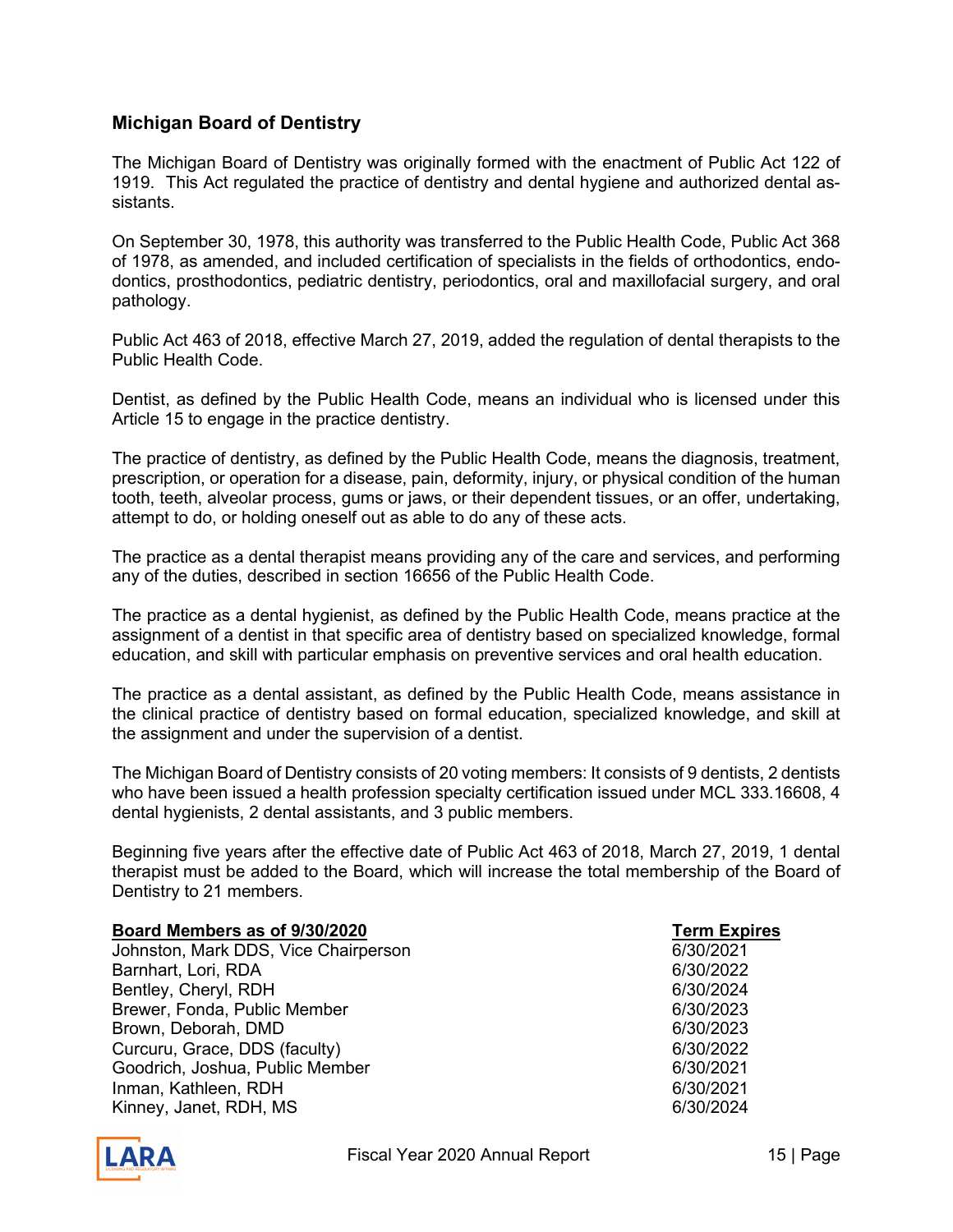McCants, Cynthia, Public Member 6/30/2024 Morgan, Martha, RDH 6/30/2023 Oza, Vaijanthi, DDS 6/30/2024 Roels, Patricia, DDS 6/30/2021 Sarkisian, Edward, DDS 6/30/2024 Siddiqui, Mamnoon, DDS, MS (specialist) 6/30/2024 Thomas, Kristi, DDS 6/30/2023 Tseng, Irene DDS 6/30/2022 Weber, Kathleen, RDA 6/30/2023 Yehia, Hassan, DDS (specialist) 6/30/2023 Vacancy, Dentist

#### **Schedule of Board Meetings**

**Fiscal Year 2020**  October 10, 2019 December 12, 2019 February 13, 2020 April 9, 2020 June 11, 2020 August 13, 2020

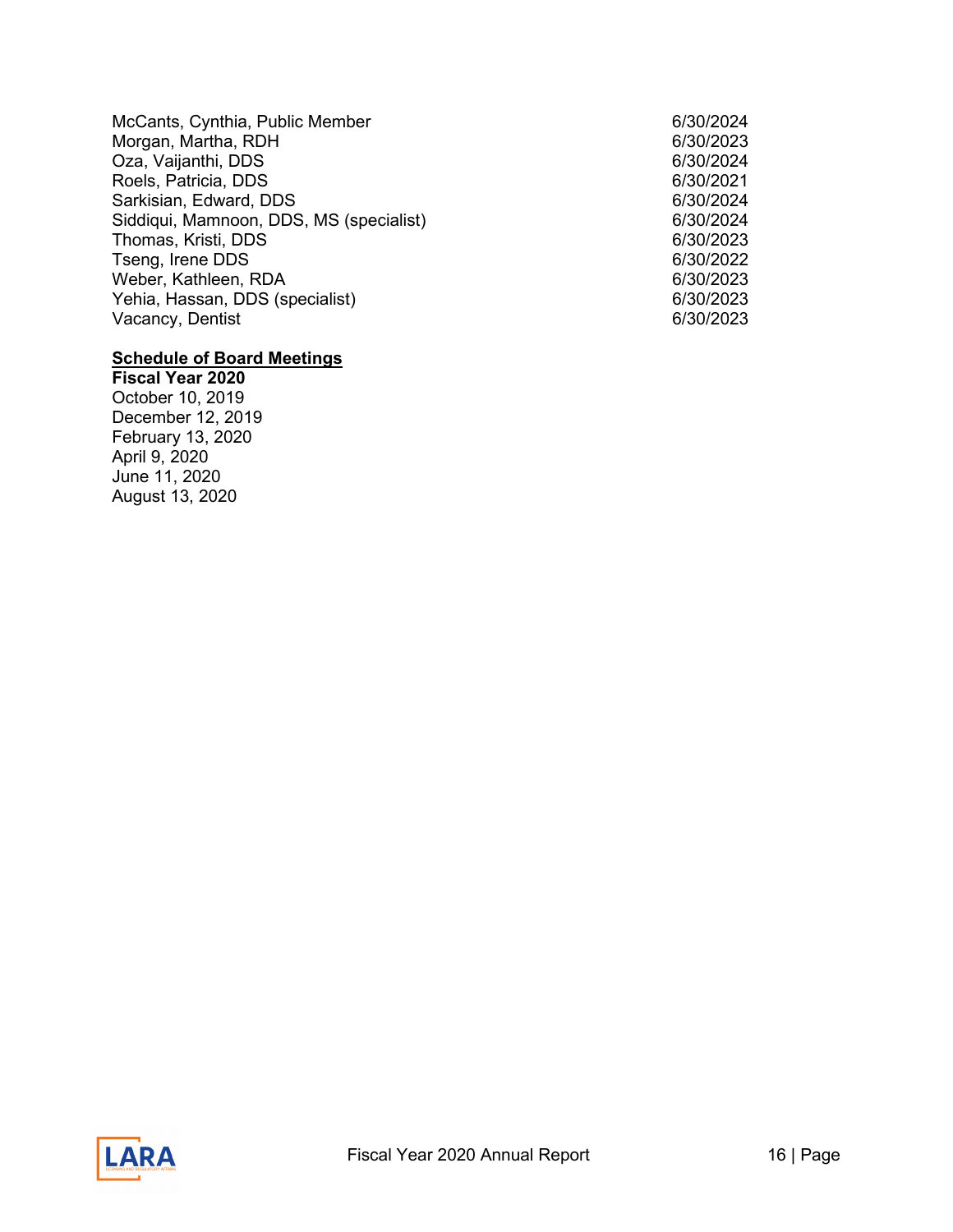# <span id="page-16-0"></span>**Hearing Aid Dealer Registration**

The Michigan Board of Hearing Aid Dealers was originally formed with the enactment of Public Act 265 of 1966. On October 21, 1980, this authority was transferred to the Occupational Code, Public Act 299 of 1980, as amended. By executive Order No. 1996-2, the Board of Hearing Aid Dealers was abolished effective May 15, 1996. The registration of individuals continues unimpeded.

Article 13 defines the practice of selling or fitting a hearing aid as the selection, adaptation, and sale of a hearing aid and includes the testing of hearing by means of an audiometer and other means for the sale of a hearing aid. The practice also includes the making of an impression for an ear mold.

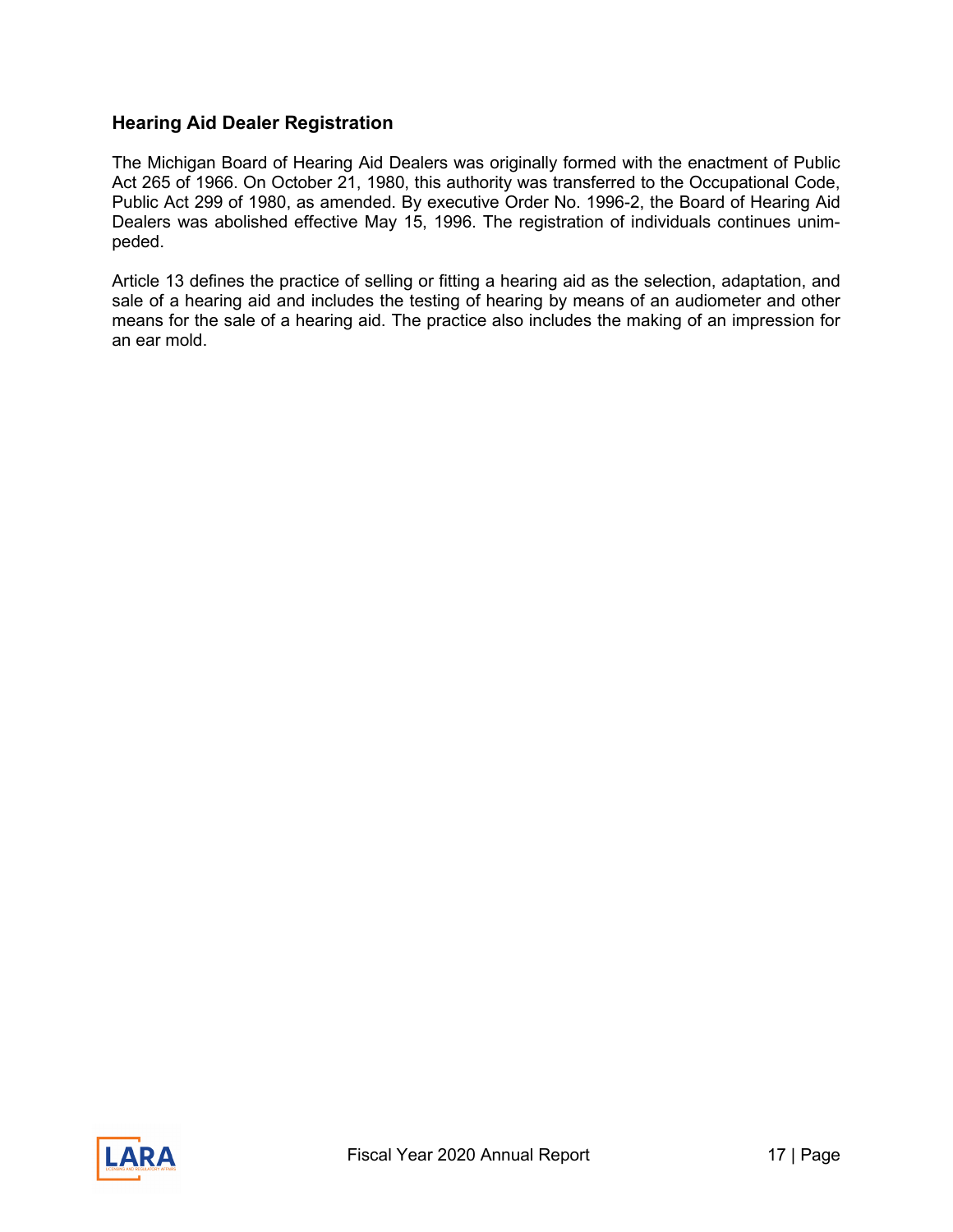# <span id="page-17-0"></span>**Michigan Board of Interpreters for the Deaf, DeafBlind and Hard of Hearing**

The Michigan Board of Interpreters for the Deaf, DeafBlind and Hard of Hearing was formed pursuant to Executive Order, No. 2017-8, effective December 24, 2017, which transferred all authority, powers, duties, functions, and responsibilities of the Division on Deaf, DeafBlind and Hard of Hearing, within the Department of Civil Rights, under the Deaf Persons' Interpreters Act, Public Act 204 of 1982, to the Department of Licensing and Regulatory Affairs.

The Board of Interpreters for the Deaf, DeafBlind and Hard of Hearing was created to help streamline the sign language interpreter certification process and may advise the Department of Licensing and Regulatory Affairs on all matters related to the certification of interpreters and the administration of the Deaf Persons' Interpreters Act.

A qualified interpreter, as defined by the Deaf persons' Interpreters Act, means a person who is certified through the National Registry of Interpreters for the Deaf or is certified through the state.

The Michigan Board of Interpreters for the Deaf, DeafBlind and Hard of Hearing consists of 9 voting members: 2 members who are deaf, deafblind, or hard of hearing persons; 4 members who are certified deaf persons' interpreters under Michigan law with 1 or more who may be an interpreter and owner of or work for an interpreter referral agency; 1 member who represents an institution or other organization responsible for education of interpreters or interpreter standards; 1 member who represents an educational institution or other organization that serves the deaf, deafblind, or hard of hearing community; and 1 member who represents the public and is not a certified deaf persons' interpreter under Michigan law.

| Board Members as of 9/30/2020                        | <b>Term Expires</b> |
|------------------------------------------------------|---------------------|
| Bailey, Karen, Professional Member, Vice-Chairperson | 12/31/2020          |
| Pertz, Leslie, Professional Member                   | 12/31/2023          |
| Depcik, Michael, Public Member                       | 12/31/2022          |
| Dietlin, Amanda, Public Member                       | 12/31/2023          |
| Holaly, Mitch, Professional Member                   | 12/31/2020          |
| Davidson, April, Professional Member                 | 12/31/2024          |
| Houston, Sarah, Professional Member                  | 12/31/2023          |
| Farzam-Behboodi, Jahan, Public Member                | 12/31/2022          |
| Hinson, Barbara, Professional Member                 | 12/31/2022          |
|                                                      |                     |

### **Schedule of Board Meetings**

**Fiscal Year 2020**  October 2, 2019 January 13, 2020 (Full Board Meeting Cancelled) July 27, 2020 (Full Board Meeting Cancelled)

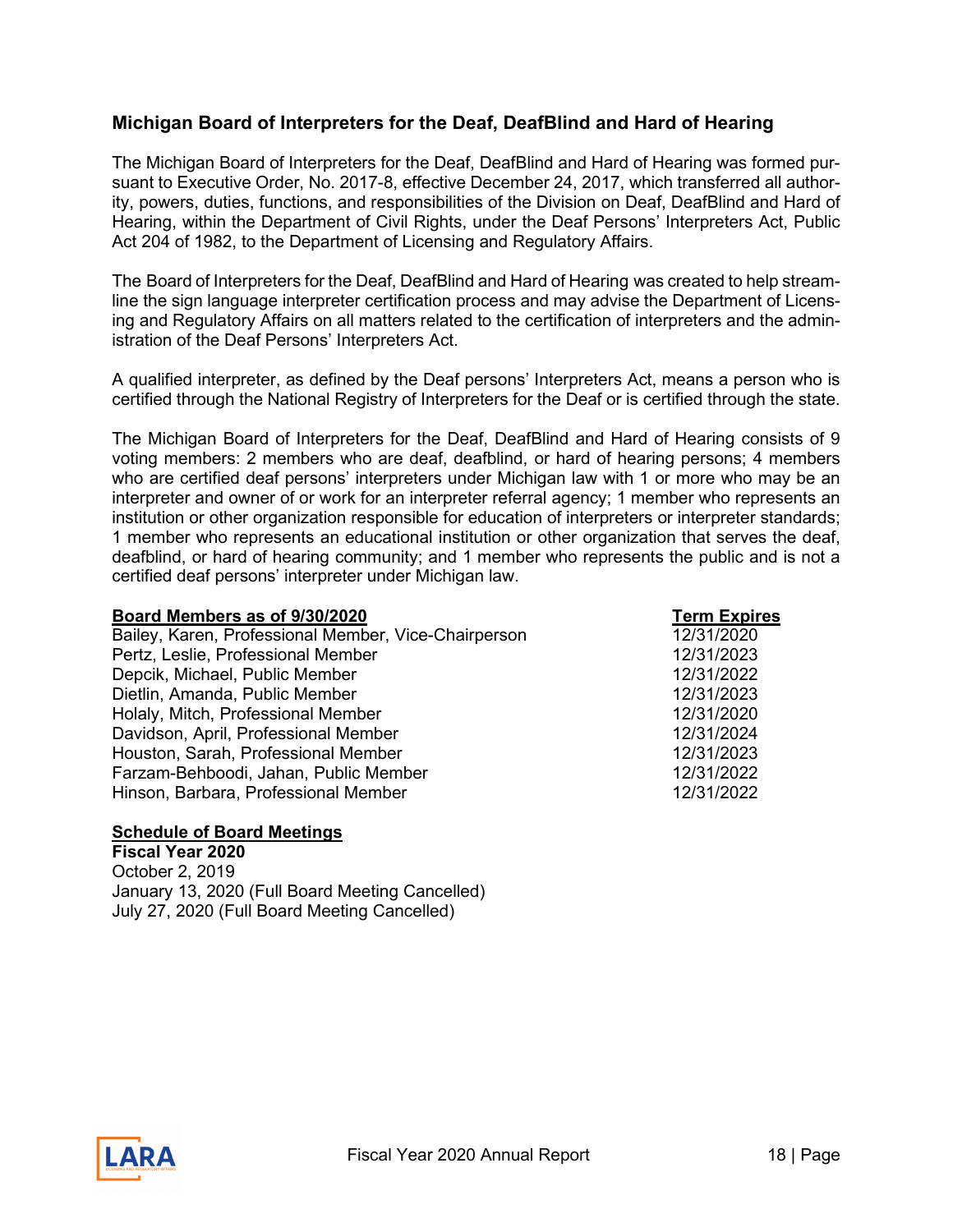## <span id="page-18-0"></span>**Landscape Architect Licensure**

The Michigan Board of Landscape Architects was originally formed with the enactment of Public Act 126 of 1963. On October 21, 1980, this authority was transferred to the Occupational Code, Public Act 299 of 1980, as amended. By executive Order No. 2007-23, the Board of Landscape Architects was abolished effective July 15, 2007. The licensure of individuals continues unimpeded.

Article 22 defines a landscape architect as a person qualified to engage in the practice of landscape architecture as provided in this article. The practice of landscape architecture is defined as the performance of professional services such as consultation, investigation, research, planning, design, or responsible field observation in connection with the development of land areas where, and to the extent that the dominant purpose of the services is the preservation, enhancement, or determination of proper land uses, natural land resources, ground cover and planting, naturalistic and aesthetic values, the settings and approaches to structures or other improvements, natural drainage, and the consideration and determination of inherent problems of the land relating to erosion, use and stress, blight, or other hazards; and, the location and arrangement of tangible objects and features incidental and necessary to the purposes outlined in Article 22.

MCL 339.2203 provides for the appointment of ad hoc committees to assist in adopting rules for various purposes. Members of these committees have no set expiration date but serve during the rule making process.

#### **Appointed Ad Hoc Committee Members as of 9/30/2020**

Baker, Benjamin, PLA, LEED, AP Blough, Pamela, PLA, FASLA Cumings, Troy Hieber, Mark, ASLA, LEED, AP Hill, Chester Kotowicz, SuLin, PLA, ASLA Sanders, William, ASLA Solak, Matthew

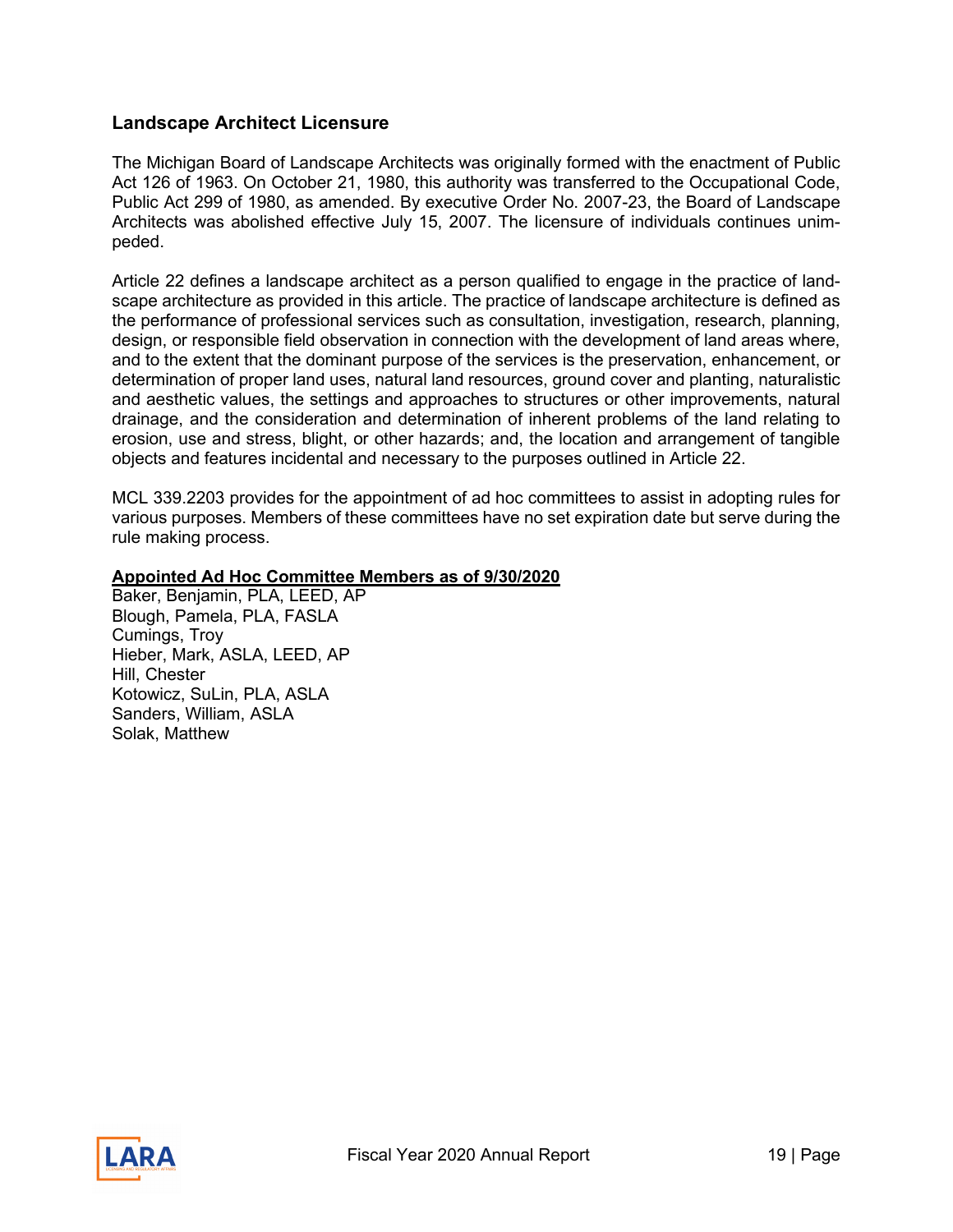# <span id="page-19-0"></span>**Michigan Board of Marriage and Family Therapy**

The Michigan Board of Marriage Counselors was originally formed with the enactment of Public Act 292 of 1966. On October 21, 1980, the authority of the Board was transferred to Article 15 of Public Act 299 of 1980. Public Act 126 of 1995 transferred the authority of the Board to the Public Health Code, Public Act 368 of 1978, as amended, and the name was changed to the Board of Marriage and Family Therapy.

Part 169 defines the practice of marriage and family therapy as the providing of guidance, testing, discussions, therapy, instruction, or advice that is intended to avoid, eliminate, relieve, manage, or resolve marital or family conflict or discord, to create, improve, or restore marital or family harmony, or to prepare couples for marriage. Practice of marriage and family therapy does not include the administration and interpretation of psychological tests except for those tests that are consistent with the individual's education and training and with the code of ethics for licensed marriage and family therapists.

The Michigan Board of Marriage and Family Therapy consists of 9 voting members: 6 marriage and family therapists and 3 public members.

### **Board Members as of 9/30/2020 Term Expires**

Mammen, Laura, LMFT, LPC, Chairperson 6/30/2021 Campbell, Amy, LMFT, Vice- Chairperson 6/30/2023 Bush, Tiffany, Public Member 6/30/2024 Dupuis, Sara, PhD, LMFT 6/30/2022 Holtrop, Kendal, LMFT 6/30/2024 Leija, Silvia, LMFT 6/30/2023 Ross, Karol, Public Member Short, Emily, LMFT 6/30/2023 West, Samantha, Public Member 6/30/2021

#### **Schedule of Board Meetings**

**Fiscal Year 2020**  December 6, 2019 (Full Board and Disciplinary Subcommittee Meetings Cancelled) March 25, 2020 (Full Board and Disciplinary Subcommittee Meetings Cancelled) June 24, 2020 (Full Board and Disciplinary Subcommittee Meetings Cancelled) September 23, 2020

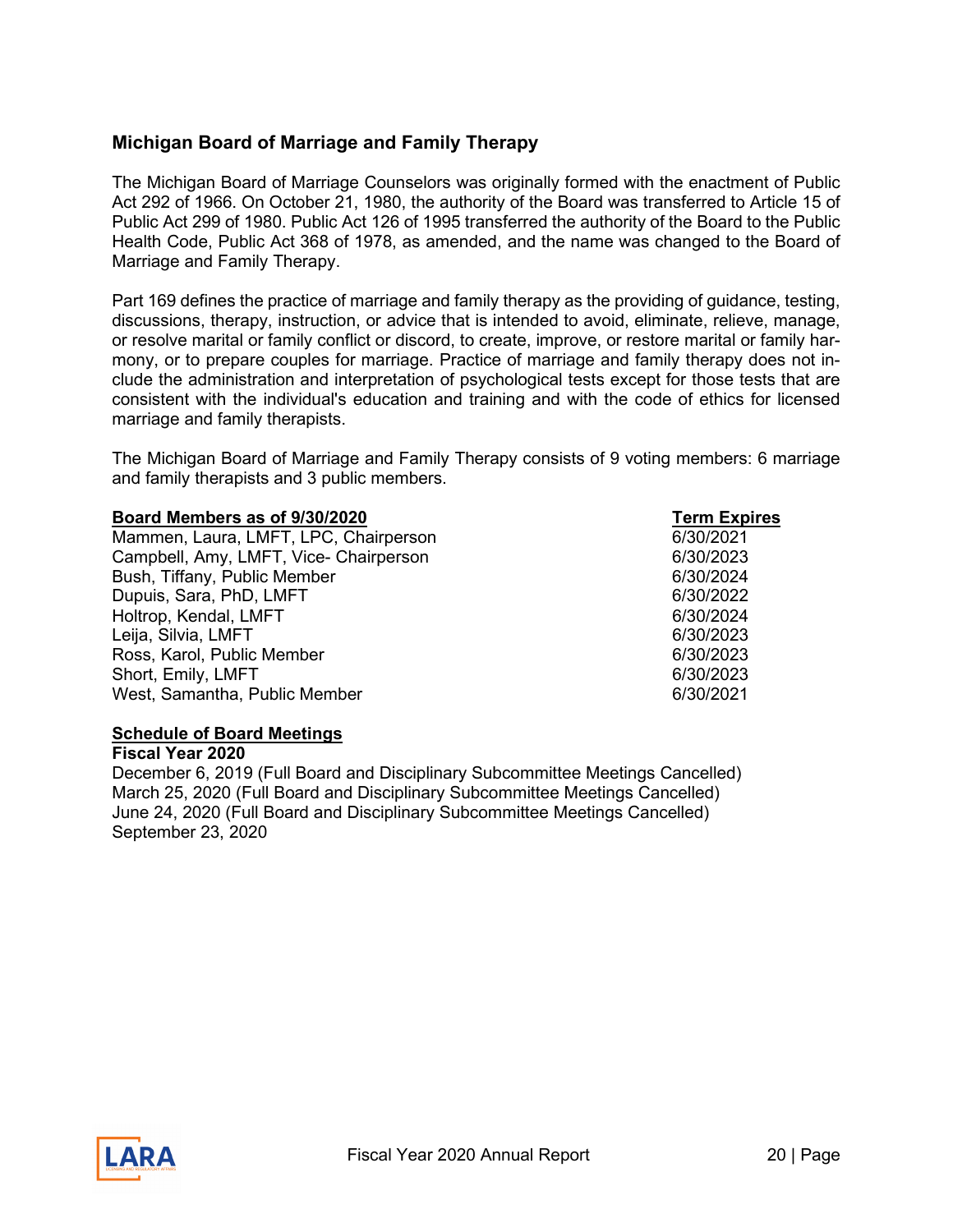# <span id="page-20-0"></span>**Michigan Board of Massage Therapy**

The Michigan Board of Massage Therapy was created with the enactment of Public Act 471 of 2008, which amended the Public Health Code, Public Act 368 of 1978.

The practice of massage therapy, as defined in the Public Health Code, means the application of a system of structured touch, pressure, movement, and holding to the soft tissue of the human body in which the primary intent is to enhance or restore the health and well-being of the client. Practice of massage therapy includes complementary methods, including the external application of water, heat, cold, lubrication, salt scrubs, body wraps, or other topical preparations; and electromechanical devices that mimic or enhance the actions possible by the hands.

The Michigan Board of Massage Therapy consists of 11 voting members: 7 individuals who meet the requirements of MCL 333.16135(2) and 4 public members.

| Board Members as of 9/30/2020          | <b>Term Expires</b> |
|----------------------------------------|---------------------|
| Stout, John T. (J.T.), MT, Chairperson | 12/31/2020          |
| Blank, Dana, Public Member             | 12/31/2024          |
| Brooks, Kristin, Public Member         | 12/31/2023          |
| Franklin, Charlie, LMT                 | 12/31/2021          |
| Gennety, Tiffany, LMT                  | 12/31/2020          |
| Hunter, Terese, Public Member          | 12/31/2020          |
| Kiter, Katie, Public Member            | 12/31/2021          |
| Randall, Jamel, MT                     | 12/31/2023          |
| Savoyat, Irene, LMT                    | 12/31/2023          |
| Wiley, Jodi, LMT                       | 12/31/2021          |
| Vacancy - Professional Member          | 12/31/2021          |

#### **Schedule of Board Meetings**

**Fiscal Year 2020** October 7, 2019 January 6, 2020 April 6, 2020 July 13, 2020



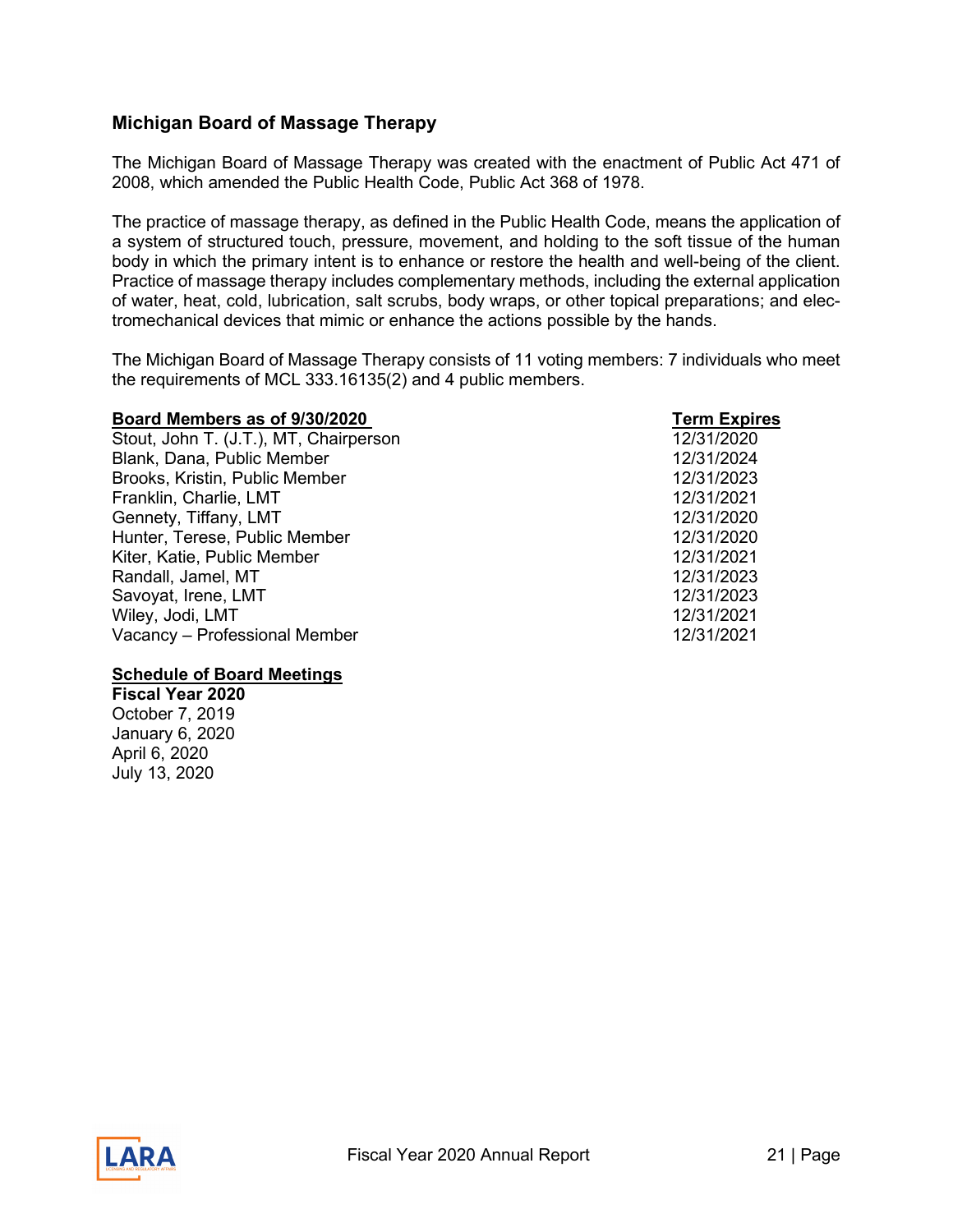# <span id="page-21-0"></span>**Michigan Board of Medicine**

The Michigan Board of Medicine was originally formed with the enactment of Public Act 237 of 1899. This act provided for the examination, regulation and licensing of physicians and surgeons in the State of Michigan and for the discipline of offenders against the Act. On January 8, 1974, a new Medical Practice Act, Public Act 185 of 1973, became effective. This Act continued in effect until September 30, 1978, when the Board's authority was transferred to the Public Health Code, Public Act 368 of 1978, as amended.

The practice of medicine, as defined in the Public Health Code, means the diagnosis, treatment, prevention, cure, or relieving of a human disease, ailment, defect, complaint, or other physical or mental condition, by attendance, advice, device, diagnostic test, or other means, or offering, undertaking, attempting to do, or holding oneself out as able to do, any of these acts.

The practice of genetic counseling, as defined in the Public Health Code, means provision of any of the following services:

- i. Obtaining and evaluating individual, family, and medical histories to determine the genetic risk for genetic or medical conditions or diseases in a client, the client's descendants, or other family members of the client.
- ii. Discussing with a client the features, natural history, means of diagnosis, genetic and environmental factors, and management of the genetic risks of genetic or medical conditions or diseases.
- iii. Identifying and coordinating appropriate genetic laboratory tests and other diagnostic studies for genetic assessment of a client.
- iv. Integrating genetic laboratory test results and other diagnostic studies with personal and family medical history to assess and communicate a client's risk factors for genetic or medical conditions or diseases.
- v. Explaining to a client the clinical implications of genetic laboratory tests and other diagnostic studies and their results.
- vi. Evaluating the responses of a client and the client's family to a genetic or medical condition or disease or to the risk of recurrence of that condition or disease and providing clientcentered counseling and anticipatory guidance.
- vii. Identifying and utilizing community resources that provide medical, educational, financial, and psychosocial support and advocacy to a client.
- viii. Providing written documentation of medical, genetic, and counseling information for families of and health care professionals of a client.

The Michigan Board of Medicine consists of 19 voting members: 10 physicians, 1 physician's assistant, 1 genetic counselor, and 7 public members.

| Board Members as of 9/30/2020                  | <b>Term Expires</b> |
|------------------------------------------------|---------------------|
| Chafty, Michael, MD, Chairperson               | 12/31/2021          |
| Sophiea, Paul, Public Member, Vice Chairperson | 12/31/2021          |
| Bates, Richard, MD                             | 12/31/2021          |
| Frankovich, Stacey, Public Member              | 12/31/2022          |
| Gilmer, Holly, MD                              | 12/31/2023          |
| Johnston, Renee, Public Member                 | 12/31/2021          |
| Lewis, Michael, MD                             | 12/31/2023          |
| Little, Bryan, MD                              | 12/31/2023          |
| McGinnity, MS, PA-C                            | 12/30/2022          |
| Moiin, Ali, MD                                 | 12/31/2023          |
| Poland, Cara, MD                               | 12/31/2021          |

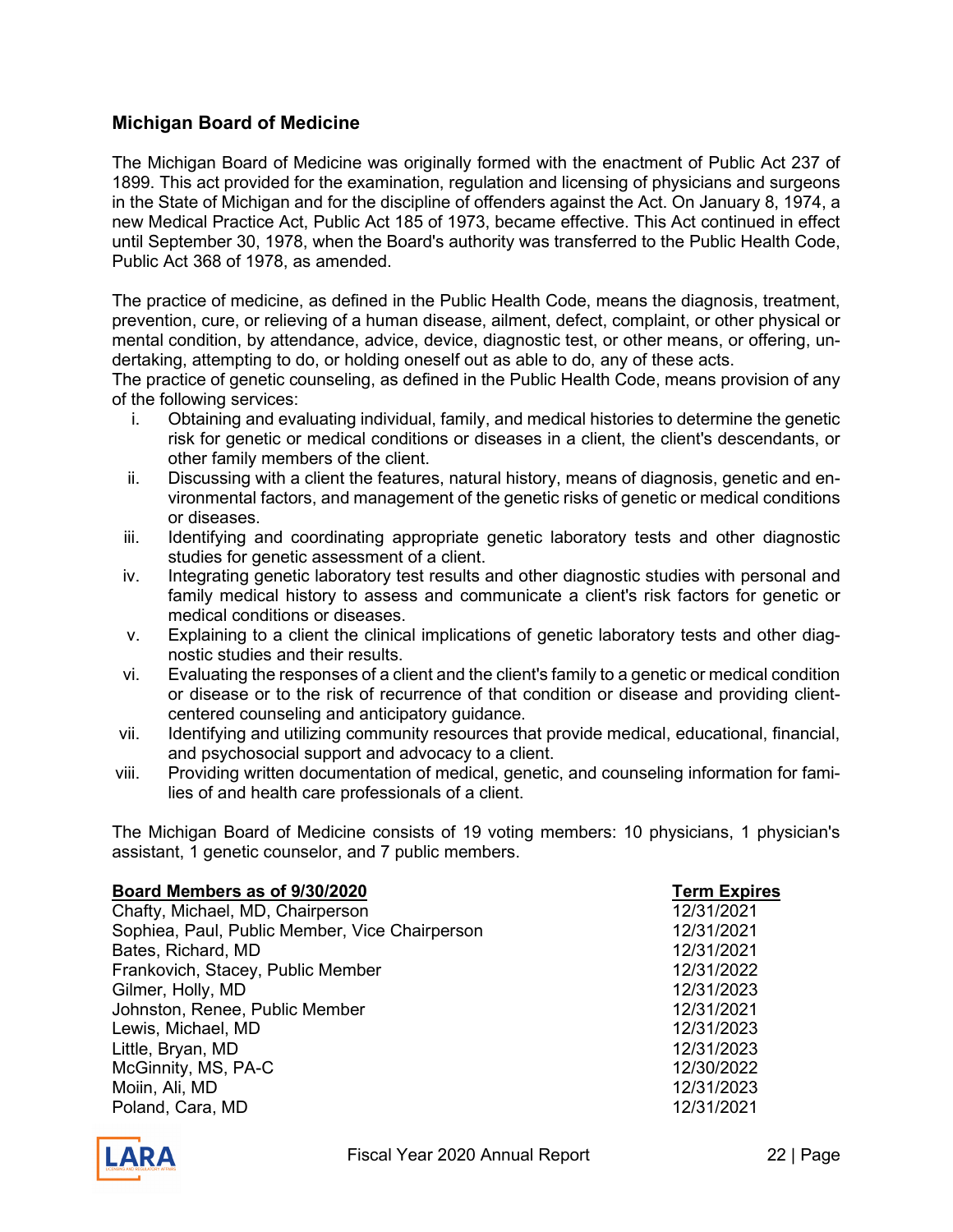| Rao, Venkat, MD                                | 12/31/2021 |
|------------------------------------------------|------------|
| Robinson, Teresa, Public Member                | 12/31/2023 |
| Ruiz, Traci, Public Member                     | 12/31/2021 |
| Sondheimer, James, MD                          | 12/31/2021 |
| Tabrizi, Shareen, Public Member                | 12/31/2021 |
| Tahnoose, Terri, Public Member                 | 12/31/2021 |
| Trepanier, Angela, MS, CGC (genetic counselor) | 12/31/2023 |
| Tynes, Donald, MD                              | 12/31/2023 |

#### **Schedule of Board Meetings**

**Fiscal Year 2020** November 20, 2019 January 15, 2020 March 18, 2020 (Full Board and Disciplinary Subcommittee Meetings Cancelled) May 20, 2020 July 15, 2020 September 16, 2020

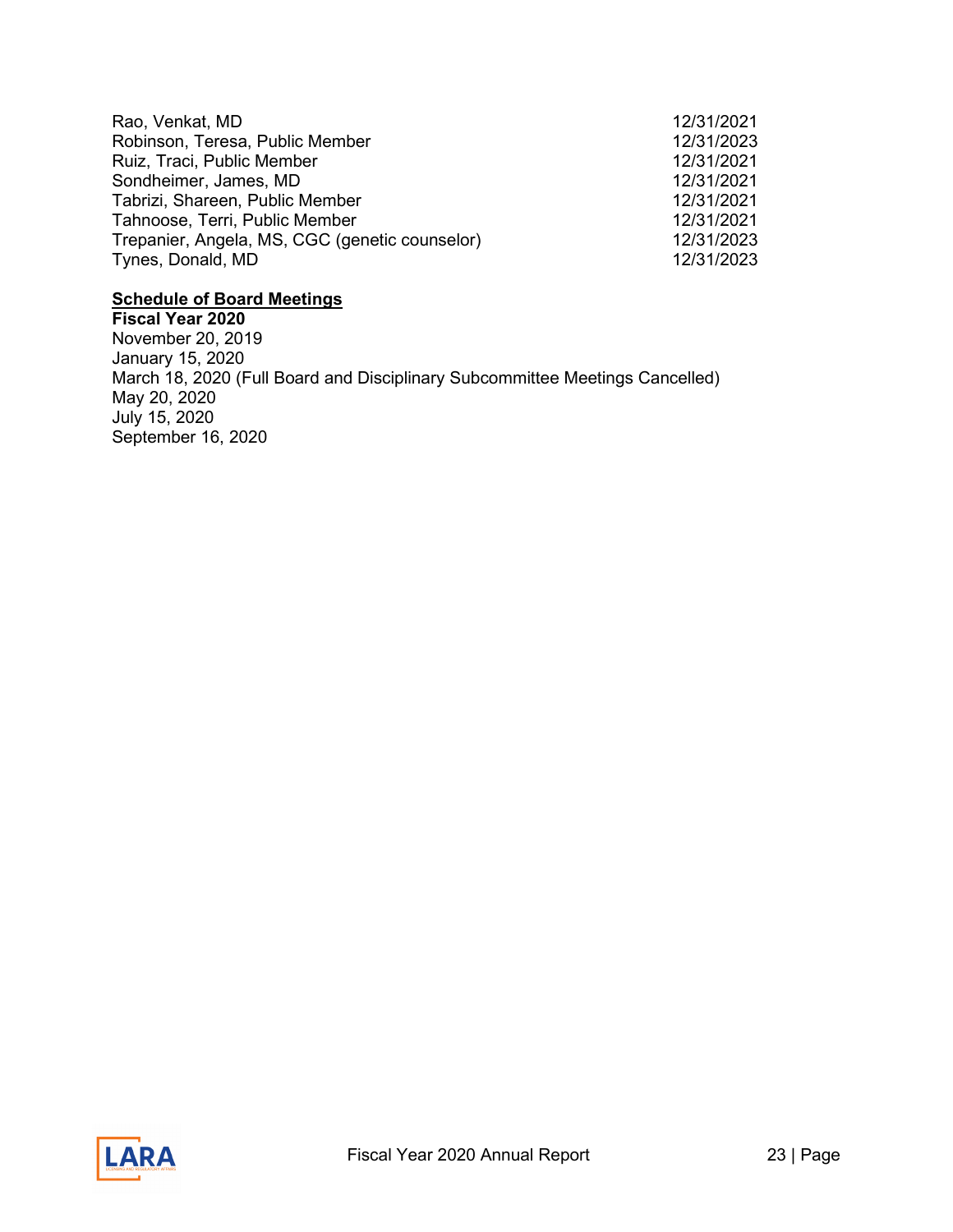# <span id="page-23-0"></span>**Michigan Board of Licensed Midwifery**

The Michigan Board of Licensed Midwifery was formed with the enactment of Public Act 417 of 2016, effective April 4, 2017, to work in conjunction with the Department of Licensing and Regulatory Affairs to establish and implement the licensure program for the practice of midwifery in Michigan.

Midwife, as defined by the Public Health Code, means an individual who is licensed under Part 171 of Article 15 to engage in the practice of midwifery.

The practice of midwifery, as defined by the Public Health Code, means providing maternity care that is consistent with a midwife's training, education, and experience, to women and neonates during the antepartum, intrapartum, and postpartum periods. The practice of midwifery does not include the practice of medicine or osteopathic medicine or surgery, and the practice of nursing, including the practice of nursing with a specialty certification in nurse midwifery.

The Michigan Board of Licensed Midwifery consists of 12 voting members: 7 midwives, 1 certified nurse midwife, 1 physician who is a board-certified obstetrician-gynecologist, 1 physician who is a board-certified pediatrician, 2 members of the general public (1 of which is a consumer of midwifery care).

| Board Members as of 9/30/2020                            | <b>Term Expires</b> |
|----------------------------------------------------------|---------------------|
| Mazzara, Katheryn, Professional Member, Chairperson      | 12/30/2020          |
| Robinson, Heather, Professional Member, Vice-Chairperson | 12/31/2020          |
| Bobier, Patrice, Professional Member                     | 12/31/2021          |
| Duckett-Freeman, Claretta, Public Member                 | 12/31/2021          |
| Howell, Amanda, Professional Member                      | 12/31/2023          |
| Greydanus, Donald, MD (OB-GYN)                           | 12/31/2021          |
| McCurdy, Sandra, Professional                            | 12/31/2023          |
| Revere, Kristin, Public Member                           | 12/31/2023          |
| Simkins, Geradine, Professional Member                   | 12/31/2023          |
| Perkins, Connie, Professional Member                     | 12/31/2020          |
| Proefrock, Stacia, Professional Member                   | 12/31/2020          |
| Wang, Hsin, MD (pediatrician)                            | 12/31/2023          |

#### **Schedule of Board Meetings Fiscal Year 2020**

October 22, 2019 (Full Board and Disciplinary Subcommittee Meetings Cancelled) January 14, 2020 (Full Board and Disciplinary Subcommittee Meetings Cancelled) April 14, 2020

July 14, 2020 (Full Board and Disciplinary Subcommittee Meetings Cancelled)

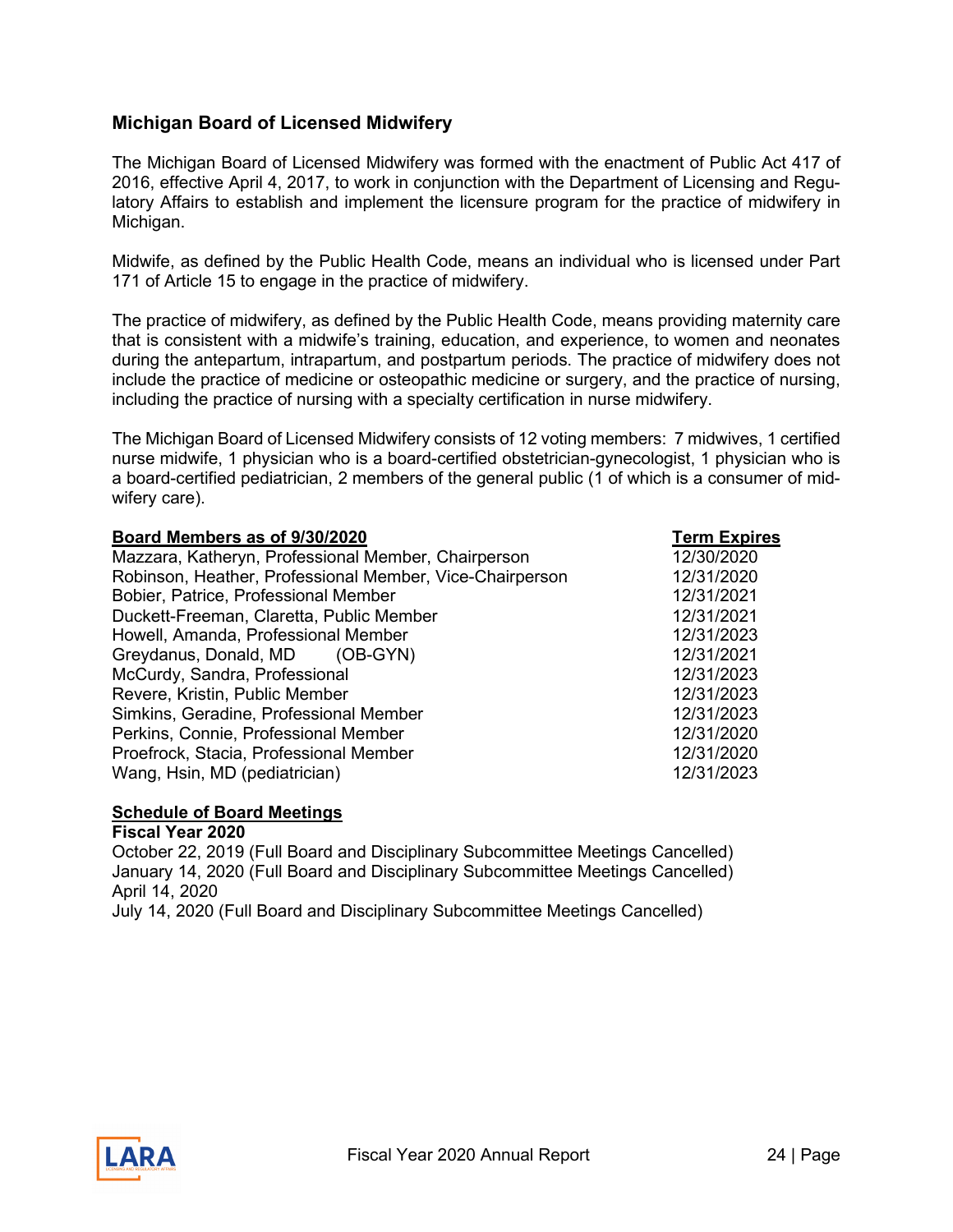# <span id="page-24-0"></span>**Michigan Board of Nursing**

The Michigan Board of Nursing was originally created with the enactment of the Nurse Practice Act, Public Act 319 of 1909; authority was transferred to the Nursing Practice Act of 1967 by Public Act 149 of 1967. On September 30, 1978, authority was again transferred to the Public Health Code, Public Act 368 of 1978, as amended. On April 9, 2017, the Public Health Code was amended by Public Act 499 of 2017, to add a clinical nurse specialist to the Board.

The Michigan Public Health Code defines the practice of nursing in Michigan and empowers the Board to establish qualifications for nurse licensure; to establish standards for education and approve nurse education programs; develop and implement criteria for assurance of continued competency; and take disciplinary action against licensees when the health, safety, and welfare of the public has been adversely affected.

The practice of nursing, as defined in the Public Health Code, means the systematic application of substantial specialized knowledge and skill, derived from the biological, physical, and behavioral sciences to the care, treatment, counsel, and health teaching of individuals who are experiencing changes in the normal health processes or who require assistance in the maintenance of health and the prevention or management of illness, injury, or disability.

The practice of nursing as a licensed practice nurse or LPN means the practice of nursing based on less comprehensive knowledge and skill than that required of a registered professional nurse and performed under the supervision of a registered professional nurse, physician, or dentist. The licensed practical nurse is a health profession subfield of the practice of nursing.

Registered professional nurse or RN means an individual licensed under Part 172 or Article 15 to engage in the practice of nursing which scope of practice includes the teaching, direction, and supervision of less skilled personnel in the performance of delegated nursing activities.

Advanced practice registered nurse, or APRN means a registered professional nurse who has been granted a specialty certification under Part 172 of Article 15 the health specialty field of nurse midwifery, nurse practitioner, or clinical nurse specialist.

The Board may grant a specialty certification to a registered professional nurse with advanced training, who demonstrates competency through examination or other evaluative process, in the health profession specialty fields of nurse midwifery, nurse anesthetist, nurse practitioner, and clinical nurse specialist.

The Michigan Board of Nursing consists of 23 members: 9 registered professional nurses, 1 nurse midwife, 1 nurse anesthetist, 1 nurse practitioner, 1 clinical nurse specialist, 3 licensed practical nurses, and 7 public members.

- Three of the registered professional nurses shall be engaged in nursing education, 1 of whom shall be in less than a baccalaureate program, 1 in a baccalaureate or higher program, and 1 in a licensed practical nurse program and each of whom shall have a master's degree from an accredited college with a major in nursing.
- Three of the registered professional nurse members shall be engaged in nursing practice or nursing administration, each of whom shall have a baccalaureate degree in nursing from an accredited college.

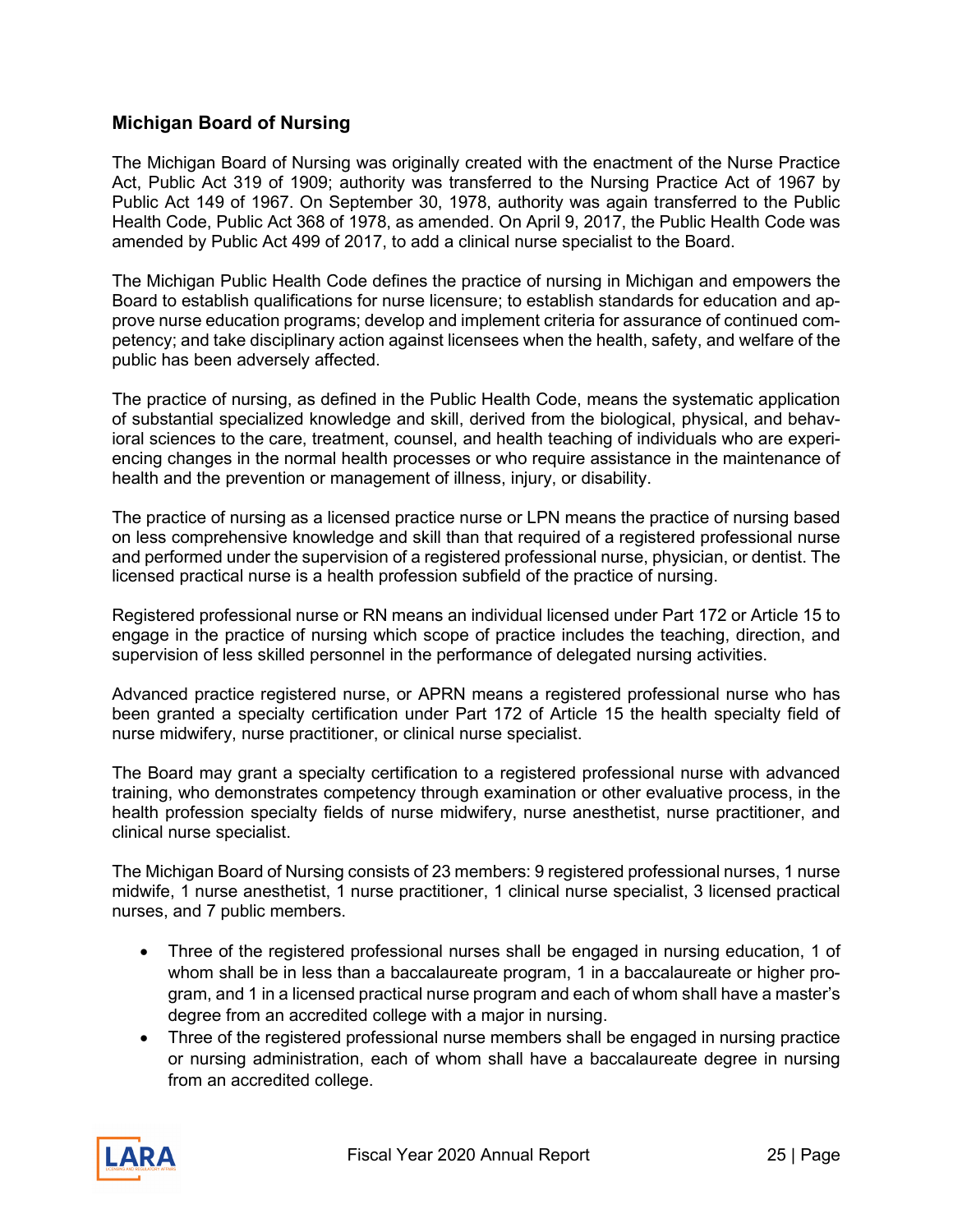- Three of the registered professional nurse members shall be engaged in nursing practice or nursing administration, each of whom shall be a non-baccalaureate registered nurse.
- Three of the licensed practical nurse members shall have graduated from a state approved program for the preparation of individuals to practice as a licensed practical nurse.
- The nurse midwife, the nurse anesthetist, the nurse practitioner, and the clinical nurse specialist shall each have a specialty certification granted by the Michigan Board of Nursing in his or her respective specialty field.

| Board Members as of 9/30/2019                           | <b>Term Expires</b> |
|---------------------------------------------------------|---------------------|
| Vendittelli, Deborah, MSN, RN, ANP-BC, Chairperson      | 6/30/2023           |
| Glenn, Lori, DNP, CNM, RN, Vice Chairperson             | 6/30/2021           |
| Ahrens, Kristin, DNP, RN, CPNP                          | 6/30/2021           |
| Brown, LeQuay, LPN                                      | 6/30/2023           |
| Carnahan, Donna, CRNA, DNAP, MS                         | 6/30/2023           |
| Chatman, Tatyana, LPN                                   | 6/30/2021           |
| Coker, Sarah, MSN, RN, NE-BC                            | 6/30/2021           |
| Edokopolo, Debbie, Public Member                        | 6/30/2023           |
| Garcia, Baldomero "Bo", Public Member                   | 6/30/2022           |
| Horton, Elizabeth, RN, MBA                              | 6/30/2023           |
| Iseler, Jackeline, DNP, RN, ACNS-BC                     | 6/30/2022           |
| Lannon, Jessica, BA, RN, C-EFM                          | 6/30/2023           |
| Lindquist, Kimberly, BSN                                | 6/30/2024           |
| Long-Poloni, Lori, BN, RN                               | 6/30/2024           |
| Maloy, Nora, Public Member                              | 6/30/2023           |
| McDonald, Tiffany, RN                                   | 6/30/2021           |
| O'Connor, Glenn, RN, CRNA                               | 6/30/2021           |
| Puscas, Jason, Public Member                            | 6/30/2022           |
| Reddinger, Julie, LPN                                   | 6/30/2024           |
| Sachs, Victoria, Public Member                          | 6/30/2022           |
| Saleh, Omar, ADM Non-Bacc                               | 6/30/2023           |
| Saxton, Maureen, Public Member                          | 6/30/2022           |
| Tounsel, Cerise, Public Member                          | 6/30/2022           |
| <b>Schedule of Board Meetings</b><br>$\mathbf{1}$<br>AA |                     |

**Fiscal Year 2020**  October 3, 2019 (Disciplinary Subcommittee Meeting Only) November 7, 2019 December 5, 2019 (Disciplinary Subcommittee Meeting Only) January 9, 2020 February 6, 2020 (Disciplinary Subcommittee Meeting Only) March 5, 2020 April 2, 2020 (Disciplinary Subcommittee Meeting Only) May 7, 2020 June 4, 2020 July 9, 2020 (Disciplinary Subcommittee Meeting Only) August 6, 2020 (Disciplinary Subcommittee Meeting Only) September 3, 2020

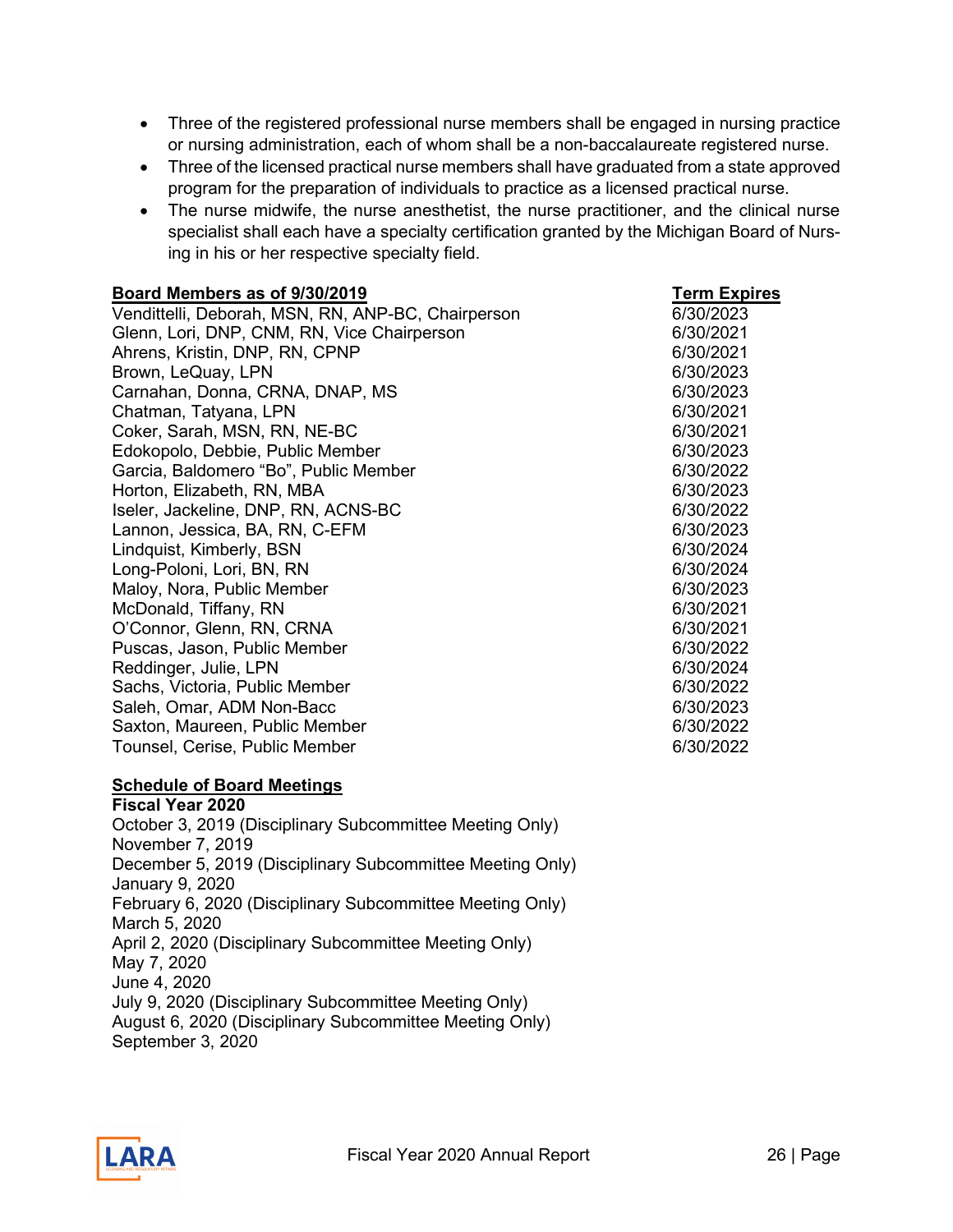# <span id="page-26-0"></span>**Michigan Board of Nursing Home Administrators**

The authority for the Michigan Board of Nursing Home Administrators was transferred to the Public Health Code, Public Act 368 of 1978, as amended by Public Act 139 of 2001.

The practice of a nursing home administrator, as defined in the Public Health Code, means planning, organizing, directing, and controlling the total operation of the nursing home on behalf of the governing board or owner of a nursing home.

The Michigan Board of Nursing Home Administrators consists of 9 voting members: 6 nursing home administrators and 3 public members.

| Board Members as of 9/30/2020       | <b>Term Expires</b> |
|-------------------------------------|---------------------|
| Ackerman, Ricky, NHA, Chairperson   | 6/30/2021           |
| Barber, Paul, NHA, Vice-Chairperson | 6/30/2021           |
| Bray, Cheryl, NHA                   | 6/30/2021           |
| Hartwell, Helen, Public Member      | 6/30/2022           |
| Henderson, Daryl, NHA               | 6/30/2024           |
| Koffler, Ian, Public Member         | 6/30/2021           |
| Patrick, Marie, NHA                 | 6/30/2023           |
| Pruitt, Paul, NHA                   | 6/30/2024           |
| Williams, Rita, Public Member       | 6/30/2024           |
|                                     |                     |

**Schedule of Board Meetings** 

**Fiscal Year 2020** December 3, 2019 March 3, 2020 (Full Board and Disciplinary Subcommittee Meetings Cancelled) June 2, 2020 September 1, 2020

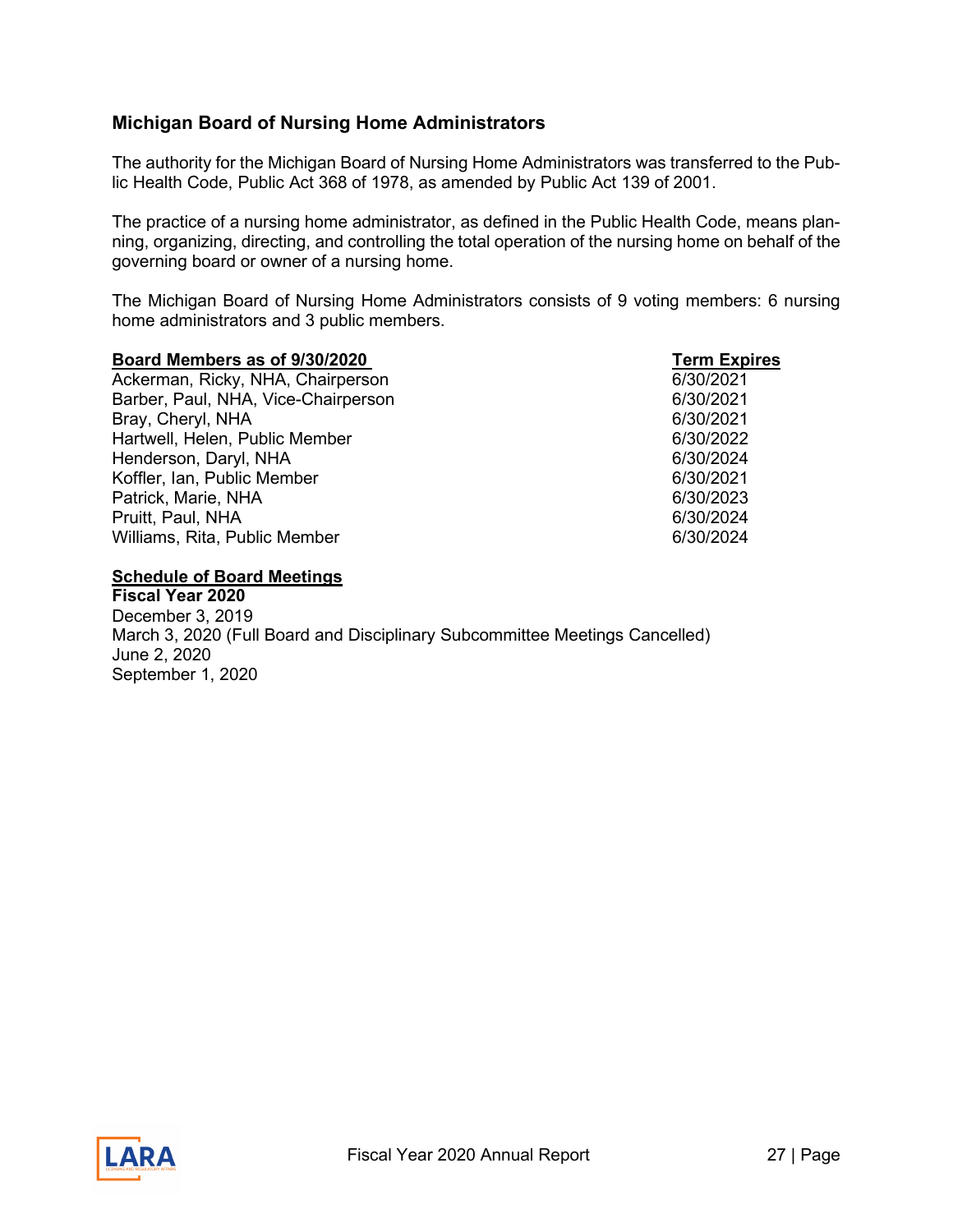# <span id="page-27-0"></span>**Michigan Board of Occupational Therapists**

Michigan Board of Occupational Therapists, Public Act 473 of 1988, amended the Public Health Code, Public Act 368 of 1978, creating the Michigan Board of Occupational Therapists and the registration program for Occupational Therapists in Michigan. Public Act 523 of 2008 which was effective on January 13, 2009, changed the regulation of occupational therapists from registration to licensure.

The practice of Occupational Therapy, as defined in the Public Health Code, means the therapeutic use of everyday life occupations and occupational therapy services to aid individuals or groups to participate in meaningful roles and situations in the home, school, workplace, community, and other settings, to promote health and wellness through research and practice, and to serve those individuals or groups who have or are at risk for developing an illness injury, disease, disorder, condition, impairment, disability, activity limitation, or participation restriction. The practice of occupational therapy addresses the physical, cognitive, psychosocial, sensory, and other aspects of performance in a variety of contexts to support engagement in everyday life activities that affect a person's health, well-being, and quality of life throughout his or her life span.

The Michigan Board of Occupational Therapists consists of 9 voting members: 5 licensed occupational therapists and 4 public members, 1 of whom shall be a physician licensed under Part 170 or 175 of Article 15.

| Board Members as of 9/30/2020        | <b>Term Expires</b> |
|--------------------------------------|---------------------|
| King, Kelli, OTR, Chairperson        | 12/31/2020          |
| Santos, Janet, OTR, Vice Chairperson | 12/31/2021          |
| Kaiser, Lynn, OTR                    | 12/31/2021          |
| Mafiah, Melissa, Public Member       | 12/31/2023          |
| Oh, David, Public Member             | 12/31/2021          |
| Palmer, Valerie, Public Member       | 12/31/2021          |
| Swan, Matthew, OTR                   | 12/31/2021          |
| Vaughn, Mary Jo                      | 12/31/2022          |
| Zimmerman, Gregory, PhD              | 12/31/2021          |

#### **Schedule of Board Meetings**

**Fiscal Year 2020**  November 12, 2019 (Full Board and Disciplinary Subcommittee Meetings Cancelled) February 11, 2020 (Disciplinary Subcommittee Meetings Cancelled) May 12, 2020 (Full Board Meeting Cancelled) August 11, 2020 (Disciplinary Subcommittee Meetings Cancelled)

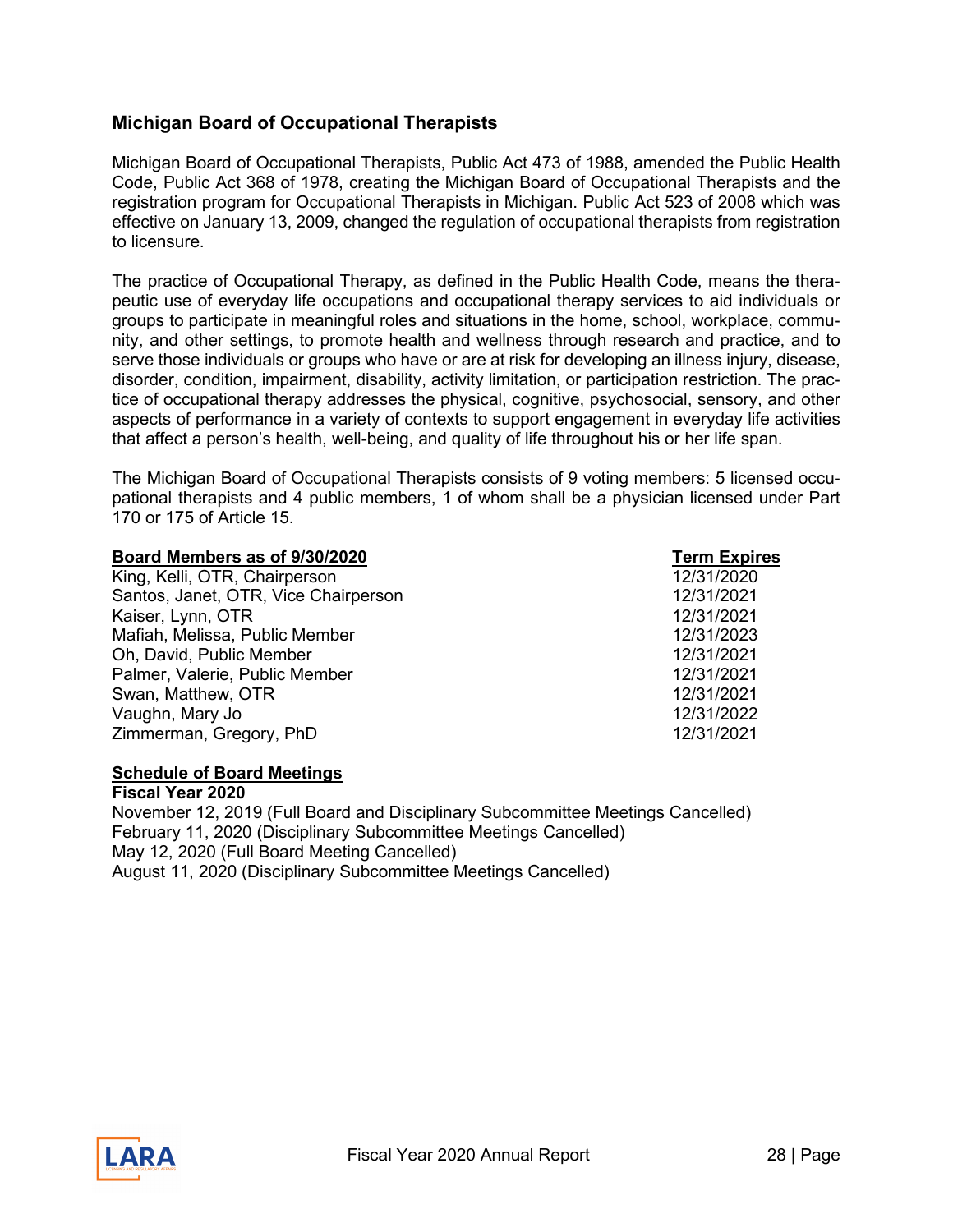# <span id="page-28-0"></span>**Michigan Board of Optometry**

The authority for the Michigan Board of Optometry was transferred to the Public Health Code, Public Act 368 of 1978, as amended, on September 30, 1978.

The practice of Optometry includes the employment of objective or subjective means, including diagnostic pharmaceutical agents for the examination of the human eye for the purpose of ascertaining a departure from the normal, measuring of powers of vision, and adapting lenses for the aid of those powers.

The Board of Optometry consists of 9 voting members: 5 optometrists and 4 public members.

| Board Members as of 9/30/2020         | <b>Term Expires</b> |
|---------------------------------------|---------------------|
| Doud, Sandra, OD, Acting Chairperson  | 6/30/2022           |
| Buckingham, Robert, OD, PhD           | 6/30/2024           |
| Manolakoudis, Virginia, Public Member | 6/30/2022           |
| Overman, Velma, Public Member         | 6/30/2022           |
| Seim, Teresa, OD                      | 6/30/2022           |
| Sharpe, Lisa, Public Member           | 6/30/2023           |
| Skorna, Hrisais (Kris), Public member | 6/30/2023           |
| Taylor, Bradley, MPH, OD              | 6/30/2024           |
| Wapner, Samuel, OD                    | 6/30/2024           |

**Schedule of Board Meetings**

**Fiscal Year 2020**  November 13, 2019 February 26, 2019 (Full Board and Disciplinary Subcommittee Meetings Cancelled) May 27, 2020 August 26, 2020 (Disciplinary Subcommittee Meeting Cancelled)

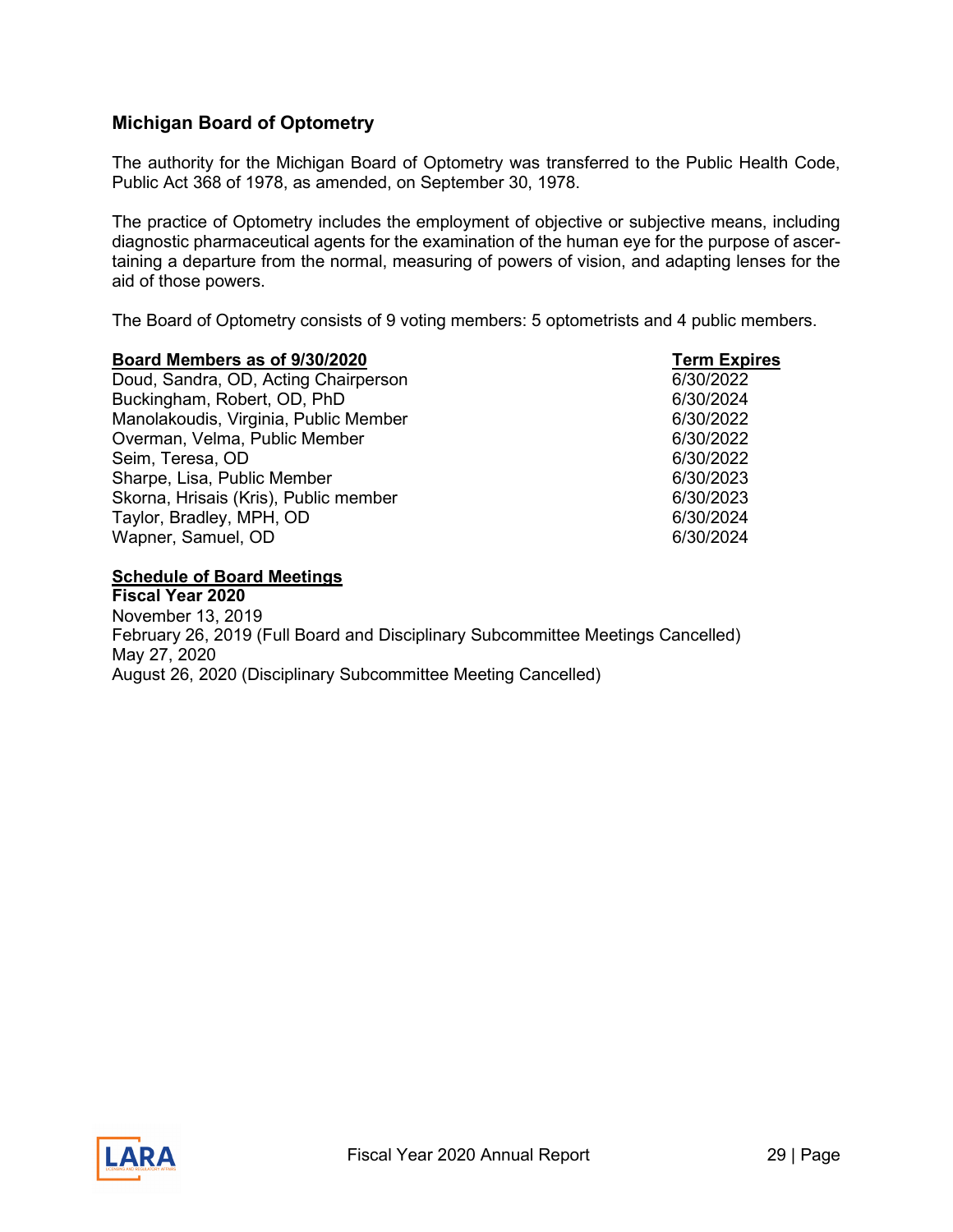# <span id="page-29-0"></span>**Michigan Board of Osteopathic Medicine and Surgery**

The Michigan Board of Osteopathic Medicine and Surgery was originally formed with the enactment of Public Act 162 of 1903. This Act regulated the practice of osteopathic medicine and surgery in the State of Michigan; provided for the examination and licensing of osteopathic physicians and surgeons; and provided for the discipline of offenders against the Act. On September 30, 1978, this authority was transferred to the Public Health Code, Public Act 368 of 1978, as amended.

The practice of osteopathic medicine and surgery, as defined in the Public Health Code, means a separate, complete, and independent school of medicine and surgery utilizing full methods of diagnosis and treatment in physical and mental health and disease, including the prescription and administration of drugs and biologicals, operative surgery, obstetrics, radiological and other electromagnetic emissions, and placing special emphasis on the interrelationship of the musculoskeletal system to other body systems.

The Michigan Board of Osteopathic Medicine and Surgery consists of 11 voting members: 7 osteopathic physicians, 1 physician's assistant, and 3 public members.

#### **Board Members as of 9/30/2020 Term Expires**

Bell, Stephen, DO, Chairperson Parrett, Diane, DO, Vice-Chairperson Beltz, Stacey, DO Danek, Stacey, PA-C Everett, John, DO Foland, Walker, DO Guasco Jesse, DO Glines, Craig, DO, MSBA, Hauser, Matthew, Public Member Neal, Ayanna, Public Member Thompson, Sheryl, Public Member 12/31/2020

#### **Schedule of Board Meetings**

**Fiscal Year 2020** October 3, 2019 December 5, 2019 February 6, 2020 April 2, 2020 (Full Board Meeting Cancelled) June 4, 2020 August 6, 2020

| <b>Term Expires</b> |  |
|---------------------|--|
| 12/31/2022          |  |
| 12/31/2021          |  |
| 12/31/2022          |  |
| 12/31/2023          |  |
| 12/31/2022          |  |
| 12/31/2022          |  |
| 12/31/2020          |  |
| 12/31/2022          |  |
| 12/31/2021          |  |
| 12/31/2023          |  |
| 12/31/2020          |  |

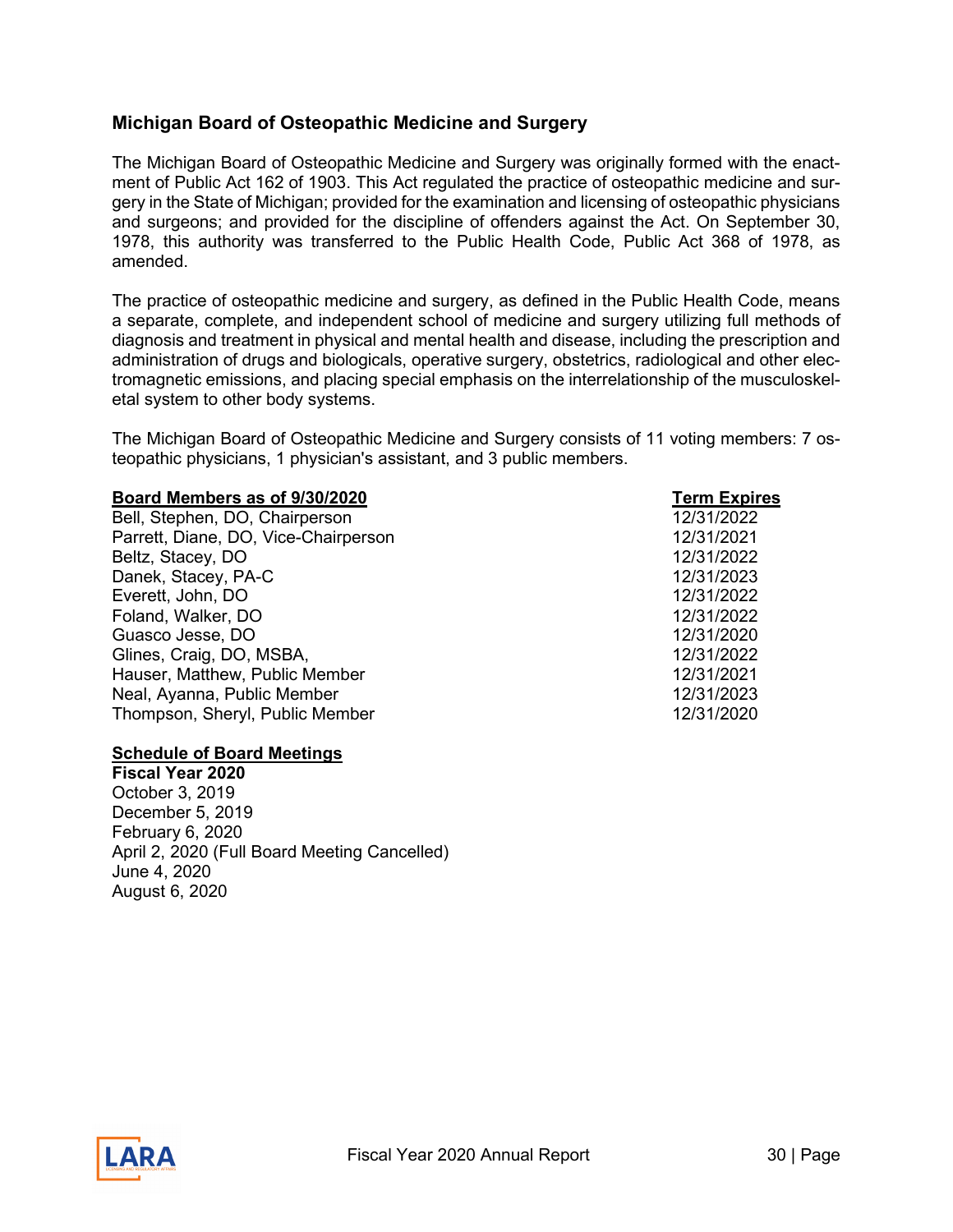# <span id="page-30-0"></span>**Personnel Agency Licensure**

The Michigan Board of Personnel Agencies was originally formed with the enactment of Public Act 301 of 1974. On October 21, 1980, this authority was transferred to the Occupational Code, Public Act 299 of 1980, as amended. By executive Order No. 2007-22, the Board of Personnel Agencies was abolished effective July 15, 2007. The licensure of individuals continues unimpeded.

Article 10 defines personnel agency as a type A personnel agency or a type B personnel agency, or both. Type A personnel agency is defined as a person who is engaged in the business or profession of serving, assisting, or in any way aiding a client seeking employment or making basic career decisions, who puts a client in direct contact with employers, and who receives a fee from the client for the services rendered or offered to be rendered. Type B personnel agency is defined as a person who is engaged in the business or profession of serving, assisting, or in any way aiding or consulting with a client to make basic career decisions and who receives a fee from the client for the services rendered or offered to be rendered.

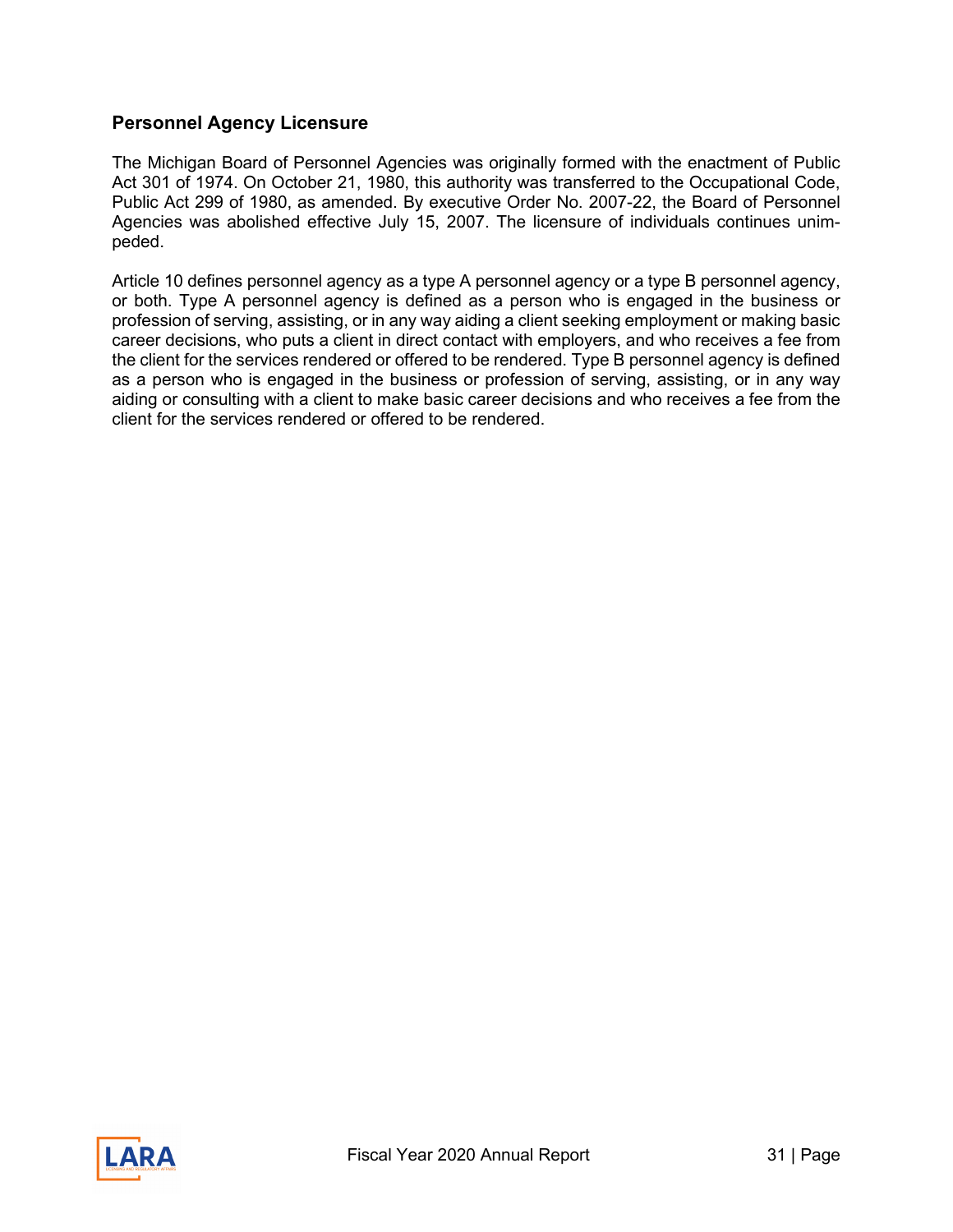# <span id="page-31-0"></span>**Michigan Board of Pharmacy**

The Michigan Board of Pharmacy was originally formed with the enactment of Public Act 134 of 1885. On March 28, 1963, the authority of the Board to regulate the practice of pharmacy and prescribe penalties for violations of the act, was transferred to Public Act 151 of 1962. On September 30, 1978, authority was transferred to the Public Health Code by Public Act 368 of 1978, as amended.

The Public Health Code defines the practice of pharmacy as a health service, the clinical application of which includes the encouragement of safety and efficacy in the prescribing, dispensing, administering and use of drugs and related articles for the prevention of illness and the maintenance and management of health. The practice of pharmacy includes the direct or indirect provision of professional functions and services associated with the practice of pharmacy.

The professional functions associated with the practice of pharmacy include: the interpretation and evaluation of prescriptions; drug product selection; compounding, dispensing, safe storage, and distribution of drugs and devices; maintenance of legally required records; advising the prescriber and the patient as required regarding contents, therapeutic action, utilization, and possible adverse reactions and interactions of drugs.

The Public Health Code, by Section 17722, grants authority to the Board of Pharmacy to: regulate, control, and inspect the character and standards of pharmacy practice and of drugs and devices manufactured, distributed, prescribed, dispensed, administered, or issued in this state and procure samples, and limit or prevent the sale of drugs and devices that do not comply with Part 177; prescribe minimum criteria for the use of professional and technical equipment in reference to the compounding and dispensing of drugs and devices; grant a pharmacy license for each separate place of practice of compounding or dispensing of prescription drugs and devices; grant a drug control license for the place of practice for a dispensing prescriber who meets the requirements for a drug control license; and grant licenses to a manufacturer and wholesale distributor. The Board also has the obligation to discipline licensees who have adversely affected the public's health, safety, and welfare, schedule substances, and review pilot projects.

On September 24, 2014, Public Act 285 of 2014, amended the Public Health Code to provide for the licensure of pharmacy technicians. The Public Health Code defines a pharmacy technician as an individual who is required to hold a health profession subfield license under Part 177 to serve as a pharmacy technician. The practice as a pharmacy technician includes: assisting in the dispensing process; handling the transfer of prescriptions that are not controlled substances; compounding drugs; preparing or mixing intravenous drugs for injection into human patients; contacting prescribers concerning prescription drug order clarification; receiving verbal orders for prescription drugs that are not controlled substances; and performing other functions authorized under rules promulgated by the department in consultation with the board.

The Michigan Board of Pharmacy consists of 11 voting members: 6 pharmacists, 1 pharmacy technician, and 4 public members.

| Board Members as of 9/30/2020             | <b>Term Exp</b> |
|-------------------------------------------|-----------------|
| Mollien, Charles, PharmD, JD, Chairperson | 6/30/2022       |
| Boston, Cynthia, BHS, R.PhT.              | 6/30/2022       |
| Burgess, Kathleen, Public Member          | 6/30/2022       |
| Hills, David, Public Member               | 6/30/2023       |
| Oldham, Kelli, Public Member              | 6/30/2022       |

**<u>Term Expires</u><br>6/30/2022** 

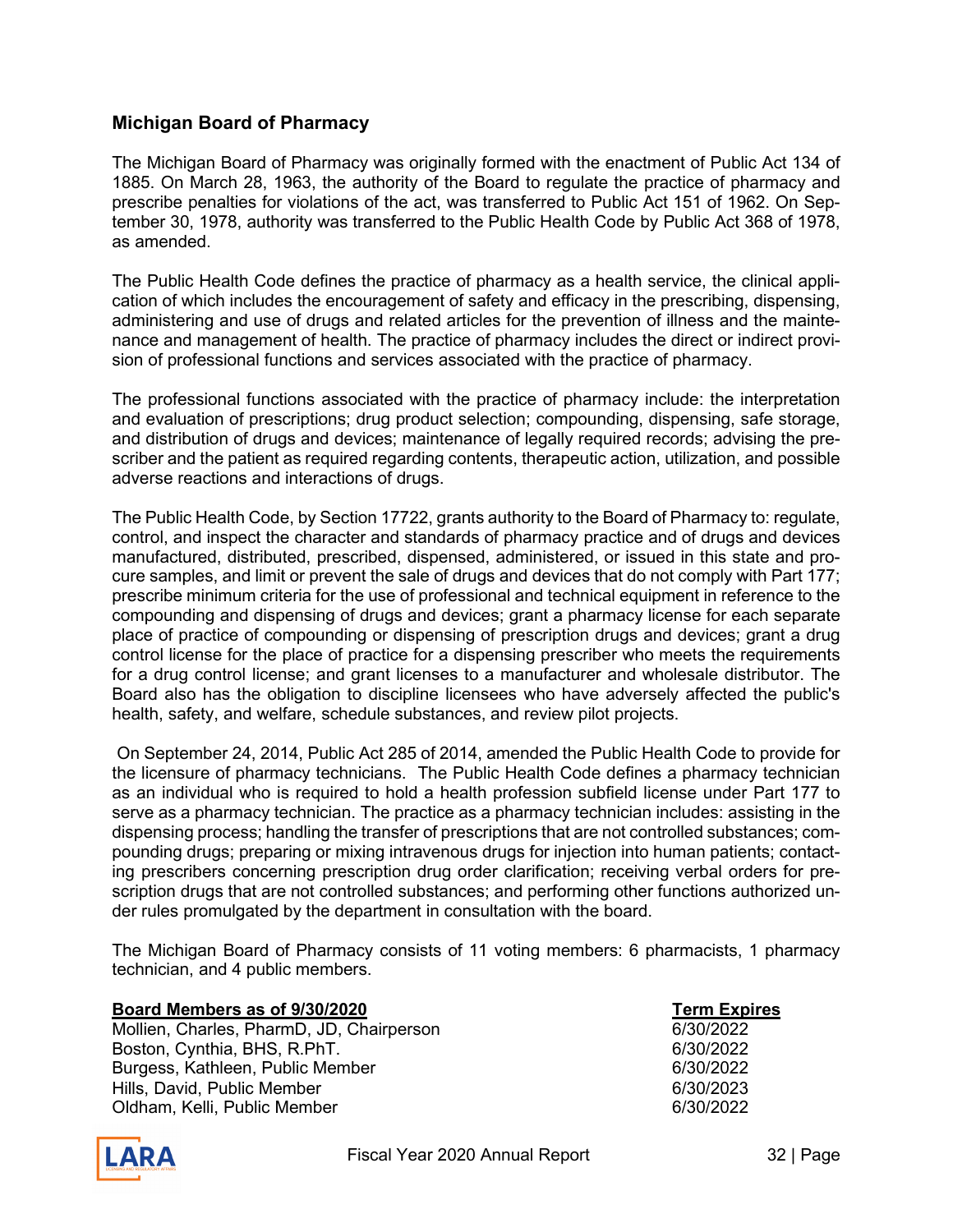Pawlicki, Kathleen, MS, FASHP 6/30/2021 Sesi, Grace, PharmD<br>Sleiman, Michael, PharmD 6/30/2023 Sleiman, Michael, PharmD 6/30/2024 Taylor, Sandra, R.Ph. Young, Maria, R.Ph. 6/30/2023

# **Schedule of Board Meetings**

**Fiscal Year 2020** October 9, 2019 December 11, 2019 February 12, 2020 (Full Board and Disciplinary Subcommittee Meetings Cancelled) March 12, 2020 April 8, 2020 June 10, 2020 August 12, 2020

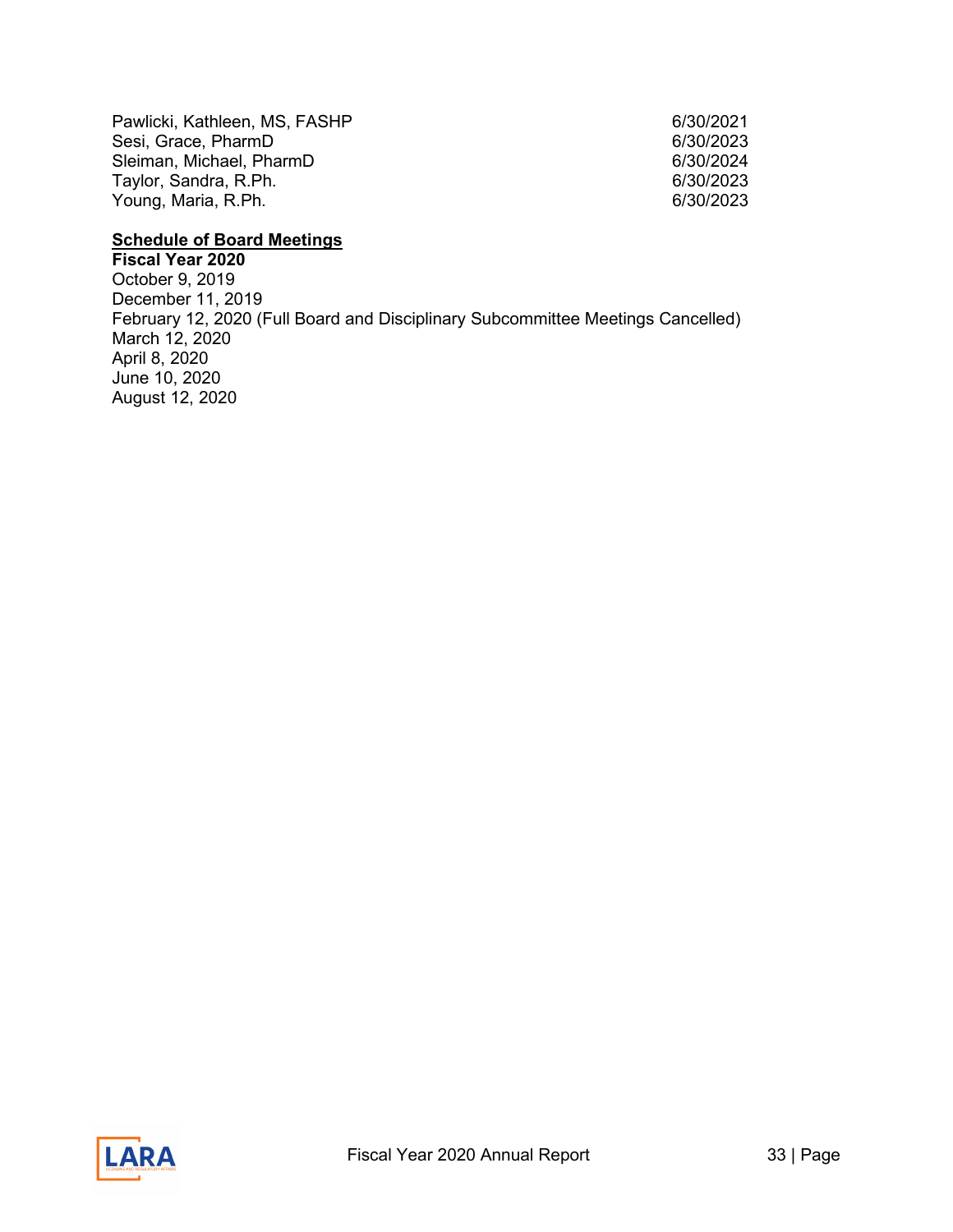# <span id="page-33-0"></span>**Michigan Board of Physical Therapy**

The Michigan Board of Physical Therapy was originally formed with the enactment of Public Act 164 of 1965. On September 30, 1978, authority was transferred to the Public Health Code by Public Act 368 of 1978, as amended.

The practice of physical therapy, as defined in the Public Health Code, means the evaluation of, education of, consultation with, or treatment of an individual by the employment of effective properties of physical measures and the use of therapeutic exercises and rehabilitative procedures, with or without assistive devices, for the purpose of preventing, correcting, or alleviating a physical or mental disability. Physical therapy includes treatment planning, performance of tests and measurements, interpretation of referrals, initiation of referrals, instruction, consultative services, and supervision of personnel. Physical measures include massage, mobilization, heat, cold, air, light, water, electricity, and sound. Practice of physical therapy does not include the identification of underlying medical problems or etiologies, establishment of medical diagnoses, or the prescribing of treatment.

Public Act 55 of 2009 amended the Public Health Code to include the licensing of the physical therapist assistant. The physical therapist assistant is an individual with a health profession subfield license under this part who assists a physical therapist in physical therapy intervention.

The practice of the physical therapist assistant is defined as the practice of physical therapy performed under the supervision of a physical therapist licensed under this part.

Additionally, it modified the composition of the board to 11 voting members: 6 physical therapists, 1 physical therapist assistant, and 4 public members.

| Board Members as of 9/30/2020              | <b>Term Expires</b> |
|--------------------------------------------|---------------------|
| McAllister, Sarah, PT, CSCS, Chairperson   | 12/31/2021          |
| McFadden, PT, MSPT, OMPT, Vice Chairperson | 12/31/2020          |
| Clark, Jeffrey, PT                         | 12/31/2023          |
| Ives, Allison, Public Member               | 12/31/2021          |
| Kennedy, Morgan, PTA                       | 12/31/2022          |
| Miller, Craig, PT                          | 12/31/2021          |
| Rob, Syed, Public Member                   | 12/31/2021          |
| Sherman, Erica, PT                         | 12/31/2023          |
| St. Julien, La'Nik, Public Member          | 12/31/2023          |
| Swain, Adam, PT                            | 12/31/2021          |
| Winkler, Michael, Public Member            | 12/31/2021          |

### **Schedule of Board Meetings**

**Fiscal Year 2020**  October 8, 2019 (Disciplinary Subcommittee Meeting Cancelled) January 7, 2020 April 7, 2020 July 20, 2020 (Full Board and Disciplinary Subcommittee Meetings Cancelled) July 21, 2020 (Full Board Meeting Cancelled)

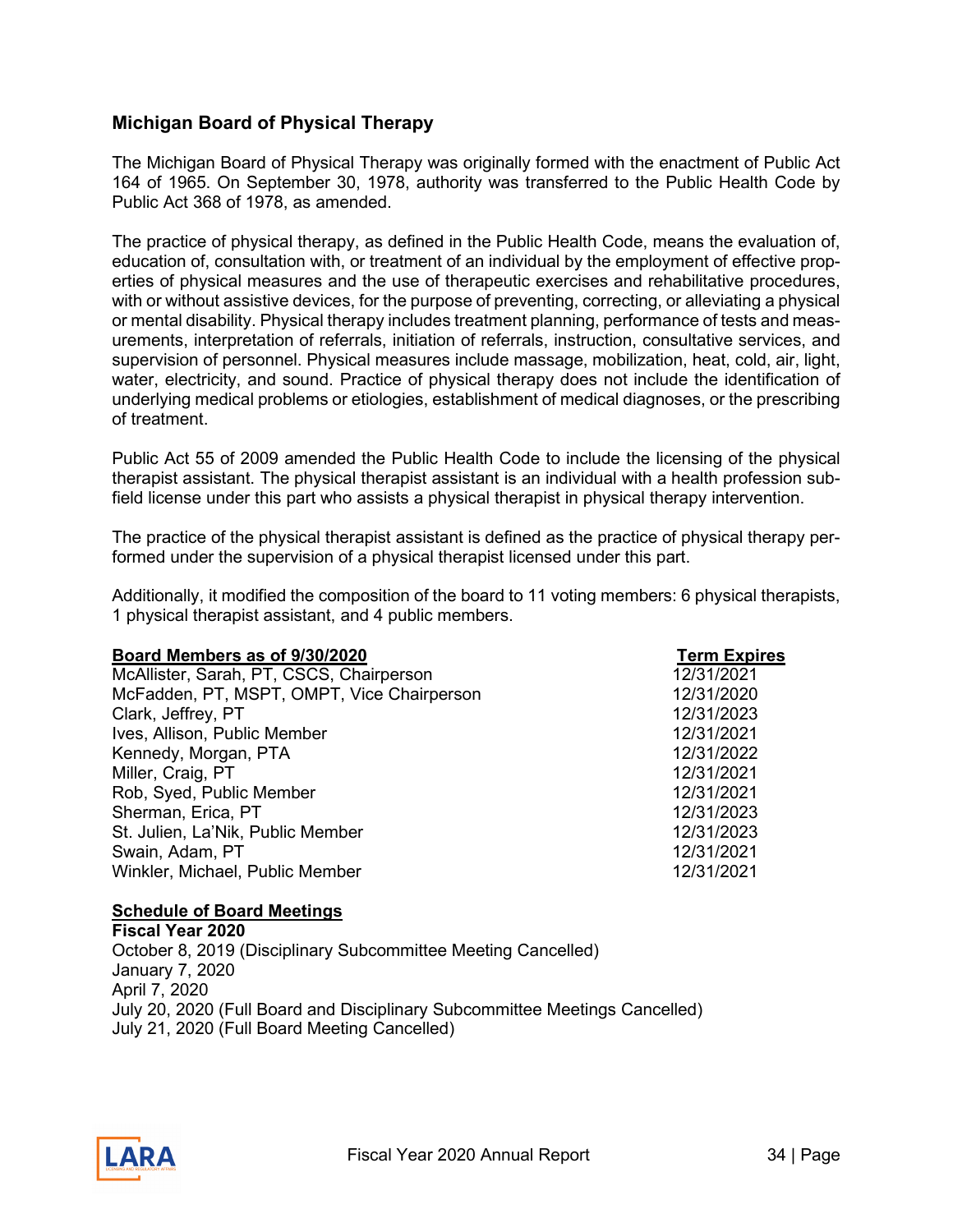# <span id="page-34-0"></span>**Michigan Joint Task Force on Physician's Assistants**

The Committee on Physician's Assistants was formed with the enactment of Public Act 420 of 1976, signed by the Governor on January 9, 1977. The Act regulated the practice of physician's assistants in the State of Michigan, providing a system to determine and approve the qualifications of physician's assistants, creating a committee on physician's assistants, prescribing its powers and duties, and prescribing penalties. On September 30, 1978, this authority was transferred to the Public Health Code, Public Act 368 of 1978, as amended and became the Joint Task Force on Physician's Assistants.

The practice of a physician's assistant, as defined in the Public Health Code, means the practice of medicine, osteopathic medicine and surgery, or podiatric medicine and surgery with a participating physician under a practice agreement.

The Joint Task Force on Physician's Assistants of 2009 consisted of 11 voting members: 5 physician's assistants, a physician representative of the Boards of Medicine, Osteopathic Medicine and Surgery and Podiatric Medicine and Surgery and 3 public members. In May 2010, Public Act 79 passed which increased the board composition to 13 members: 7 physician's assistants, 1 member each from the Board of Medicine, Board of Osteopathic Medicine and Surgery, and the Board of Podiatric Medicine and Surgery who hold a license other than a health profession subfield license, and 3 public members.

| Board Members as of 9/30/2020            | <b>Term Expires</b> |
|------------------------------------------|---------------------|
| Davis, Lara, PA-C, Chairperson           | 12/31/2023          |
| Range, CaShawnda, PA-C, Vice-Chairperson | 12/31/2022          |
| Carlson, Adam, Public Member             | 12/31/2021          |
| Coraci, Michael, PA-C                    | 12/31/2023          |
| Hasen, Jill, PA-C                        | 12/31/2023          |
| Hopps, Christina, PA-C                   | 12/31/2022          |
| Laham, Susan, PA-C                       | 12/31/2021          |
| Little, Bryan, MD (Medicine)             | 12/31/2023          |
| Nauss, Michael, Public Member            | 12/31/2023          |
| Richards, Danielle, PA-C                 | 12/31/2023          |
| Safiedine, Ali, DPM (Podiatry)           | 12/31/2021          |
| Usiak, Melissa, Public Member            | 12/31/2023          |
| Vacancy- (Osteopathic Medicine)          | 12/31/2021          |

### **Schedule of Joint Task Force Meetings**

**Fiscal Year 2020** October 15, 2019 January 21, 2020 April 21, 2020 (Full Board Meeting Cancelled) July 21, 2020

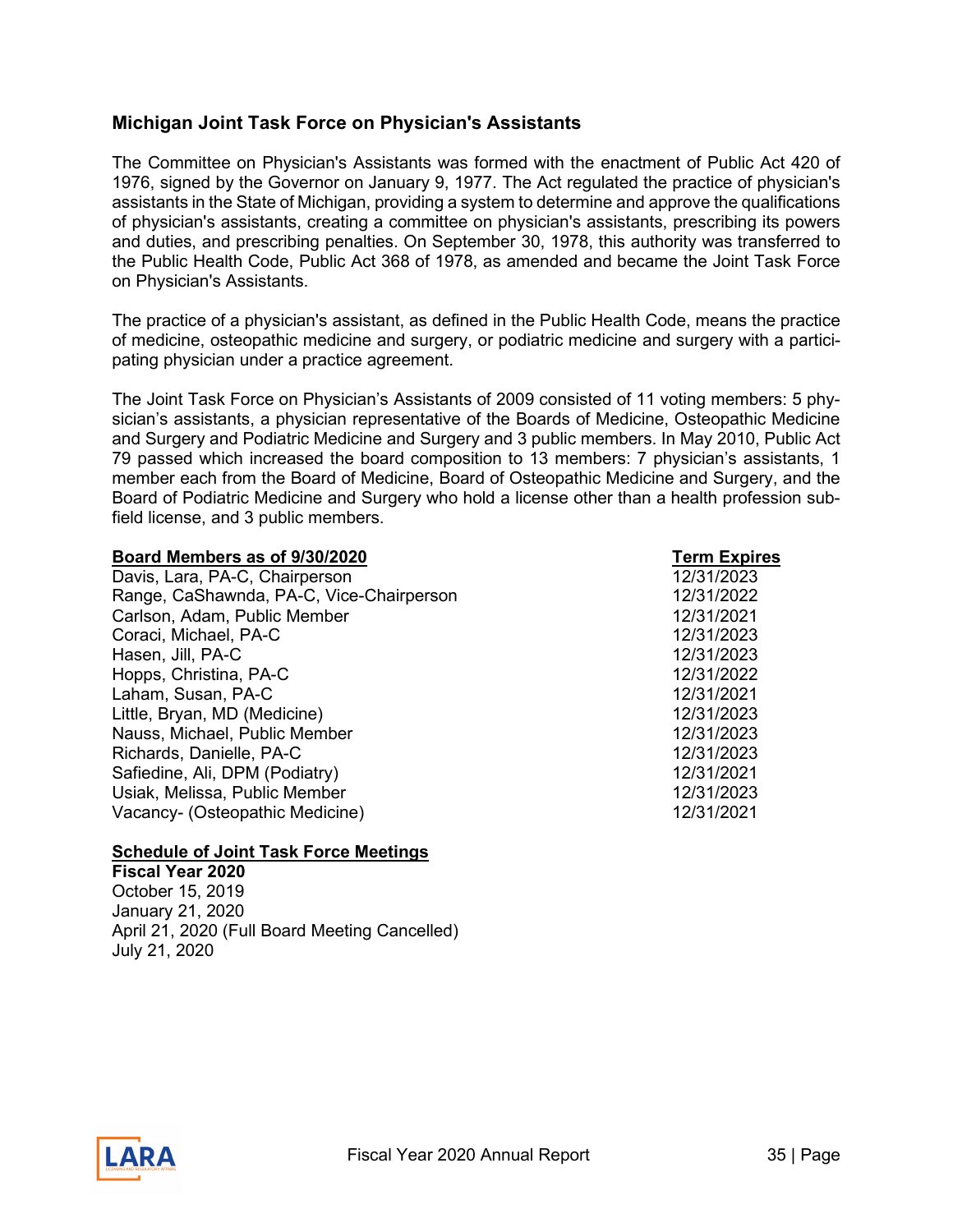# <span id="page-35-0"></span>**Michigan Board of Podiatric Medicine and Surgery**

The authority for the Michigan Board of Podiatric Medicine and Surgery was transferred to the Public Health Code, Public Act 368 of 1978, as amended, on September 30, 1978.

The practice of podiatric medicine and surgery, as defined in the Public Health Code, means the evaluation, diagnosis, management, and prevention of conditions of the lower extremities, including local manifestations of systemic disease in the human foot and ankle, by attending to and advising patients and through the use of devices, diagnostic tests, drugs and biologicals, surgical procedures, or other means; the evaluation, diagnosis, management, and prevention of conditions of the lower extremities may include osseous and soft tissue procedures that address the pathology of the foot, ankle, and the contiguous attachments below the tibial tuberosity; and the treatment of ulcerations below the tibial tuberosity and of human nail diseases, callosities, and verruca.

The Michigan Board of Podiatric Medicine and Surgery consists of 9 voting members: 5 podiatrists, 1 physician's assistant, and 3 public members.

#### **Board Members as of 9/30/2020 Term Expires**

Meyer, Jay, DPM, Chairperson **6/30/2022** Anton-Athens, Vicki, DPM, Vice-Chairperson 6/30/2021 Kissel, Erik, DPM 6/30/2023 Lefkowitz, Harvey, DPM 6/30/2022 Martin, Joseph, Public Member 6/30/2021 Safiedine, Ali, DPM 6/30/2021 Weber, Brandon, PA 6/30/2023 Vacancy, Public Member 6/30/2021 Vacancy, Public Member 6/30/2023

### **Schedule of Board Meetings**

**Fiscal Year 2020** October 30, 2019 (Full Board Meeting Cancelled) January 22, 2020 (Full Board and Disciplinary Subcommittee Meetings Cancelled) April 22, 2020 (Disciplinary Subcommittee Meeting Cancelled) July 22, 2020 (Full Board and Disciplinary Subcommittee Meetings Cancelled)

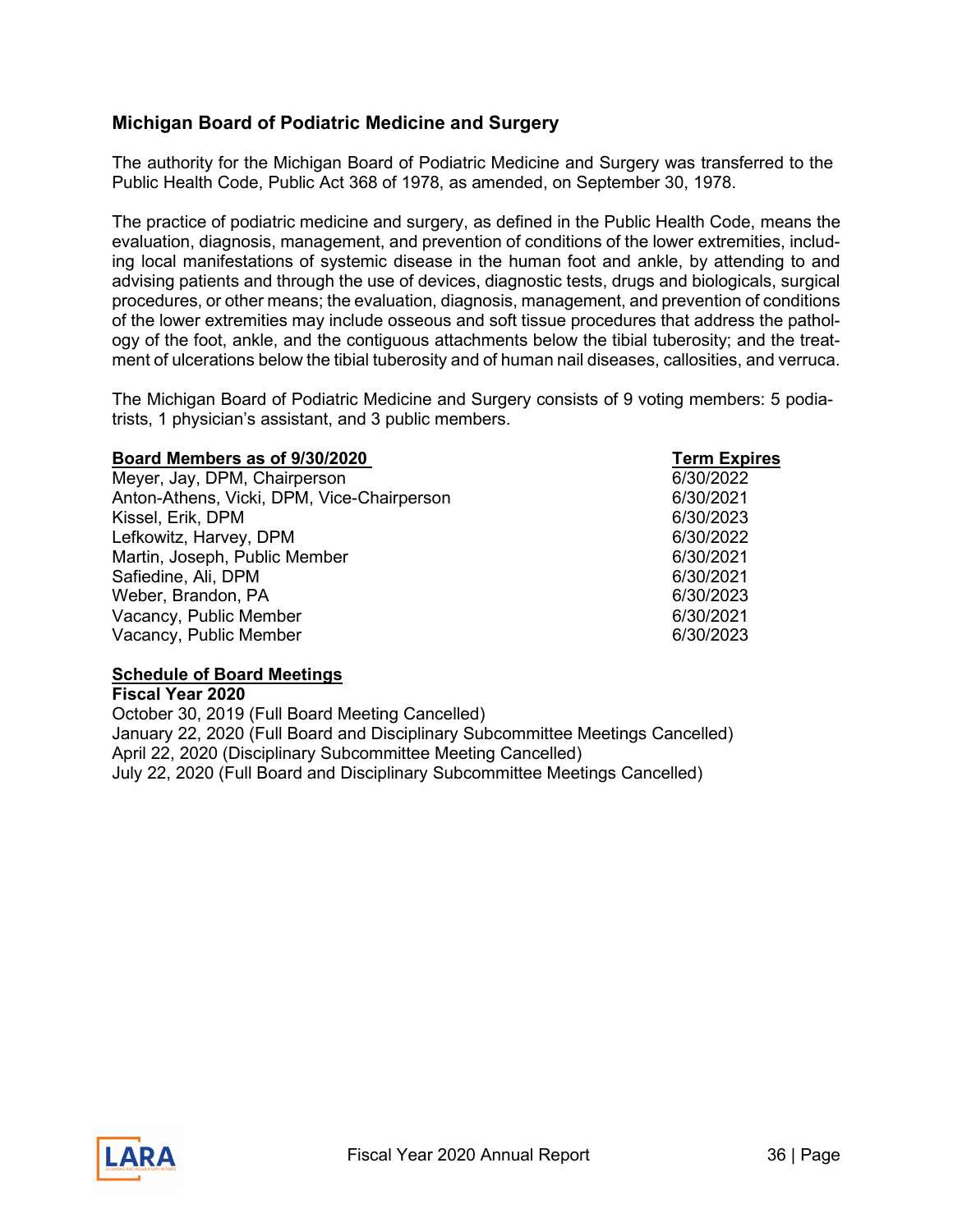# <span id="page-36-0"></span>**Michigan Board of Professional Engineers**

The Michigan Board of Professional Engineers was originally formed with the enactment of Public Act 240 of 1937. On October 21, 1980, this authority was transferred to the Occupational Code, Public Act 299 of 1980, as amended.

Article 20 defines professional engineering as professional services, such as consultation, investigation, evaluation, planning, design, or review of material and completed phases of work in construction, alteration, or repair in connection with a public or private utility, structure, building, machine, equipment, process, work, or project, if the professional service requires the application of engineering principles or data.

The Michigan Board of Professional Engineers consists of 9 voting members: 5 professional engineers (professional members), 1 architect who is a member of the Board of Architects, 1 professional surveyor who is a member of the Board of Professional Surveyors, and 2 public members.

| Board Members as of 9/30/2020                 | <b>Term Expires</b> |
|-----------------------------------------------|---------------------|
| Fedele, Kelly, PE, PS, Chairperson (Engineer) | 3/31/2021           |
| Hookham, Charles, PE, Vice Chairperson        | 3/31/2022           |
| Acciavatti, Daniel, Public Member             | 3/31/2021           |
| Barry, Patrick, Architect                     | 3/31/2021           |
| Dodge, Brett, PS                              | 3/31/2024           |
| Fobes, Lori, PE                               | 3/31/2021           |
| Karl, Brett, Public Member                    | 3/31/2022           |
| Sanders, Deveron, PE                          | 3/31/2023           |

Warren, Steven, PE 3/31/2024

### **Board Meetings**

**Fiscal Year 2020** January 8, 2020 May 13, 2020 (Full Board Meeting Cancelled. Joint Design Meeting held) September 9, 2020

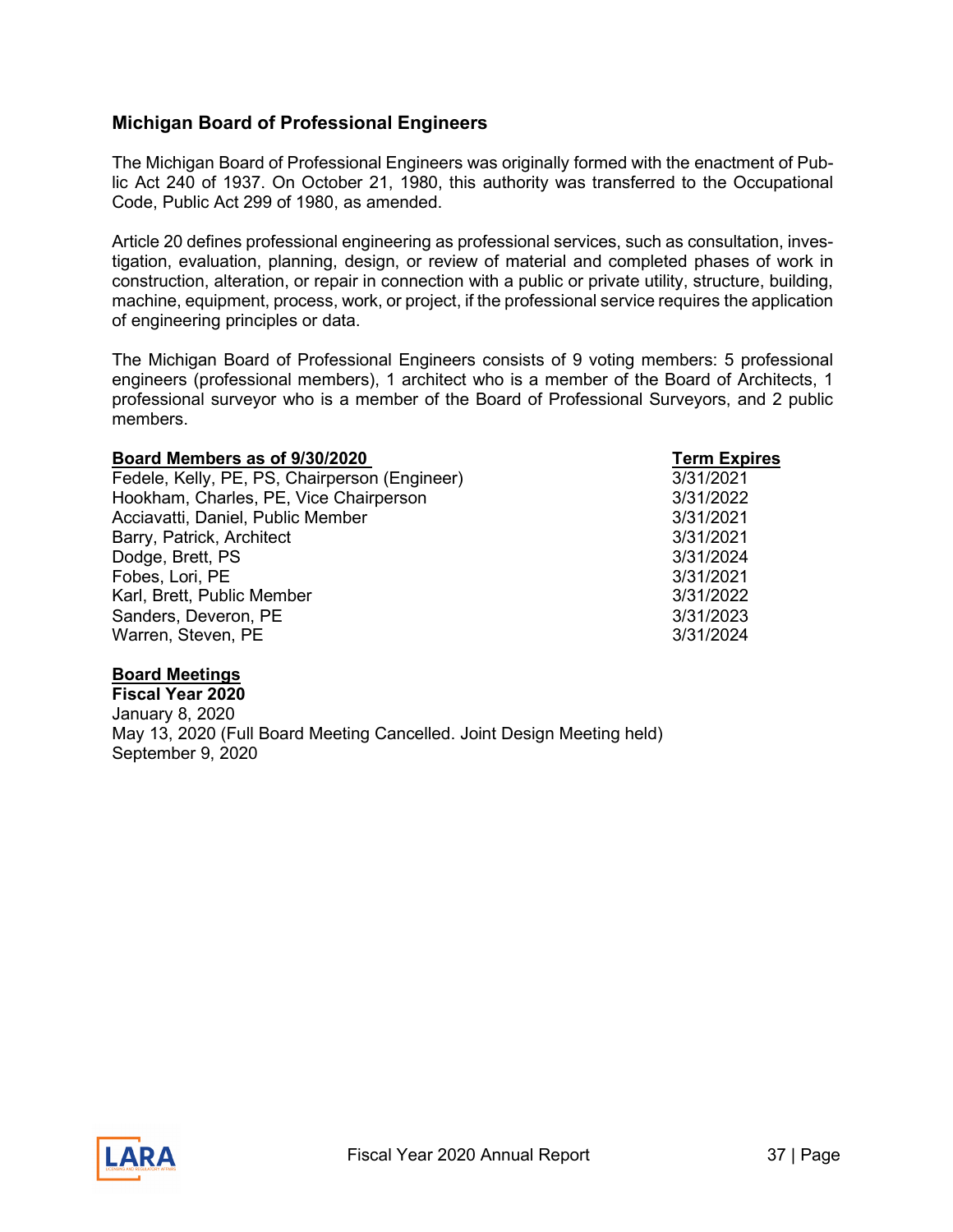# <span id="page-37-0"></span>**Michigan Board of Professional Surveyors**

The Michigan Board of Professional Surveyors was originally formed with the enactment of Public Act 240 of 1937. On October 21, 1980, this authority was transferred to the Occupational Code, Public Act 299 of 1980, as amended.

Article 20 defines practice of professional surveying as providing professional services such as consultation, investigation, testimony, evaluation, planning, mapping, assembling, and interpreting reliable scientific measurements and information relative to the location, size, shape, or physical features of the earth, improvements on the earth, the space above the earth, or any part of the earth, and the utilization and development of these facts and interpretations into an orderly survey map, plan, report, description, or project. The practice of professional surveying includes all of the following:

- i. Land surveying that is the surveying of an area for its correct determination or description for its conveyance, or for the establishment or reestablishment of a land boundary and the designing or design coordination of the plotting of land and the subdivision of land.
- ii. Geodetic surveying that includes surveying for determination of the size and shape of the earth both horizontally and vertically and the precise positioning of points on the earth utilizing angular and linear measurements through spatially oriented spherical geometry.
- iii. Utilizing and managing land information systems through establishment of datums and local coordinate systems and points of reference.
- iv. Engineering and architectural surveying for design and construction layout of infrastructure.
- v. Cartographic surveying for making maps, including topographic and hydrographic mapping.

The Michigan Board of Professional Surveyors consists of 9 voting members: 5 professional surveyors, 1 professional engineer who is a member of the Board of Professional Engineers, 1 architect who is a member of the Board of Architects, and 2 public members.

**Board Members as of 9/30/2020**<br>
Hollandsworth, James, PS, PE (Survevor), Chair<br>
Term Expires Hollandsworth, James, PS, PE (Surveyor), Chair Myers, Jennifer, Architect, Vice Chairperson 3/31/2023 Barish, Gilbert, PS 3/31/2021 Bartlett, Jeff, PS 3/31/2021 Darin, Nickolas, Public Member 3/31/2021 Dodge, Brett, PS 3/31/2024 Kurncz, Andrew, Public Member 3/31/2022 Platz, Timothy, PS 3/31/2022 Warren, Steven, PE 3/31/2024

### **Board Meetings**

**Fiscal Year 2020** January 8, 2020 May 13, 2020 (Full Board Meeting Cancelled. Joint Design Meeting held) September 9, 2020

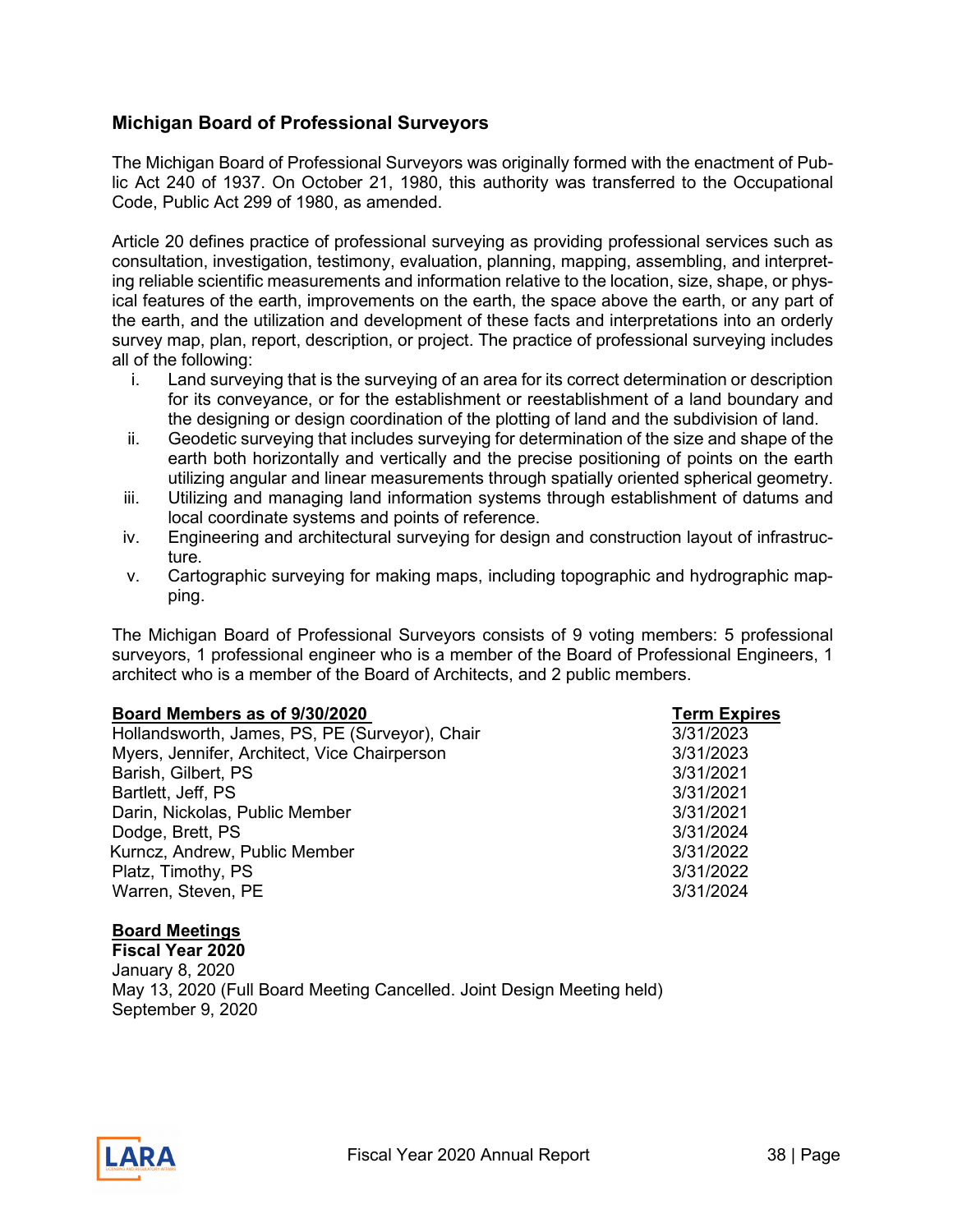# <span id="page-38-0"></span>**Michigan Board of Psychology**

The regulation of psychologists was initially started as a certification by the superintendent of public instruction under the provisions of Public Act 257 of 1959. On September 30, 1978, the certification process was transferred to the Public Health Code, Public Act 368 of 1978, as amended and the Board of Psychology was created.

The Public Health Code defines the practice of psychology as the rendering to individuals, groups, organizations, or the public of services involving the application of principles, methods, and procedures of understanding, predicting, and influencing behavior for the purposes of the diagnosis, assessment related to diagnosis, prevention, amelioration, or treatment of mental or emotional disorders, disabilities or behavioral adjustment problems by means of psychotherapy, counseling, behavior modification, hypnosis, biofeedback techniques, psychological tests, or other verbal or behavioral means. The practice of psychology shall not include the practice of medicine such as prescribing drugs, performing surgery, or administering electro-convulsive therapy.

Michigan Board of Psychology consists of 9 voting members: 5 psychologists (including at least 1 nondoctoral psychologist), and 4 public members.

| Board Members as of 9/30/2020                   | <b>Term Expires</b> |
|-------------------------------------------------|---------------------|
| Van Wormer, Sara, MA, LLP, Chairperson          | 12/31/2020          |
| Majcher, Gale, PhD, Vice Chairperson            | 12/31/2020          |
| Brown, Frances, PsyD, LP                        | 12/31/2023          |
| Bradish-Orta, Mindy, Public Member              | 12/31/2022          |
| Douglas, Byron, Professional Member             | 12/31/2023          |
| Fernandes, Mindy, Public Member                 | 12/31/2022          |
| Harper, Gary, MPH, PhD, Public Member           | 12/31/2023          |
| Whitehead-Newton, Charmeka, Professional Member | 12/31/2023          |
| Vacancy - Public Member                         | 12/31/2021          |

#### **Schedule of Board Meetings**

**Fiscal Year 2020** December 19, 2019 March 26, 2020 (Full Board and Disciplinary Subcommittee Meetings Cancelled) June 25, 2020 July 14, 2020 (Full Board Meeting Cancelled) September 24, 2020

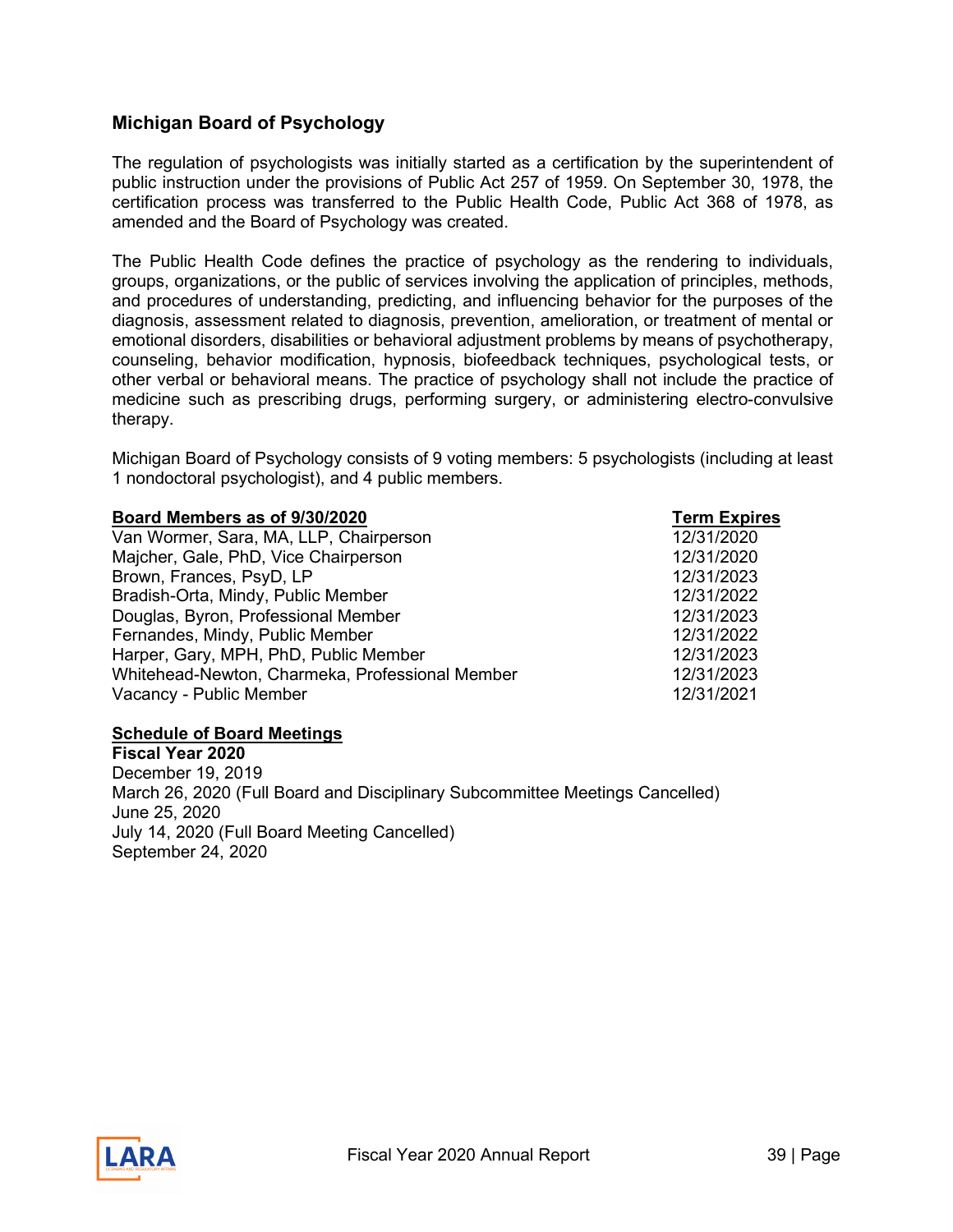# <span id="page-39-0"></span>**Michigan Board of Real Estate Appraisers**

The Michigan Board of Real Estate Appraisers was formed in Article 26 of the Occupational Code, PA 299 of 1980, with the enactment of Public Act 269 of 1990.

Article 26 defines a real estate appraiser as an individual engaged in or offering to engage in the development and communication of appraisals or real property. An appraisal is defined as an opinion, conclusion, or analysis relating to the value of real property. Appraisal Management Company licensure was formed with the enactment of Public Act 505 of 2012, effective April 1, 2014, under article 26A of the Occupational Code, Public Act 299 of 1980, as amended.

Article 26A defines appraisal management company as a person that provides appraisal management services. Appraisal management services is defined as performing any of the following functions for a client or clients: a) Administering a network of independent contract appraisers to perform real estate appraisal services; b) Receiving requests for real estate appraisal services and, for a fee paid by the client, entering into agreements with 1 or more independent appraisers to perform the real estate appraisal services described in the request; c) Acting as a third-party broker or intermediary between persons requesting real estate appraisal services and independent appraisers who agree to provide those services.

The Michigan Board of Real Estate Appraisers consists of 9 voting members: 6 professional members and 3 public members. Of those board members who are appraisers, 3 shall be certified general real estate appraisers, 1 shall be a certified residential real estate appraiser, and 2 shall be either state licensed real estate appraisers or additional certified residential real estate appraisers. At least 2 of those appraisers may be employed by a state or nationally chartered bank, a state or federally chartered savings and loan or savings bank, a state or federally chartered credit union, an entity of the federally chartered farm credit system or an entity regulated under the Mortgage Brokers, Lenders, and Servicers Licensing Act, 1987 PA 173, MCL 445.1651 to 445.1684

| Board Members as of 9/30/2020                           | <b>Term Expires</b> |
|---------------------------------------------------------|---------------------|
| Denkins, Delbert, Professional Member, Chairperson      | 6/30/2024           |
| Hartman, James T, Professional Member, Vice-Chairperson | 6/30/2022           |
| Howard, Phyllis, Public Member                          | 6/30/2022           |
| Jenkins, Mark, Professional Member                      | 6/30/2021           |
| Judeh, Jumana, Professional Member                      | 6/30/2024           |
| Mook, David, Public Member                              | 6/30/2024           |
| Watson, Thomas, Professional Member                     | 6/30/2022           |
| Wheeler, Ronald, Professional Member                    | 6/30/2021           |
| Worthams, David, Public Member                          | 6/30/2021           |
|                                                         |                     |

#### **Schedule of Board Meetings**

**Fiscal Year 2020**  November 19, 2019 March 17, 2020 (Full Board Meeting Cancelled) June 16, 2020 September 15, 2020

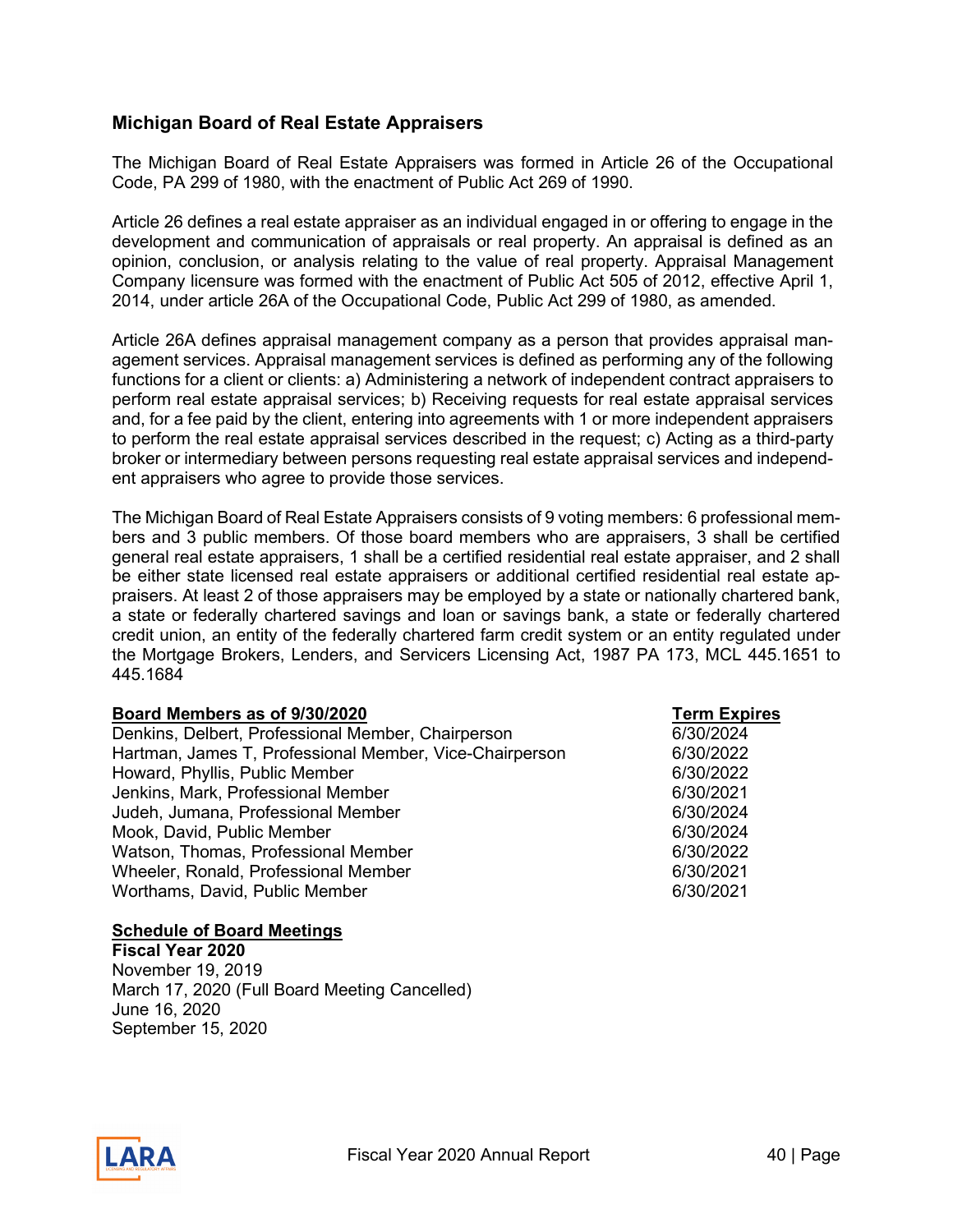# <span id="page-40-0"></span>**Michigan Board of Real Estate Brokers and Salespersons**

The authority for the Michigan Board of Real Estate Brokers and Salespersons was transferred to the Occupational Code, Public Act 299 of 1980, as amended, on October 21, 1980.

Article 25 defines real estate broker as means an individual, sole proprietorship, partnership, association, corporation, common law trust, or a combination of those entities who with intent to collect or receive a fee, compensation, or valuable consideration, sells or offers for sale, buys or offers to buy, provides or offers to provide market analyses, lists or offers or attempts to list, or negotiates the purchase or sale or exchange or mortgage of real estate, or negotiates for the construction of a building on real estate; who leases or offers or rents or offers for rent real estate or the improvements on the real estate for others, as a whole or partial vocation; who engages in property management as a whole or partial vocation; who sells or offers for sale, buys or offers to buy, leases or offers to lease, or negotiates the purchase or sale or exchange of a business, business opportunity, or the goodwill of an existing business for others; or who, as owner or otherwise, engages in the sale of real estate as a principal vocation.

Real estate salesperson is defined in Article 25 a person who for compensation or valuable consideration is employed either directly or indirectly by a licensed real estate broker to sell or offer to sell, to buy or offer to buy, to provide or offer to provide market analyses, to list or offer or attempt to list, or to negotiate the purchase or sale or exchange or mortgage of real estate, or to negotiate for the construction of a building on real estate, or to lease or offer to lease, rent or offer for rent real estate, who is employed by a real estate broker to engage in property management, or who sells or offers for sale, buys or offers to buy, leases or offers to lease, or negotiates the purchase or sale or exchange of a business, business opportunity, or the goodwill of an existing business for others, as a whole or partial vocation.

The Michigan Board of Real Estate Brokers and Salespersons consists of 9 voting members: 6 real estate licensees and 3 public members.

**Board Members as of 9/30/2020 Term Expires**  Greenwood, Karen, Professional Member, Chairperson Rowe, Natalie, Professional Member, Vice Chairperson 6/30/2024 Ahmad, Hassan, Professional Member 6/30/2022 Cantrell, Chase, Public Member 6/30/2023 Craig, Robert, Public Member (resigned 11/30/2020) 6/30/2020 Germain, Christopher, Professional Member 6/30/2021 Rodriguez, Christian, Public Member 6/30/2021 Smith, Benjamin III, Professional Member 6/30/2023 Zupko, Ronald, Professional Member 6/30/2021

#### **Schedule of Board Meetings**

**Fiscal Year 2020** November 18, 2019 February 10, 2020 June 8, 2020 August 10, 2020

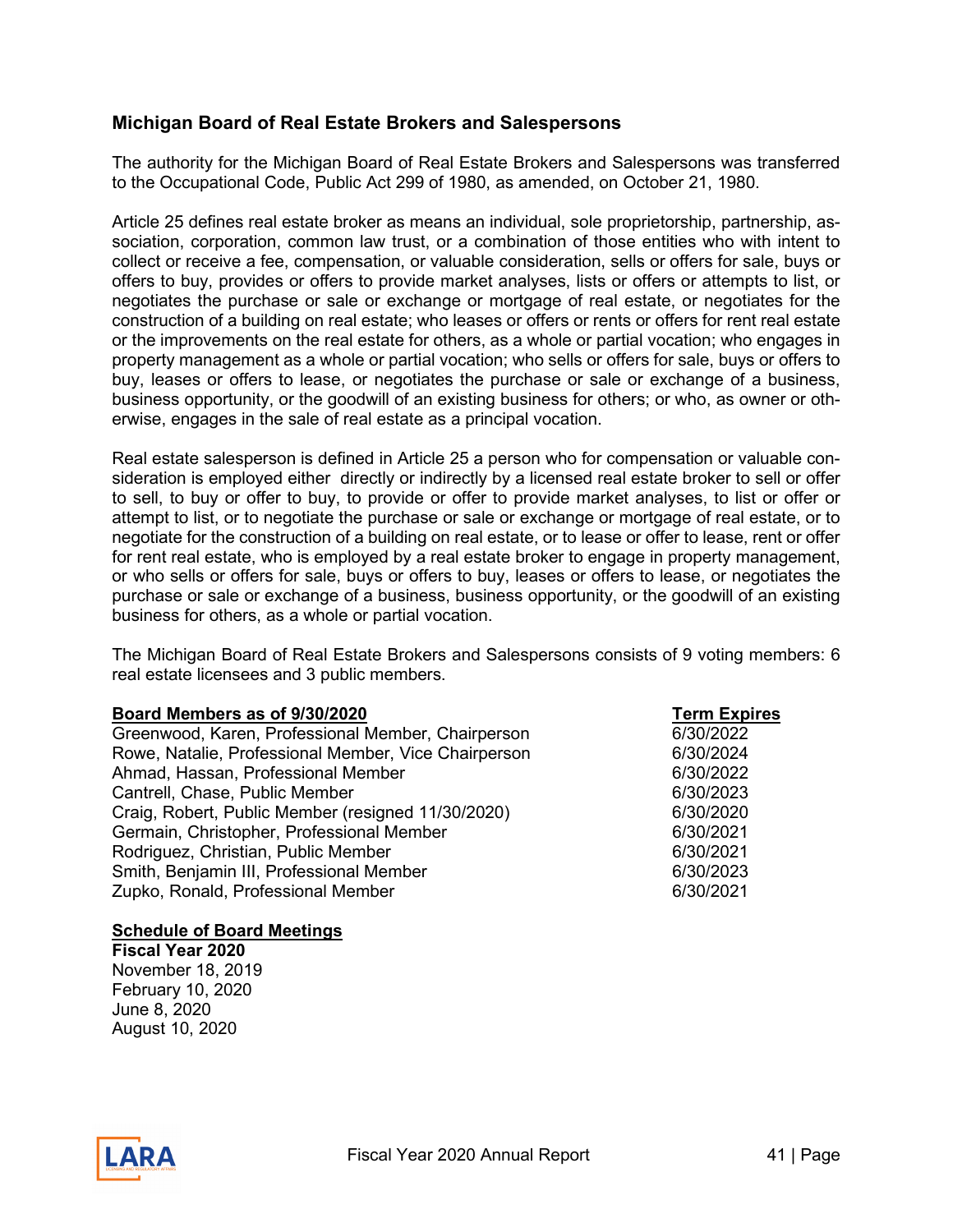# <span id="page-41-0"></span>**Michigan Board of Respiratory Care**

The Michigan Board of Respiratory Care was created with the enactment of Public Act 3 of 2004, which amended the Public Health Code, Public Act 368 of 1978.

The practice of respiratory care, as defined in the Public Health Code, means the provision of respiratory care services which may be provided by an inpatient or outpatient service or department within a health facility, by a home care agency or durable medical equipment company, or by an educational program. Respiratory care services, as defined in the Public Health Code, means preventative services, diagnostic services, therapeutic services, and rehabilitative services under the written, verbal, or telecommunicated order of a physician to an individual with a disorder, disease, or abnormality of the cardiopulmonary system as diagnosed by a physician. Respiratory care services involve, but are not limited to, observing, assessing, and monitoring signs and symptoms, reactions, general behavior, and general physical response of individuals to respiratory care services, including determination of whether those signs, symptoms, reactions, behaviors, or general physical response exhibit abnormal characteristics; the administration of pharmacological, diagnostic, and therapeutic agents related to respiratory care services; the collection of blood specimens and other bodily fluids and tissues for, and the performance of, cardiopulmonary diagnostic testing procedures including, but not limited to, blood gas analysis; development, implementation, and modification of respiratory care treatment plans based on assessed abnormalities of the cardiopulmonary system, respiratory care protocols, clinical pathways, referrals, and written, verbal, or telecommunicated orders of a physician; application, operation, and management of mechanical ventilatory support and other means of life support; and the initiation of emergency procedures under the rules promulgated by the board.

The Michigan Board of Respiratory Care in 2009 consisted of 4 respiratory therapists, 1 medical director and 2 public members. In May 2010, Public Act 79 passed which increased the board composition to 11 members: 7 respiratory therapists, 1 medical director, and 3 public members.

#### **Board Members as of 9/30/2020 Term Expires**

| Vono, Jonathan RRT, Chairperson               | 12/31/2021 |
|-----------------------------------------------|------------|
| Heydenburg, Shari, LRT, RRT, Vice-Chairperson | 12/31/2022 |
| Anderson, Matthew, Public Member              | 12/31/2020 |
| Byrd, John, Public Member                     | 12/31/2022 |
| Dunn, Michael, Medical Director               | 12/31/2023 |
| Erinjeri, Veena, MBA, LRT, RRT, CPFT          | 12/31/2022 |
| Niemer, Laurie LRT, RRT,                      | 12/31/2021 |
| Pokora Zyla, Emily, RRT                       | 12/31/2023 |
| Weir, Elizabeth, Public Member                | 12/31/2022 |
| Weirauch, Andrew, BSRT, RRT-ACCS              | 12/31/2022 |
| Vacancy - Professional Member, RRT            | 12/31/2024 |

12/31/2021 Heydenburg, Shari, LRT, RRT, Vice-Chairperson 12/31/2022 12/31/2020 Erinjeri, Veena, MBA, LRT, RRT, CPFT 12/31/2022 12/31/2021 12/31/2022 12/31/2024

#### **Schedule of Board Meetings**

**Fiscal Year 2020**  November 1, 2019 (Full Board Meeting Cancelled) February 19, 2020 May 6, 2020 (Full Board and Disciplinary Subcommittee Meetings Cancelled) August 19, 2020 (Disciplinary Subcommittee Meeting Cancelled)

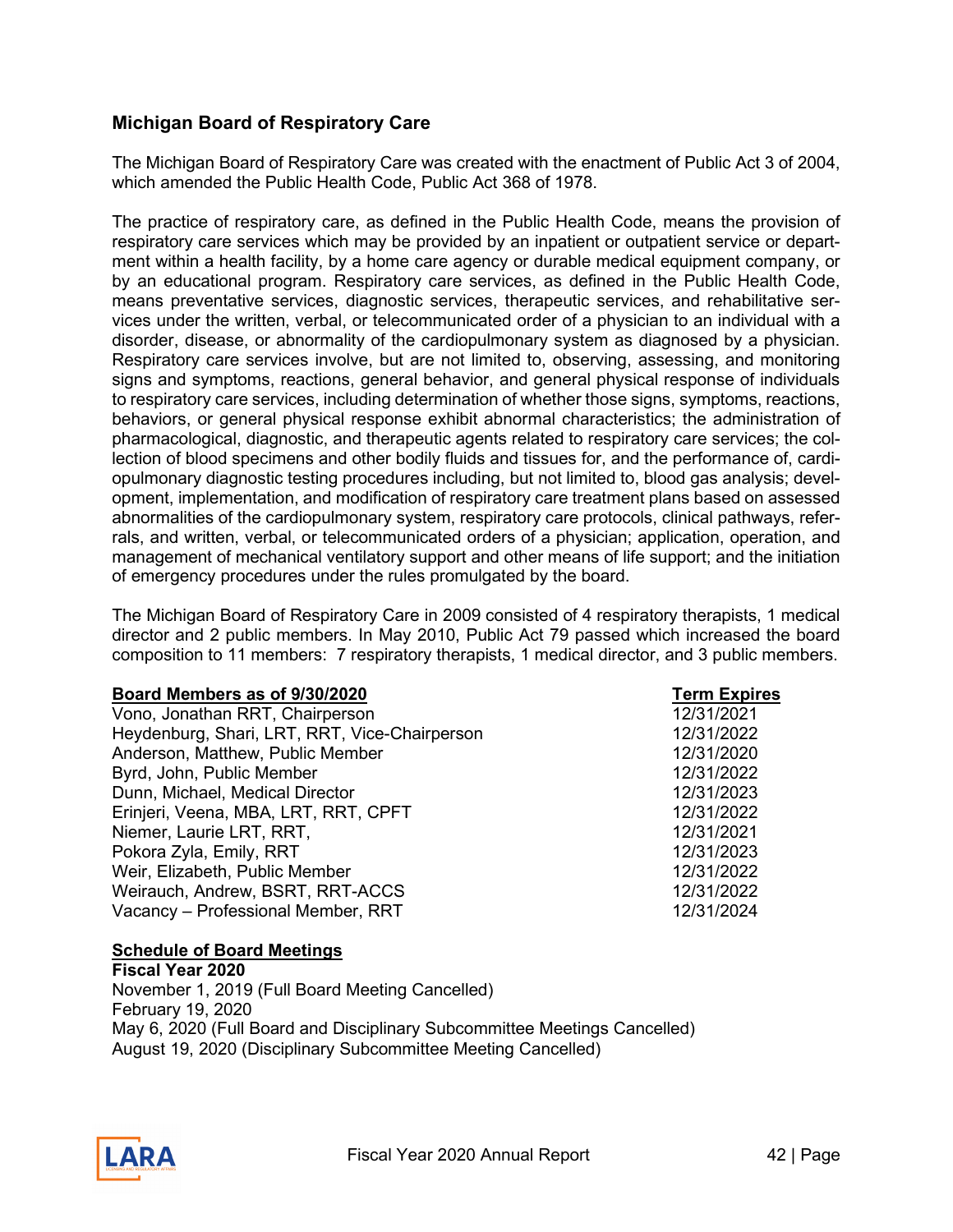# <span id="page-42-0"></span>**Michigan Sanitarian Registration**

The Michigan Board of Sanitarians was originally formed with the enactment of Public Act 147 of 1963. On September 30, 1978, this authority was transferred to the Public Health Code, Public Act 368 of 1978, as amended. Executive Order No. 1996-2, effective May 15, 1996, transferred all statutory authority, powers, duties, functions and responsibilities of the Board of Sanitarians under Part 184 of the Public Health Code, being Sections 333.18401 et seq. of the Michigan Compiled Laws, from the Department of Commerce to the Director of the Department of Consumer & Industry Services by a Type III transfer as defined by Section 3 of Act No. 380 of the Public Acts of 1965, as amended, being Section 16.103 of the Michigan Compiled Laws. Effective January 1, 2004, Executive Order No. 2003-18 transferred, by a Type II transfer, any authority, powers, duties, functions and responsibilities for programs or functions within the Department of Consumer & Industry Services, within the former Bureau of Health Professions, to the Director of the Department of Community Health.

Public Act 308 of 2004, effective January 1, 2004, created a seven-member advisory committee whose purpose is to make recommendations to the Department relative to qualifications for registration, establishment of education and training standards and actions regarding disciplinary proceedings. Underlying all duties is the responsibility of the Department to promote and protect the public's health, safety, and welfare.

Sanitarian means an individual who has specialized education and experience in the physical, biological, and sanitary sciences as applied to the educational, investigational, and technical duties in the field of environmental health.

By Executive Order 2009-12, the Sanitarian Advisory Committee was abolished effective May 17, 2009. The registration of individuals continues unimpeded.

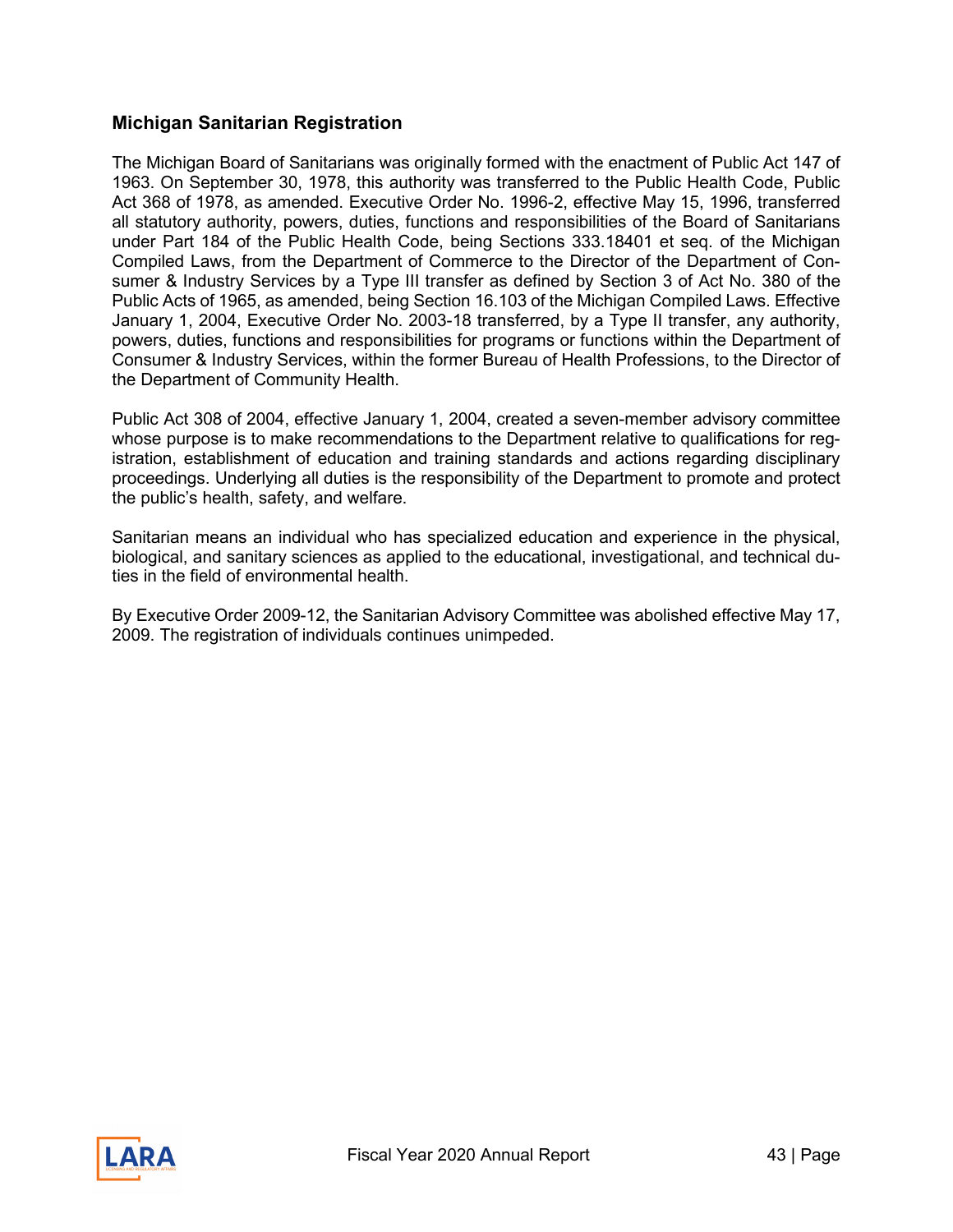# <span id="page-43-0"></span>**Michigan Board of Social Work**

The authority for the Michigan Board of Examiners of Social Work was originally formed on October 21, 1980, the authority of the Board was transferred to the Public Health Code, Public Act 368 of 1978, as amended, by Public Act 11 of 2000.

The practice of social work at the bachelor's level, as applied within the scope of social work values, ethics, principles and skills, means the following: the application of social work theory, knowledge, methods and ethics; social work case management and casework; helping communities, organizations, individuals, or groups improve their social or health services by utilizing social work practice skills; and the administration of assessment checklists that do not require special training and that do not require interpretation.

The practice of social work at the master's level, as applied within the scope of social work values, ethics, principles, and skills, means the following: advanced application of macro social work processes and systems; the advanced application of specialized clinical knowledge; and advanced clinical skills and the advanced application of the knowledge of human development and behavior and social, economic, and cultural institutions.

The Michigan Board of Social Work consists of 9 voting members: 6 individuals engaged primarily in the practice of social work and 3 public members.

| Board Members as of 9/30/2020            | <b>Term Expires</b> |
|------------------------------------------|---------------------|
| Philson, Brian, LMSW, Chairperson        | 12/31/2020          |
| Fiorillo, Michael, MSW, Vice-Chairperson | 12/31/2021          |
| Diaz, Julian, LMSW                       | 12/31/2022          |
| Herren, Lawrence, LMSW                   | 12/31/2021          |
| Hoover, Danielle, LMSW                   | 12/31/2023          |
| Joiner, Janet, PHD, LMSW                 | 12/31/2023          |
| Milburn, Marc, Public Member             | 12/31/2020          |
| Nelson, Christine, Public Member         | 12/31/2021          |
| Squires, Constance, Public Member        | 12/31/2022          |
|                                          |                     |

#### **Schedule of Board Meetings**

**Fiscal Year 2020**  November 26, 2019 January 28, 2020 March 24, 2020 (Full Board and Disciplinary Subcommittee Meetings Cancelled) May 19, 2020 July 28, 2020 September 22, 2020

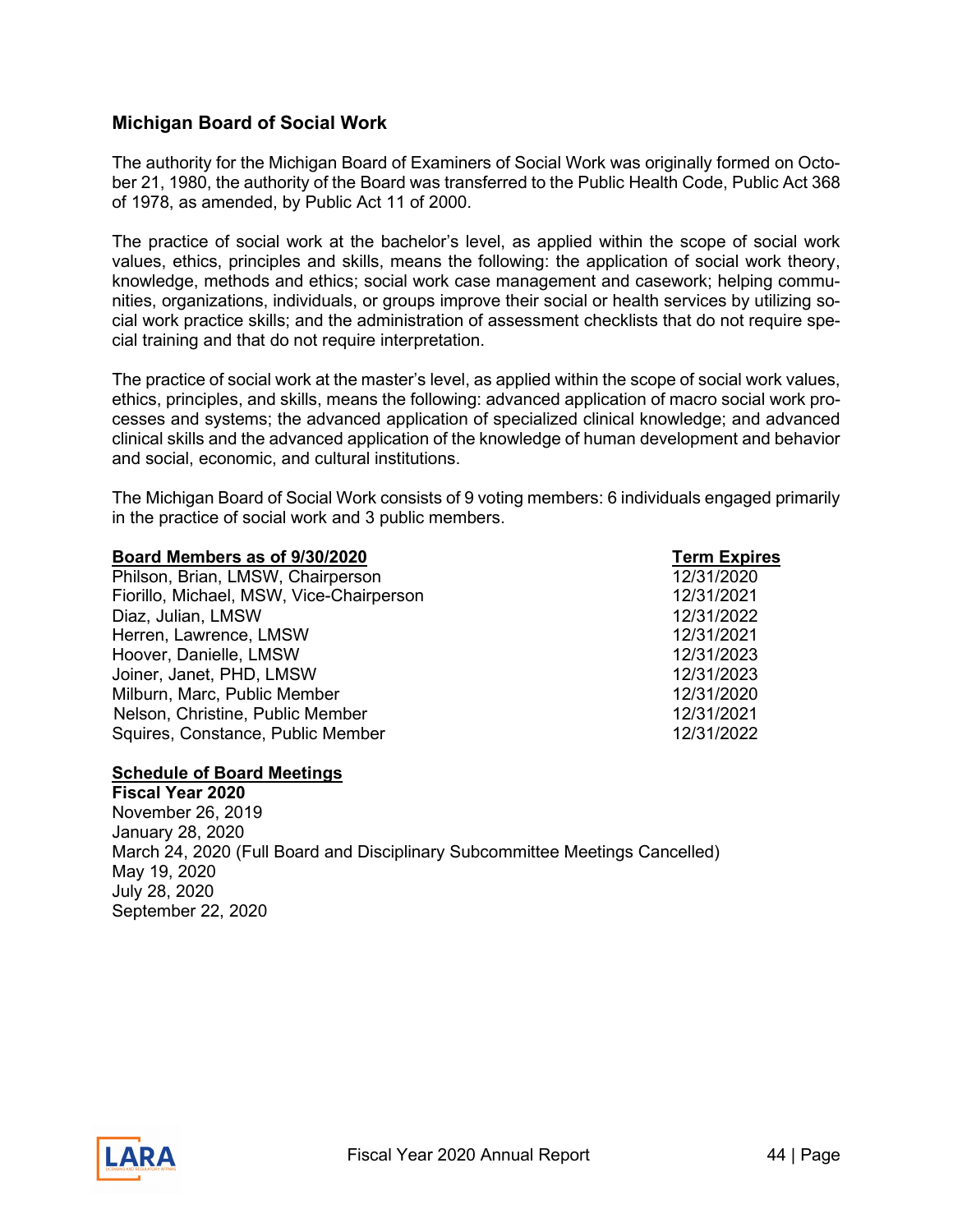# <span id="page-44-0"></span>**Michigan Board of Speech-Language Pathology**

The Michigan Board of Speech-Language Pathology was created with the enactment of Public Act 524 of 2008, which amended the Public Health Code, Public Act 368 of 1978.

The practice of speech-language pathology, as defined in the Public Health Code, means the application of principles, methods, and procedures related to the development of disorders of human communication including the following:

- i. Identifying by history or nonmedical physical examination, assessing, treating with therapy, rehabilitating, and preventing disorders of speech, voice, and language.
- ii. Identifying by history or nonmedical physical examination, assessing, treating with therapy, rehabilitating, and preventing disorders of oral-pharyngeal function and disorders related to swallowing dysfunction.
- iii. Identifying by history or nonmedical physical examination, assessing, treating with therapy, rehabilitating, and preventing cognitive-communicative disorders.
- iv. Assessing, selecting, and developing augmentative and alternative communication systems and providing training in their use.
- v. Providing speech-language treatment or therapy and related counseling services to deaf, deafblind, and hard of hearing persons and their families.
- vi. Enhancing speech-language proficiency and communication effectiveness.
- vii. Screening of hearing for the purpose of speech-language assessment provided that judgments and descriptive statements about results of that screening are limited to pass-fail determinations.

The Michigan Board of Speech-Language Pathology consists of 11 voting members: 6 speechlanguage pathologists (at least 1 of whom represents each professional area described in MCL 333.17609), 3 public members, and 2 physicians (1 of whom is a board-certified otolaryngologist).

| <b>Term Expires</b> |
|---------------------|
| 12/31/2018          |
| 12/31/2021          |
| 12/31/2021          |
| 12/31/2023          |
| 12/31/2023          |
| 12/31/2021          |
| 12/31/2020          |
| 12/31/2020          |
| 12/31/2023          |
| 12/31/2022          |
| 12/31/2021          |
|                     |

### **Schedule of Board Meetings**

**Fiscal Year 2019** October 1, 2019 (Full Board and Disciplinary Subcommittee Meetings Cancelled) February 4, 2020 (Disciplinary Subcommittee Meeting Cancelled) May 5, 2020 (Full Board Meeting Cancelled) August 4, 2020 (Full Board and Disciplinary Subcommittee Meetings Cancelled)

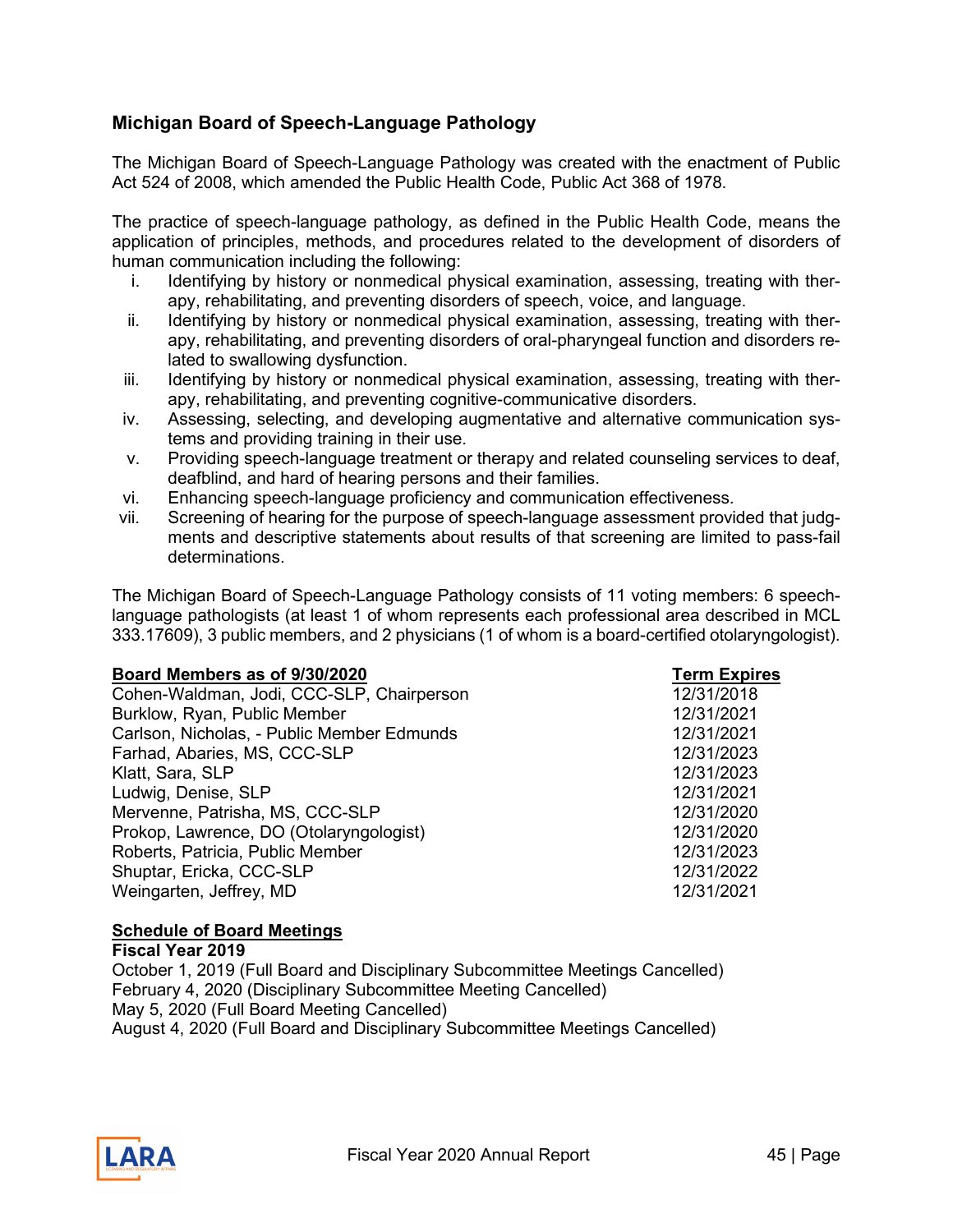# <span id="page-45-0"></span>**Michigan Board of Veterinary Medicine**

The authority for the Michigan Board of Veterinary Medicine was transferred to the Public Health Code, Public Act 368 of 1978, as amended, on September 30, 1978.

The practice of veterinary medicine, as defined in the Public Health Code, means prescribing or administering a drug, medicine, treatment or method of procedure; performing an operation or manipulation; applying an apparatus or appliance; or giving an instruction or demonstration designed to alter an animal from its normal condition; curing, ameliorating, correcting, reducing, or modifying a disease, deformity, defect, wound, or injury in or to an animal; diagnosing or prognosing, or both, a disease, deformity or defect in an animal by a test, procedure, manipulation, technique, autopsy, biopsy, or other examination.

The Public Health Code, Public Act 368 of 1978, defines the practice of a veterinary technician as being a health profession subfield of the practice of veterinary medicine that includes the practice of veterinary medicine based on a less comprehensive knowledge and skill than that required of a veterinarian and performed under supervision of a veterinarian.

The Michigan Board of Veterinary Medicine consists of 9 voting members: 5 veterinarians, 1 veterinary technician, and 3 public members. (The Chief of the Animal Health Division of the Department of Agriculture is an *ex officio* member without a vote).

| Board Members as of 9/30/2020          | <b>Term Expires</b> |
|----------------------------------------|---------------------|
| McNally, Dwight, DVM, Vice-Chairperson | 12/31/2021          |
| Hicswa, Amy, DVM - Vice Chairperson    | 12/31/2022          |
| Frank, Nancy, DVM                      | 12/31/2022          |
| Hudson, Jean, DVM                      | 12/22/2022          |
| Kennedy, Jordan, Public Member         | 12/31/2021          |
| Levine, Peter, Public Member           | 12/31/2021          |
| Nyberg, Tracy, DVM                     | 12/31/2020          |
| O'Rourke, Caitlin, Public Member       | 12/31/2023          |
| Tear, Marianne, MS, LVT                | 12/31/2020          |
| Wineland, Nora DVM (Ex-Officio Member) | No Specific Term    |

#### **Schedule of Board Meetings**

**Fiscal Year 2020** December 18, 2019 March 19, 2020 (Full Board and Disciplinary Subcommittee Meetings Cancelled) June 18, 2020 (Full Board Meeting Cancelled) September 17, 2020

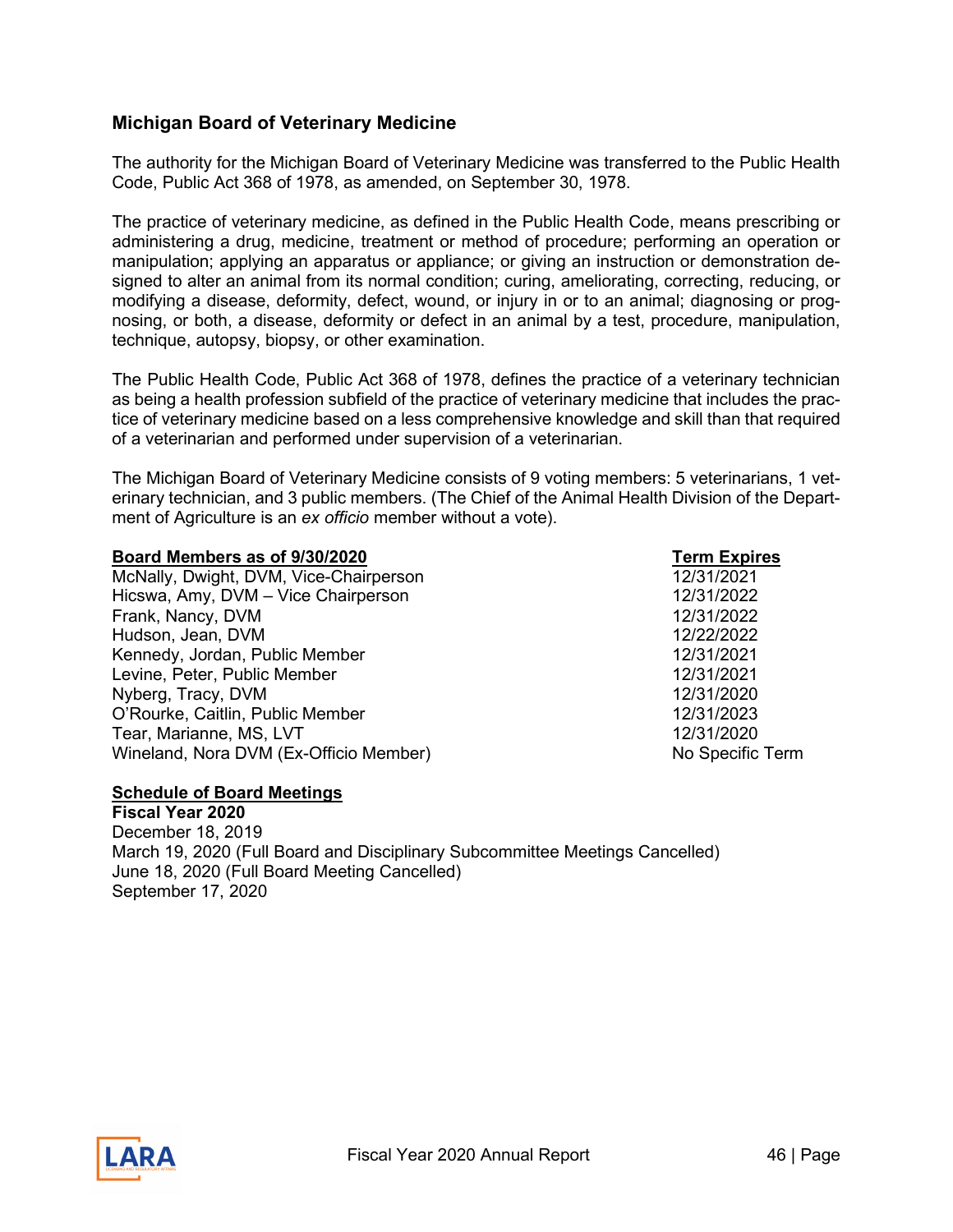# <span id="page-46-0"></span>**Michigan Health Professional Recovery Committee**

The Health Professional Recovery Committee (HPRC) was created by Public Act 80 of 1993, which became effective April 1, 1994. Section 333.16167 describes the Committee's duties as follows: Sec. 16167. The committee shall do all the following: (a) Establish the general components of the health professional recovery program and a mechanism for monitoring health professionals who may be impaired. (b) Subject to sections 16169 and 16170 and in conjunction with the health professional recovery program consultants described in section 16168, develop, and implement criteria for the identification, assessment, and treatment of health professionals who may be impaired. (c) In conjunction with the health professional recovery program consultants described in section 16168, develop, and implement mechanisms for the evaluation of continuing care or aftercare plans for health professionals who may be impaired. (d) Develop a mechanism and criteria for the referral of a health professional who may be impaired to a professional association when appropriate for the purpose of providing assistance to the health professional. In developing criteria under this subdivision, the committee shall require that a referral be made only with the consent of the health professional. (e) Annually report to each board and the physician's assistants task force created under this article on the status of the health professional recovery program.

The committee shall include in the report, at a minimum, statistical information on the level of participation in the program of each health profession. The committee may include in the report recommendations for changes in the health professional recovery program and for participation by the boards and the physician's assistants task force, professional associations, substance abuse treatment and prevention programs, and other appropriate agencies.

In accordance with Section 333.16165 of the Public Health Code, the health profession boards appoint members in consultation with appropriate professional associations. The Director shall appoint the public members.

| <b>Member Appointed By:</b>                 |                              | <b>Term Expires</b> |
|---------------------------------------------|------------------------------|---------------------|
| <b>Board of Acupuncture</b>                 | Vacancy                      | 12/31/2021          |
| <b>Board of Athletic Trainers</b>           | Schmidt, Paul, AT            | 12/31/2021          |
| <b>Board of Audiology</b>                   | Leyzac, Kara, Aud            | 12/31/2020          |
| <b>Board of Behavior Analysts</b>           | Vacancy                      | 12/31/2021          |
| <b>Board of Chiropractic</b>                | Vacancy                      | 12/31/2020          |
| <b>Board of Counseling</b>                  | Lee-Parker, Tiffany, LPC     | 12/31/2020          |
| <b>Board of Dentistry</b>                   | Williams, Virgil, LMSW       | 12/31/2021          |
| <b>Board of Licensed Midwifery</b>          | Vacancy                      | 12/31/2021          |
| Board of Marriage & Family Therapy          | Macomber, Catherine, LMSW    | 12/31/2020          |
| Board of Massage Therapy                    | Lumumba, Hakeem, PhD         | 12/31/2020          |
| <b>Board of Medicine</b>                    | McCabe, Vita, MD, Chair      | 12/31/2021          |
| <b>Board of Nursing</b>                     | Votruba, Lisbeth, MSN        | 12/31/2020          |
| <b>Board of Nursing Home Administrators</b> | Meerschaert, Stephen, LPC    | 12/31/2020          |
| Board of Occupational Therapy               | Bayci, Angeline, OT          | 12/31/2020          |
| <b>Board of Optometry</b>                   | Jouney, Edward, DO           | 12/31/2020          |
| Board of Osteopathic Medicine & Surgery     | Magen, Jed, DO               | 12/31/2021          |
| <b>Board of Pharmacy</b>                    | Moy-Sandusky, Suit-Hing, RPh | 12/31/2021          |
| <b>Board of Physical Therapy</b>            | Zipple, J. Tim, PT           | 12/31/2020          |
| Board of Podiatric Medicine & Surgery       | Vacancy                      |                     |
| <b>Board of Psychology</b>                  | Dohrenwend, Anne, PhD        | 12/31/2021          |
| <b>Board of Respiratory Care</b>            | Haas, Carl, RRT              | 12/31/2020          |
|                                             |                              |                     |

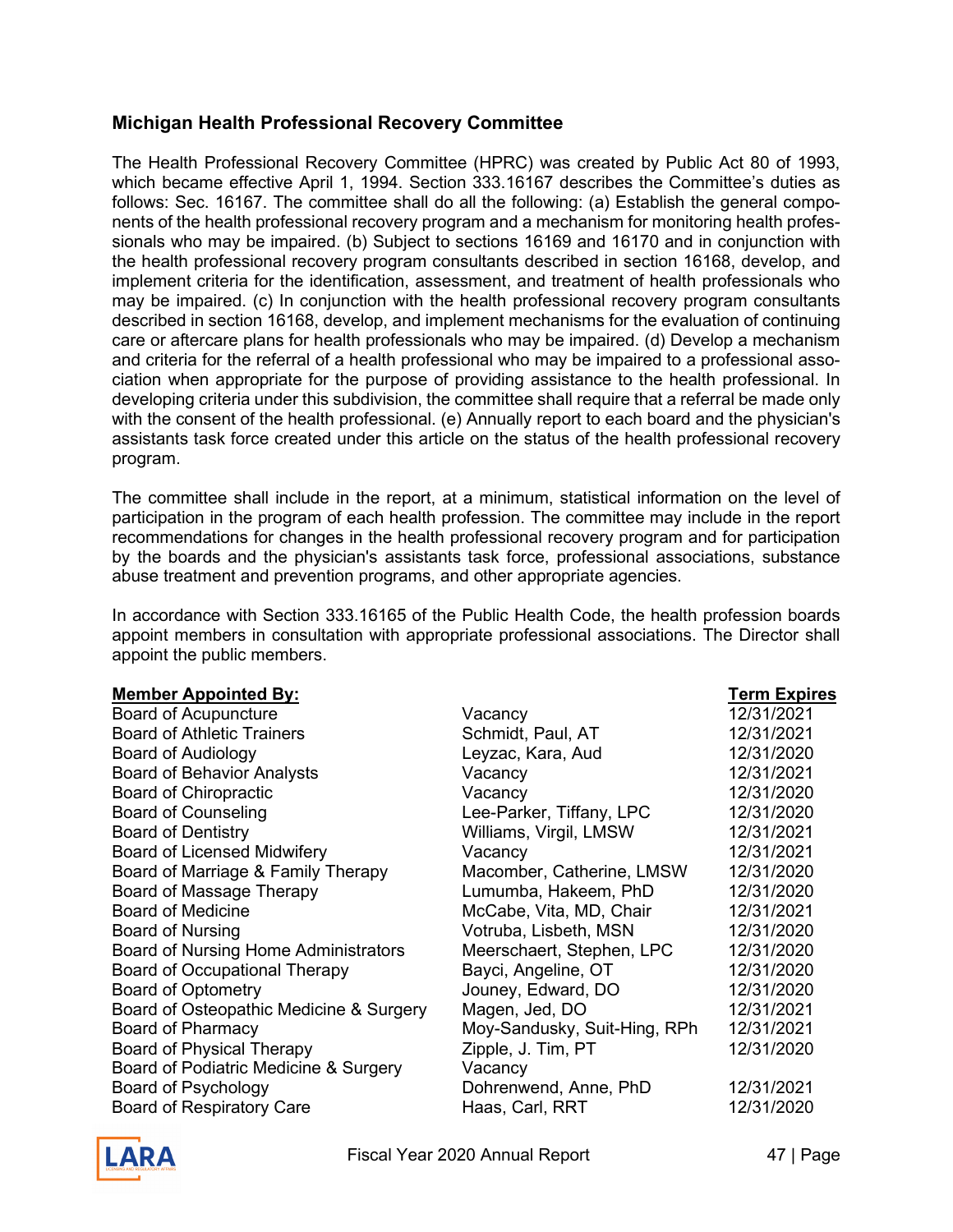Board of Social Work Board of Speech-Language Pathology Board of Veterinary Medicine Task Force on Physician's Assistants Stavale, Ron, Ron, Pa 12, 2021 Public Member Public Member Ex-Officio Members (2002)

| Harrison, Jennifer, LMSW    | 12/31/2020 |
|-----------------------------|------------|
| Bahlke, Laurie SLP          | 12/31/2020 |
| Donahue, Katherine, D.V.M.  | 12/31/2021 |
| Stavale, Ron, PA            | 12/31/2021 |
| Vacancy                     | 12/31/2021 |
| Vacancy                     | 12/31/2021 |
| Orlene Hawks, Director LARA |            |

# **Schedule of Committee**

**Meetings Fiscal Year 2020** December 16, 2019 March 16, 2020 (Committee Meeting Cancelled) June 15, 2020 September 21, 2020 (Committee Meeting Cancelled)

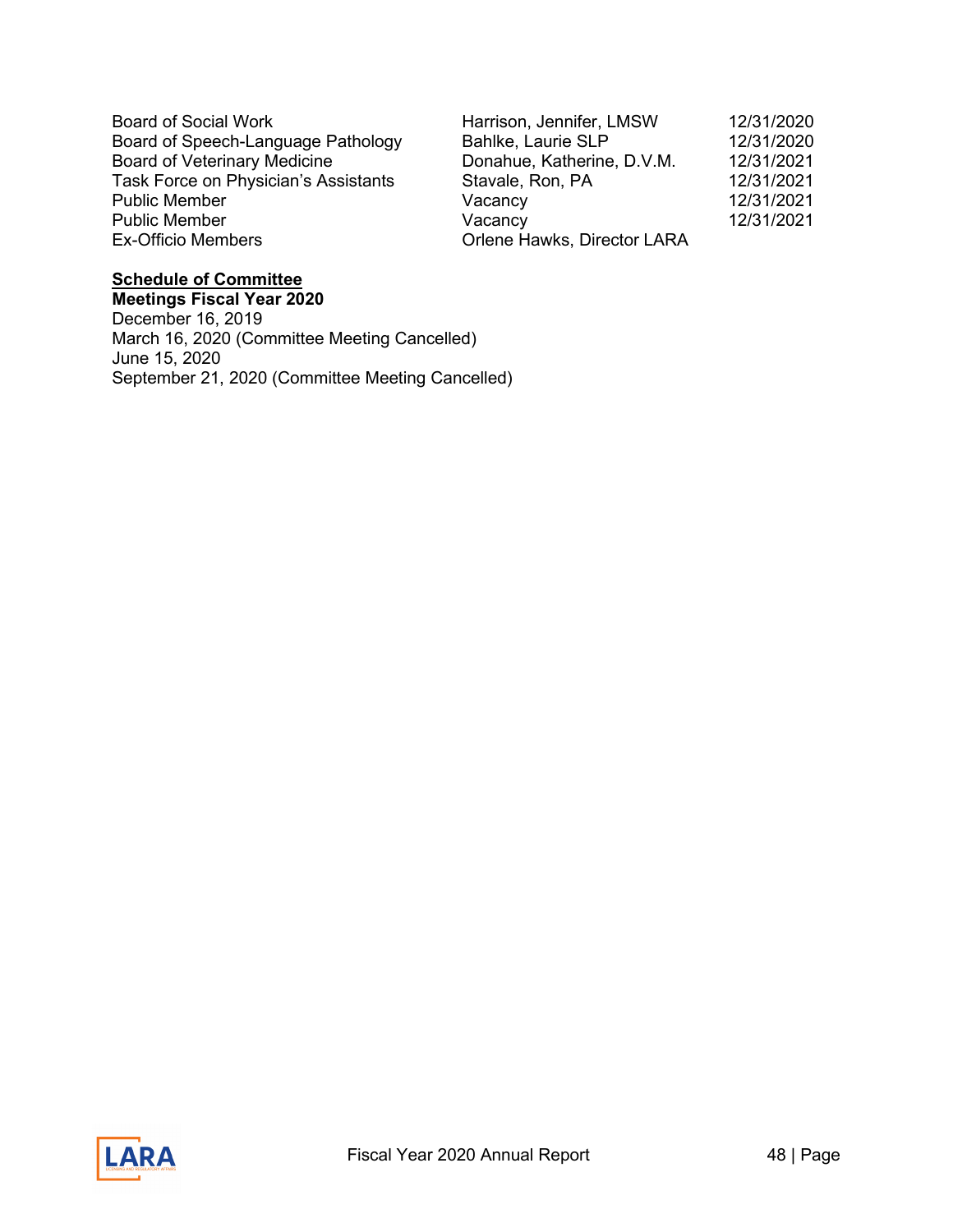# **Licensing Statistics – Fiscal Year 2020**

<span id="page-48-0"></span>

|                                             | <b>APPLICATIONS<br/>RECEIVED</b> | <b>LICENSES<br/>RENEWED</b> | LICENSES<br>TOTAL | <b>ADMINISTERED</b><br>EXAMS | <b>COMPLAINTS<br/>RECEIVED</b><br>$\overline{+}$ OF | <b>INVESTIGATED</b><br>COMPLAINTS<br># OF | <b>INVESTIGATIONS</b><br>CLOSED W/NO<br>ACTION<br>#OF | # OF<br>ENFORCEMENT<br>ACTIONS |
|---------------------------------------------|----------------------------------|-----------------------------|-------------------|------------------------------|-----------------------------------------------------|-------------------------------------------|-------------------------------------------------------|--------------------------------|
| PUBLIC HEALTH CODE PROFESSIONS              |                                  |                             |                   |                              |                                                     |                                           |                                                       |                                |
|                                             |                                  |                             |                   |                              |                                                     |                                           |                                                       |                                |
| <b>Acupuncturist</b>                        | 9                                | 101                         | 226               | $\star$                      | $\mathbf{1}$                                        | $\mathbf 1$                               |                                                       |                                |
|                                             |                                  |                             |                   |                              |                                                     |                                           |                                                       |                                |
| <b>Athletic Trainer</b>                     | $\overline{51}$                  | 850                         | 1,763             |                              | $\overline{12}$                                     | 11                                        | $\mathfrak{S}$                                        | $\overline{13}$                |
| <b>Audiologist</b>                          | 12                               | 351                         | 675               | $\star$                      | 5                                                   | $\overline{2}$                            |                                                       |                                |
|                                             |                                  |                             |                   |                              |                                                     |                                           |                                                       |                                |
| <b>Behavioral Analyst</b>                   |                                  |                             |                   |                              | $\overline{19}$                                     | $\mathbf{1}$                              | $\mathbf 0$                                           | $\mathbf{1}$                   |
| <b>Behavior Analyst</b>                     | 789                              | $\pmb{0}$                   | 1,198             | $\star$                      |                                                     |                                           |                                                       |                                |
| <b>Assistant Behavior Analyst</b>           | $\overline{71}$                  | 0                           | $\overline{93}$   | $\star$                      |                                                     |                                           |                                                       |                                |
|                                             |                                  |                             |                   |                              |                                                     |                                           |                                                       |                                |
| Chiropractor                                | 82                               | 2,038                       | 3,010             | $\star$                      | $\overline{74}$                                     | $\overline{22}$                           | $\overline{29}$                                       | 40                             |
|                                             |                                  |                             |                   |                              |                                                     |                                           |                                                       |                                |
| <b>Dentistry</b>                            |                                  |                             |                   |                              | 334                                                 | 182                                       | $\overline{1}$                                        | $\overline{88}$                |
| Dentist                                     | 372                              | 2,270                       | 8,063             | $\star$                      |                                                     |                                           |                                                       |                                |
| Dentist - Clinical Academic/Ed Limited      | 69                               | 55                          | 115               | $\star$                      |                                                     |                                           |                                                       |                                |
| <b>Dental Assistant</b>                     | 114                              | 538                         | 1,880             | $\star$                      |                                                     |                                           |                                                       |                                |
| Dental Hygienist                            | 328                              | 3,211                       | 10,658            | $\star$                      |                                                     |                                           |                                                       |                                |
| <b>Dental Hygienist Specialty</b>           | 249                              |                             |                   |                              |                                                     |                                           |                                                       |                                |
| Dentist Specialty Field                     | 64                               |                             |                   |                              |                                                     |                                           |                                                       |                                |
|                                             |                                  |                             |                   |                              |                                                     |                                           |                                                       |                                |
| <b>Interstate Medical Licensure Compact</b> | 540                              | $\pmb{0}$                   |                   |                              | $\mathbf 0$                                         | $\pmb{0}$                                 | $\mathbf 0$                                           | $\pmb{0}$                      |
|                                             |                                  |                             |                   |                              |                                                     |                                           |                                                       |                                |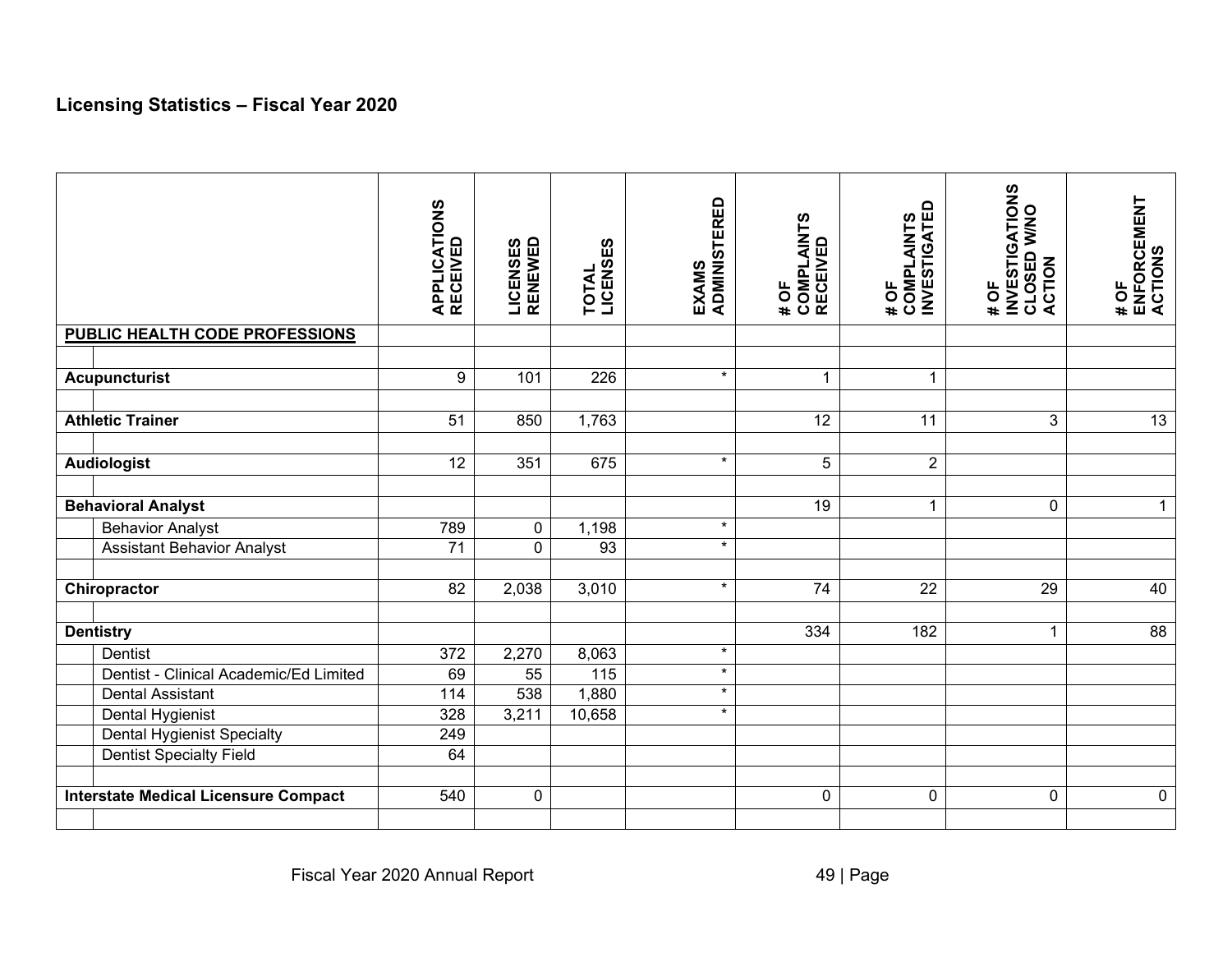|                                               | <b>APPLICATIONS<br/>RECEIVED</b> | <b>LICENSES<br/>RENEWED</b> | <b>TOTAL<br/>LICENSES</b> | <b>ADMINISTERED</b><br>EXAMS | # OF<br>COMPLAINTS<br>RECEIVED | # OF<br>COMPLAINTS<br>, INVESTIGATED | INVESTIGATION<br>S CLOSED W/NO<br>.ACTION<br>$\frac{1}{4}$ | # OF<br>ENFORCEMENT<br>, ACTIONS |
|-----------------------------------------------|----------------------------------|-----------------------------|---------------------------|------------------------------|--------------------------------|--------------------------------------|------------------------------------------------------------|----------------------------------|
| <b>Marriage &amp; Family Therapy</b>          |                                  |                             |                           |                              | 10                             | $\mathfrak{S}$                       | 1                                                          | 3                                |
| Marriage & Family Therapist                   | 41                               | 270                         | 600                       | $\star$                      |                                |                                      |                                                            |                                  |
| Marriage & Family Therapist Ed Ltd            | 13                               | 103                         | 144                       | $\star$                      |                                |                                      |                                                            |                                  |
| <b>Massage Therapist</b>                      | $\overline{277}$                 | 3,276                       | 9,467                     | $\star$                      | $\overline{77}$                | 30                                   | $\overline{15}$                                            | 52                               |
|                                               |                                  |                             |                           |                              |                                |                                      |                                                            |                                  |
| <b>Medicine</b>                               |                                  |                             |                           |                              | 1,845                          | 389                                  | $\pmb{0}$                                                  | 255                              |
| <b>Medical Doctor</b>                         | 2,142                            | 11,027                      | 35,286                    | $\star$                      |                                |                                      |                                                            |                                  |
| Medical Doctor - Ed Ltd/Clinical<br>Academic  | 1,496                            | 3,134                       | 4,519                     | $\star$                      |                                |                                      |                                                            |                                  |
| <b>Midwifery</b>                              |                                  |                             |                           |                              | $\overline{2}$                 | $\pmb{0}$                            | 0                                                          | $\mathbf 0$                      |
| Midwife                                       | $\boldsymbol{9}$                 | 44                          | 62                        | $\star$                      |                                |                                      |                                                            |                                  |
| Midwife - Temporary                           | $\overline{4}$                   |                             | $\overline{8}$            |                              |                                |                                      |                                                            |                                  |
| <b>Nursing Home Administrator</b>             | 118                              | 531                         | 1,252                     | $\star$                      | 117                            | 47                                   | 49                                                         | 35                               |
| <b>Nursing</b>                                |                                  |                             |                           |                              | 1,507                          | $\overline{515}$                     | $\mathbf 0$                                                | 922                              |
| Licensed Practical Nurse, Registered<br>Nurse | 11,754                           | 62,195                      | 188,304                   | $\star$                      |                                |                                      |                                                            |                                  |
| <b>Nurse Specialty</b>                        | 1,188                            |                             |                           |                              |                                |                                      |                                                            |                                  |
| <b>Occupational Therapy</b>                   |                                  |                             |                           | 385                          | 10                             | $\overline{2}$                       | $\overline{4}$                                             | $\overline{2}$                   |
| <b>Occupational Therapist</b>                 | 308                              | 3,115                       | 6,322                     |                              |                                |                                      |                                                            |                                  |
| Occupational Therapy Assistant                | 77                               | 936                         | 1,936                     |                              |                                |                                      |                                                            |                                  |
| <b>Optometry</b>                              |                                  |                             |                           | 69                           | $\overline{22}$                | $\overline{\mathbf{4}}$              | $\mathbf 0$                                                | $\overline{\mathbf{4}}$          |
| Optometrist                                   | $\overline{74}$                  | 806                         | 1,834                     |                              |                                |                                      |                                                            |                                  |
| <b>DPA/TPA</b> certification                  | $\overline{\mathbf{4}}$          |                             |                           |                              |                                |                                      |                                                            |                                  |
|                                               | Fiscal Year 2020 Annual Report   |                             |                           |                              |                                | $50$   Page                          |                                                            |                                  |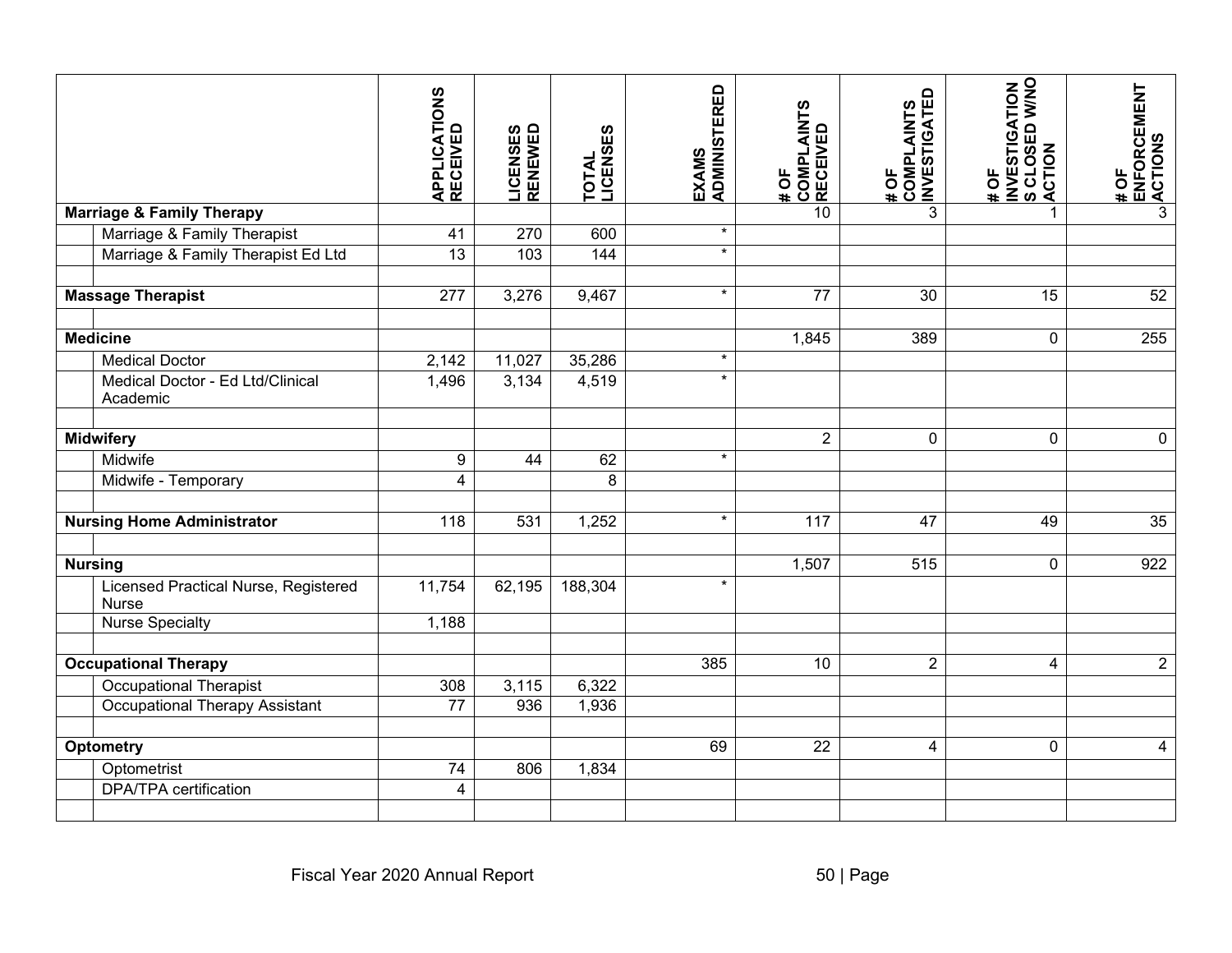|                                               | <b>APPLICATIONS<br/>RECEIVED</b> | <b>LICENSES<br/>RENEWED</b> | LICENSES<br><b>TOTAL</b> | <b>ADMINISTERED</b><br>EXAMS | # OF<br> COMPLAINTS<br>!RECEIVED | # OF<br>COMPLAINTS<br> INVESTIGATED | INVESTIGATION<br>S CLOSED W/NO<br>, ACTION<br>#OF | # OF<br>ENFORCEMENT<br>!ACTIONS |
|-----------------------------------------------|----------------------------------|-----------------------------|--------------------------|------------------------------|----------------------------------|-------------------------------------|---------------------------------------------------|---------------------------------|
| <b>Osteopathic Medicine and Surgery</b>       |                                  |                             |                          |                              | 291                              | $\overline{80}$                     | $\mathbf 0$                                       | $\overline{71}$                 |
| Osteopathic Physician                         | 579                              | 2,580                       | 8,522                    | $\star$                      |                                  |                                     |                                                   |                                 |
| Osteopathic Physician -Ed Ltd/Clinical<br>Ltd | $\overline{574}$                 | 1,246                       | 1,798                    | $\ast$                       |                                  |                                     |                                                   |                                 |
|                                               |                                  |                             |                          |                              |                                  |                                     |                                                   |                                 |
| <b>Pharmacy</b>                               |                                  |                             |                          |                              | 672                              | $\overline{223}$                    | $\mathbf 0$                                       | 342                             |
| Controlled substance                          |                                  |                             | 78,325                   | $\star$                      |                                  |                                     |                                                   |                                 |
| Pharmacist                                    | 841                              | 7,259                       | 16,520                   | $\star$                      |                                  |                                     |                                                   |                                 |
| Pharmacist Intern                             | $\overline{577}$                 | 1,222                       | 1,876                    | $\star$                      |                                  |                                     |                                                   |                                 |
| Pharmacy                                      | 1,094                            | 1,635                       | 3,457                    | $\star$                      |                                  |                                     |                                                   |                                 |
| Drug control                                  | 1,131                            |                             | 4,201                    | $\star$                      |                                  |                                     |                                                   |                                 |
| Manufacturer                                  | 142                              | 263                         | 580                      | $\star$                      |                                  |                                     |                                                   |                                 |
| Pharmacy Technician                           | 3,617                            | 6,485                       | 15,022                   | $\star$                      |                                  |                                     |                                                   |                                 |
| Remote Pharmacy                               | 36                               |                             | $\overline{2}$           | $\star$                      |                                  |                                     |                                                   |                                 |
| <b>Wholesale Distributor</b>                  | 1,093                            | 700                         | 1,602                    | $\star$                      |                                  |                                     |                                                   |                                 |
| <b>Physical Therapy</b>                       |                                  |                             |                          | $\frac{1}{713}$              | $\overline{42}$                  | $\overline{13}$                     | $9\,$                                             | 172                             |
| <b>Physical Therapist</b>                     | 370                              | 5,038                       | 10,189                   |                              |                                  |                                     |                                                   |                                 |
| <b>Physical Therapy Assistant</b>             | 199                              | 3,635                       | 4,851                    |                              |                                  |                                     |                                                   |                                 |
| <b>Physician's Assistant</b>                  | 525                              | 2,728                       | 6,433                    | 69                           | 106                              | 30                                  | $\mathbf 0$                                       | $\overline{22}$                 |
| <b>Podiatric Medicine and Surgery</b>         |                                  |                             |                          | 32                           | 34                               | 6                                   | $\mathbf 0$                                       | $5\phantom{.0}$                 |
| Podiatrist                                    | 31                               | 224                         | 762                      |                              |                                  |                                     |                                                   |                                 |
| Podiatrist - Ed. Ltd.                         | 38                               | 69                          | 109                      |                              |                                  |                                     |                                                   |                                 |
| <b>Professional Counselor</b>                 |                                  |                             |                          |                              | 106                              | $\overline{58}$                     | $\overline{48}$                                   | 68                              |
| <b>Professional Counselor</b>                 | 490                              | 2,437                       | 7,581                    | $\star$                      |                                  |                                     |                                                   |                                 |
| Professional Counselor - Ltd                  | 430                              | 2,649                       | 3,012                    | $\star$                      |                                  |                                     |                                                   |                                 |
| Fiscal Year 2020 Annual Report<br>$51$   Page |                                  |                             |                          |                              |                                  |                                     |                                                   |                                 |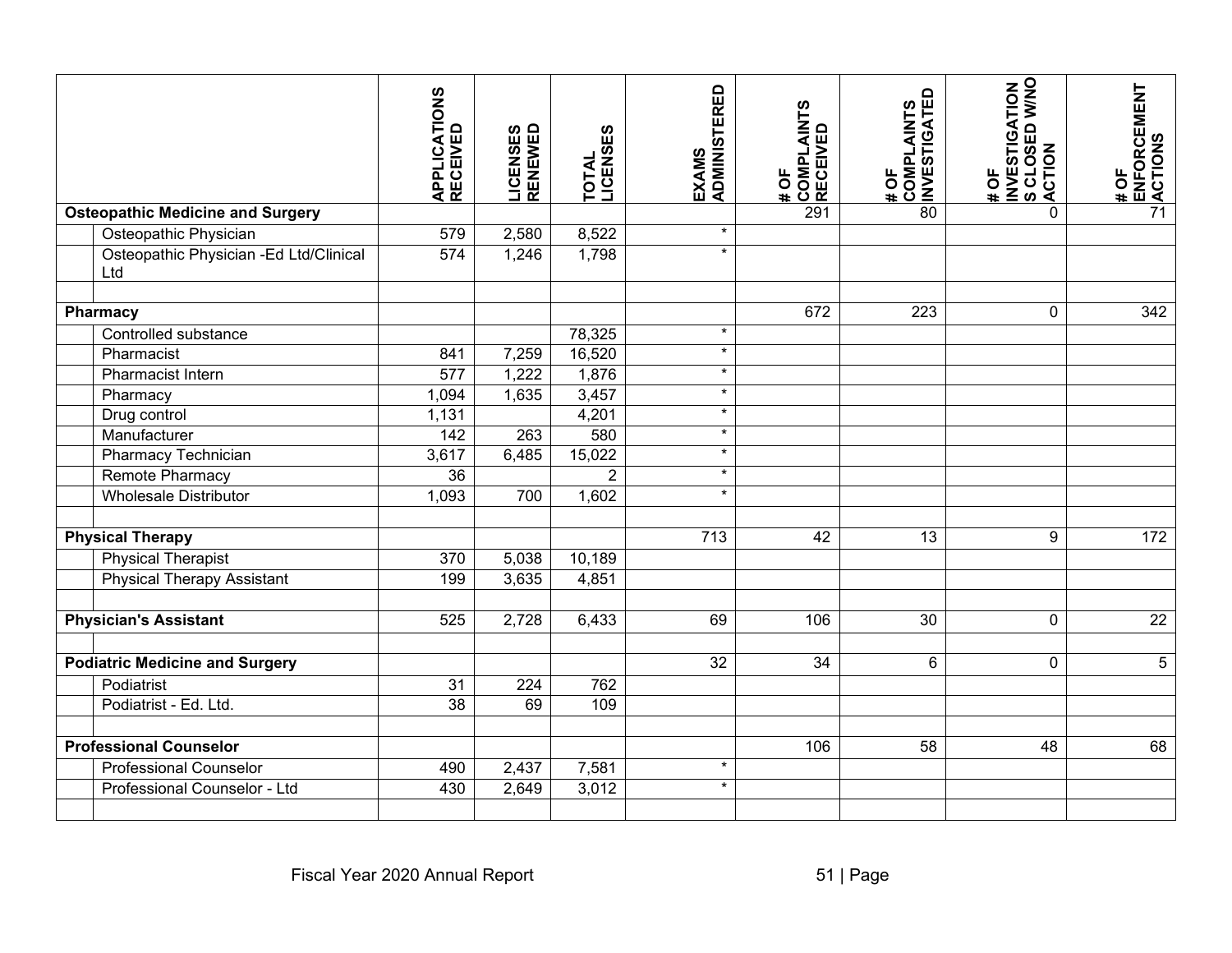|                                  |                                                                   | <b>APPLICATIONS<br/>RECEIVED</b> | <b>LICENSES</b><br>RENEWED | LICENSES<br><b>TOTAL</b> | EXAMS<br>ADMINISTERED | # OF<br> COMPLAINTS<br> RECEIVED | COMPLAINTS<br> INVESTIGATED<br>#OF | INVESTIGATION<br>S CLOSED W/NO<br>}ACTION<br>#OF | # OF<br>⊾ENFORCEMENT<br>⊰ACTIONS |
|----------------------------------|-------------------------------------------------------------------|----------------------------------|----------------------------|--------------------------|-----------------------|----------------------------------|------------------------------------|--------------------------------------------------|----------------------------------|
|                                  | <b>Psychology</b>                                                 |                                  |                            |                          |                       | 139                              | $\overline{55}$                    | $\overline{56}$                                  | 125                              |
|                                  | Psychologist - Doctoral                                           | 96                               | 1,537                      | 3,272                    | $\star$               |                                  |                                    |                                                  |                                  |
|                                  | Psychologist - Doctoral Temp Ed Ltd                               | 53                               | $\overline{22}$            | 264                      | $\star$               |                                  |                                    |                                                  |                                  |
|                                  | Psychologist - Doctoral Ed Ltd                                    | 53                               | 156                        | 257                      | $\star$               |                                  |                                    |                                                  |                                  |
|                                  | <b>Masters Limited Psychologist</b>                               | 31                               | 1,455                      | 3,089                    | $\star$               |                                  |                                    |                                                  |                                  |
|                                  | Masters Limited Psychologist - Temp<br>Ed Ltd                     | 100                              | 103                        | 628                      | $\star$               |                                  |                                    |                                                  |                                  |
| <b>Respiratory Care</b>          |                                                                   | 197                              | 2,545                      | 5,374                    | $\star$               | $\overline{23}$                  | $\overline{10}$                    | 8                                                | $\overline{11}$                  |
|                                  |                                                                   |                                  |                            |                          |                       |                                  |                                    |                                                  |                                  |
| Sanitarian                       |                                                                   | $\mathbf{1}$                     | 157                        | 295                      | $\star$               | $\mathbf 0$                      | $\mathbf 0$                        | $\mathbf 0$                                      | $\boldsymbol{0}$                 |
| <b>Social Worker</b>             |                                                                   |                                  |                            |                          |                       | 204                              | 130                                | $\frac{1}{25}$                                   | 200                              |
|                                  |                                                                   |                                  |                            |                          | $\star$               |                                  |                                    |                                                  |                                  |
|                                  | Social Worker Masters (LMSW)                                      | 902                              | 3,434                      | 17,637                   | $\star$               |                                  |                                    |                                                  |                                  |
|                                  | Social Worker Masters Limited                                     | 1,421                            | 4,535                      | 6,234                    | $\star$               |                                  |                                    |                                                  |                                  |
|                                  | Social Worker Bachelors (LBSW)<br>Social Worker Bachelors Limited | 57                               | 296<br>1,089               | 2,984<br>1,374           | $\star$               |                                  |                                    |                                                  |                                  |
|                                  |                                                                   | 240<br>$\overline{52}$           | 250                        |                          | $\star$               |                                  |                                    |                                                  |                                  |
|                                  | Social Service Technician (SST)                                   |                                  |                            | 1,094                    |                       |                                  |                                    |                                                  |                                  |
| <b>Speech-Language Pathology</b> |                                                                   |                                  |                            |                          |                       | 3                                | 3                                  | $\mathbf{1}$                                     | $\overline{17}$                  |
|                                  | Speech-Language Pathologist                                       | 144                              | 3,382                      | 5,355                    | $\star$               |                                  |                                    |                                                  |                                  |
|                                  | Speech-Language Pathologist - Ltd/Ed<br>Ltd                       | $\frac{114}{114}$                | $\overline{83}$            | 564                      | $\star$               |                                  |                                    |                                                  |                                  |
|                                  |                                                                   |                                  |                            |                          |                       |                                  |                                    |                                                  |                                  |
|                                  | Veterinary                                                        |                                  |                            |                          | $\star$               | 120                              | 59                                 | $\mathbf 0$                                      | 40                               |
|                                  | Veterinarian                                                      | 215                              | 1,858                      | 4,366                    |                       |                                  |                                    |                                                  |                                  |
|                                  | Veterinarian - Ed Ltd/Clinical Ltd                                | $\overline{24}$                  | 53                         | 76                       | $\star$               |                                  |                                    |                                                  |                                  |
|                                  | Veterinary technician                                             | 116                              | 1,349                      | 3,448                    | $\star$               |                                  |                                    |                                                  |                                  |
|                                  |                                                                   | Fiscal Year 2020 Annual Report   |                            |                          |                       |                                  | 52   Page                          |                                                  |                                  |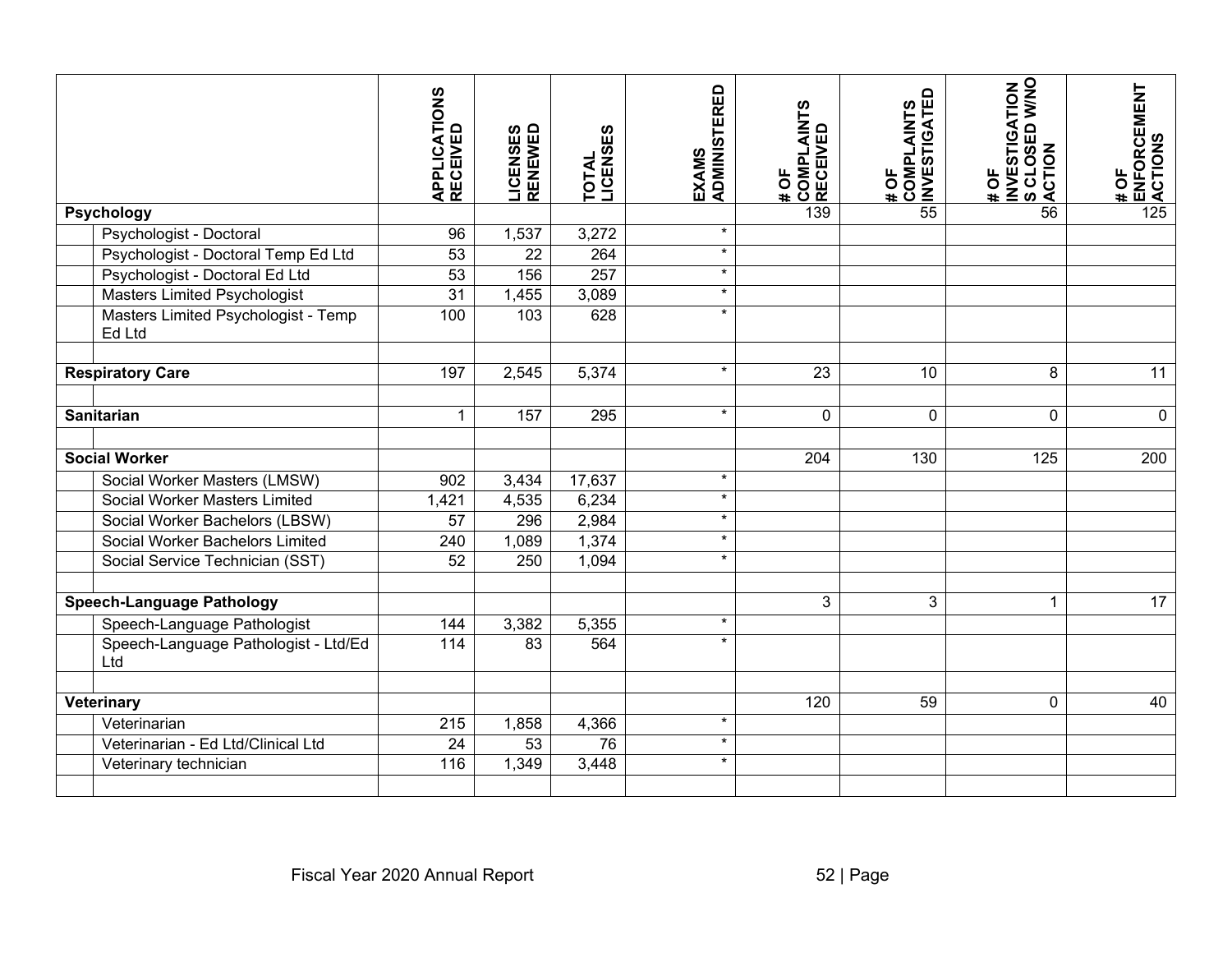|                                             |                                                                                                 | <b>APPLICATIONS<br/>RECEIVED</b> | <b>LICENSES<br/>RENEWED</b> | <b>TOTAL LICENSES</b> | EXAMS<br>ADMINISTERED | # OF<br>COMPLAINTS<br>RECEIVED | # OF<br>COMPLAINTS<br>INVESTIGATED | <b>INVESTIGATIONS</b><br>CLOSED W/NO<br>ACTION<br>#OF | <b>ENFORCEMENT<br/>ACTIONS</b><br>#OF |
|---------------------------------------------|-------------------------------------------------------------------------------------------------|----------------------------------|-----------------------------|-----------------------|-----------------------|--------------------------------|------------------------------------|-------------------------------------------------------|---------------------------------------|
|                                             | <b>OCCUPATIONAL CODE PROFESSIONS</b>                                                            |                                  |                             |                       |                       |                                |                                    |                                                       |                                       |
|                                             |                                                                                                 |                                  |                             |                       |                       |                                |                                    |                                                       |                                       |
|                                             | <b>Accountancy</b>                                                                              |                                  |                             |                       |                       | 123                            | 155                                | $\overline{75}$                                       | $\frac{117}{117}$                     |
|                                             | License                                                                                         | 676                              | 944                         | 13,709                | $\star$               |                                |                                    |                                                       |                                       |
|                                             | Registration                                                                                    | 172                              | 813                         | 5,206                 |                       |                                |                                    |                                                       |                                       |
|                                             | Firm                                                                                            | 71                               | 226                         | 1,489                 |                       |                                |                                    |                                                       |                                       |
|                                             |                                                                                                 |                                  |                             |                       |                       |                                |                                    |                                                       |                                       |
|                                             | <b>Architects</b>                                                                               | 87                               | 1,475                       | 5,763                 | $\star$               | 13                             | $\overline{2}$                     | 15                                                    | 27                                    |
|                                             |                                                                                                 |                                  |                             |                       |                       |                                |                                    |                                                       |                                       |
| <b>Barbers</b>                              |                                                                                                 |                                  |                             |                       | 177                   | 170                            | 100                                | $\mathbf 0$                                           | 53                                    |
|                                             | Student barber                                                                                  | 231                              | 19                          | 527                   |                       |                                |                                    |                                                       |                                       |
|                                             | <b>Barber</b>                                                                                   | 154                              | 602                         | 3,766                 |                       |                                |                                    |                                                       |                                       |
|                                             | Student instructor                                                                              | $\overline{6}$                   | 0                           | $\overline{8}$        |                       |                                |                                    |                                                       |                                       |
|                                             | <b>Barber instructor</b>                                                                        | 8                                | $\mathbf 0$                 | 40                    |                       |                                |                                    |                                                       |                                       |
|                                             | Barbershop                                                                                      | 266                              | 178                         | 1,421                 |                       |                                |                                    |                                                       |                                       |
|                                             | Barber college                                                                                  | 4                                | 0                           | 10                    |                       |                                |                                    |                                                       |                                       |
|                                             |                                                                                                 |                                  |                             |                       |                       |                                |                                    |                                                       |                                       |
| <b>Collection Agency</b>                    |                                                                                                 |                                  |                             |                       |                       | 42                             | 69                                 | 80                                                    | 13                                    |
|                                             | <b>Agency Non-Owner Managers</b>                                                                | $\overline{36}$                  | 401                         | 420                   | 66                    |                                |                                    |                                                       |                                       |
|                                             | Agency- Owner Manager                                                                           | $\mathbf{3}$                     | $\frac{175}{175}$           | 179                   |                       |                                |                                    |                                                       |                                       |
|                                             | Non-Owner Manager                                                                               | $\overline{36}$                  | 540                         | 552                   |                       |                                |                                    |                                                       |                                       |
|                                             |                                                                                                 |                                  |                             |                       |                       |                                |                                    |                                                       |                                       |
| Cosmetology                                 |                                                                                                 |                                  |                             |                       | 2,888                 | 429                            | 426                                | $\mathbf 0$                                           | 292                                   |
|                                             | Cosmetologist, manicurist, natural hair<br>culturist, esthetician, electrologist,<br>instructor | 3,504                            | 40,216                      | 88,716                |                       |                                |                                    |                                                       |                                       |
|                                             | Cosmetology establishment                                                                       | $\overline{2,749}$               | 687                         | 9,468                 |                       |                                |                                    |                                                       |                                       |
|                                             | Cosmetology school                                                                              | $\overline{27}$                  | 11                          | 106                   |                       |                                |                                    |                                                       |                                       |
|                                             |                                                                                                 |                                  |                             |                       |                       |                                |                                    |                                                       |                                       |
| Fiscal Year 2020 Annual Report<br>53   Page |                                                                                                 |                                  |                             |                       |                       |                                |                                    |                                                       |                                       |